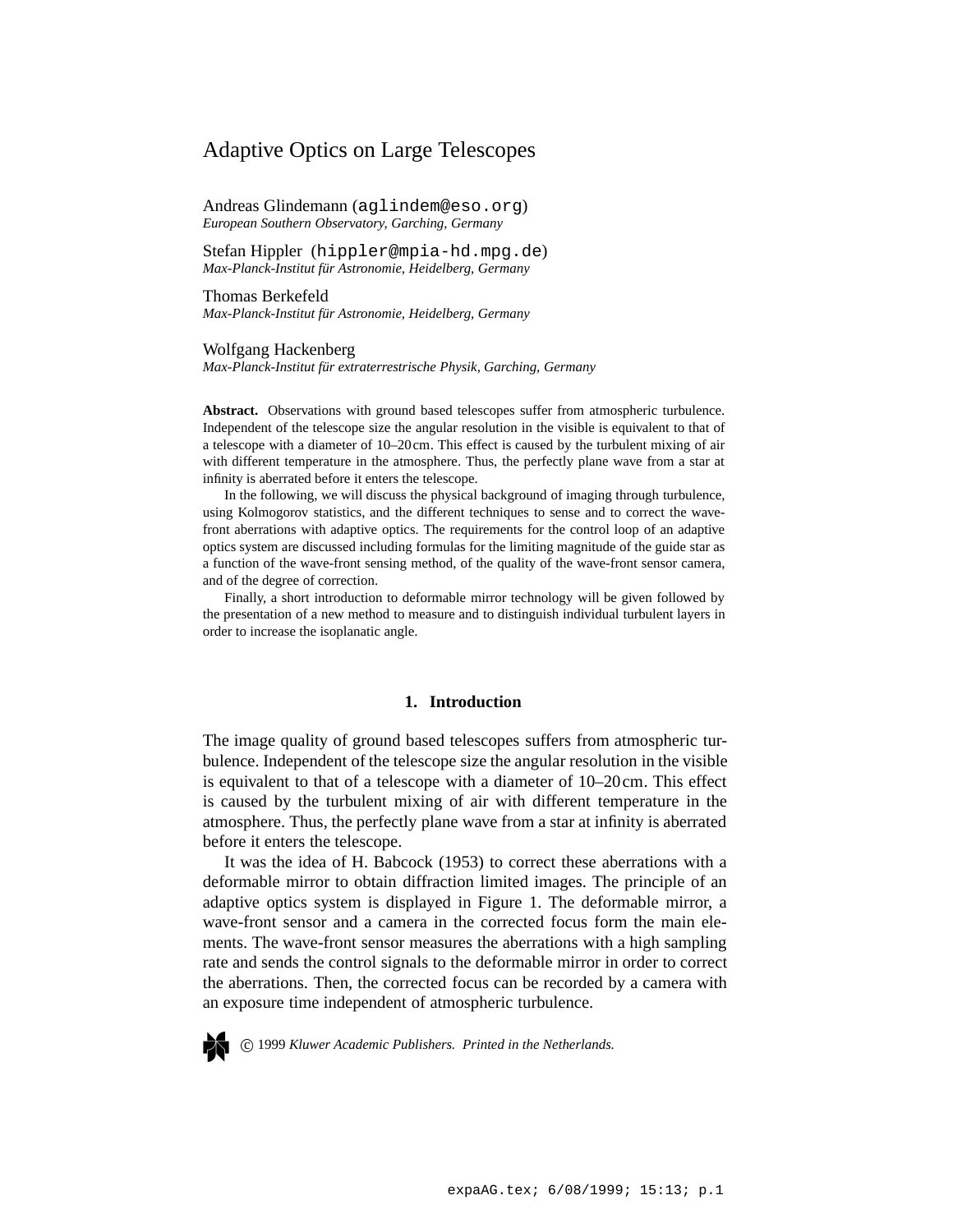Although this sounds simple, some demanding technical requirements for the wave-front sensor and for the deformable mirror delayed the realisation of adaptive optics systems by several decades. In the US Air Force, adaptive optics systems were developed since 1970 in classified research (Hardy et al., 1977) both for improved imaging of satellites and for the projection of high energy laser beams onto missiles. In the civilian sector, it took until the late 1980's before the COME-ON system of the European Southern Observatory was installed on the 3.6-m telescope in Chile (Merkle et al., 1989). In the northern hemisphere, the PUEO adaptive optics system of the Canada-France-Hawaii Telescope was the first to become available to the astronomical community for regular science observations in 1996 (Rigaut, 1997).



*Figure 1.* The main elements of an adaptive optics system. The wave-front sensor measures the aberrations and sends the information to the deformable mirror to flatten the wave-front. A camera in the corrected focus takes the corrected image.

The technical requirements for adaptive optics systems concern the sampling rate and the sensitivity of the wave-front sensor camera, and the frequency that can be applied to the deformable mirror. The required sampling rate is determined by the rate of changes of the atmospheric turbulences. Therefore, the statistical parameters of the turbulence play a vital role for adaptive optics systems. Kolmogorov statistics provide a suitable theoretical model for atmospheric turbulence. Measurements of the statistical properties have mostly confirmed the assumptions of this theory.

The most important question for the applicability of adaptive optics systems to astronomical research is the question about the sky coverage: how much of the sky can be observed given that a star of suitable brightness, the guide star in the wave-front sensor, has to be close to the object star? The required brightness of the guide star follows from the required sampling rate of the wave-front sensor camera determined by the rate of changes in the atmosphere, and from the desired degree of correction. In Figure 2, simulated short exposure images of a single star on a 3.5-m telescope under identical atmospheric conditions are displayed at different wavelengths. At 10*µ*m, a single diffraction limited speckle is moving around slowly, and image stabilisation is sufficient to create a diffraction limited image. In the visible at 0.5*µ*m, a speckle cloud of a few hundred speckles displays a dynamic

2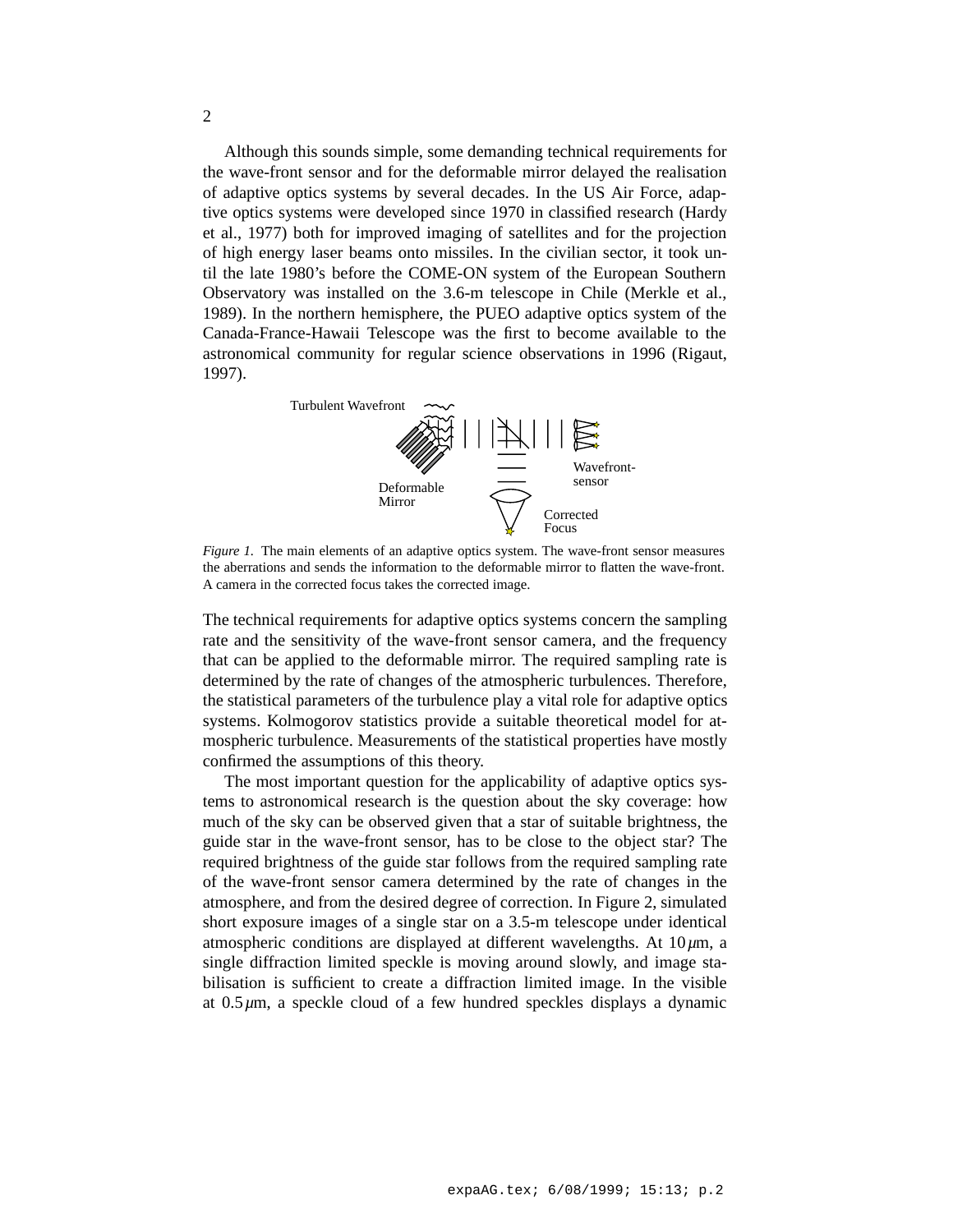behaviour similar to Brownian motion. Creating a single diffraction limited point spread function requires a deformable mirror with approximately as many actuators as there are speckles. This example illustrates the very different requirements for the adaptive optics system at different wavelengths. Thus, the answer to the question about the sky coverage depends on the desired degree of correction and the subsequent parameters for wave-front sensor sampling rate, and on atmospheric conditions.



*Figure 2.* Speckle images of a single star in the visible at  $0.5 \mu m$  (on the left) and at  $10 \mu m$  (on the right) under identical atmospheric conditions on a 3.5-m telescope. In the  $10 \mu m$  image, parts of the first diffraction ring can be seen. A simulation for atmospheric turbulence was used to produce the images.

In the following, we will discuss the physical background of imaging through turbulence, and the different techniques to sense and to correct the aberrations caused by the turbulence. Examples of adaptive optics systems will demonstrate how the image improvement is done in practice.

The paper is organised as follows. In Section 2, after a short introduction to the notation used in Fourier optics, the Kolomogorov statistics and the impact on the imaging process are investigated. The components of adaptive optics systems are presented in Section 3 discussing methods for wave-front sensing and reconstruction, and the closed loop operation. The limiting magnitude of the guide star is expressed quantitatively as a function of the wave-front sensing method, of the quality of the wave-front sensor camera, and of the degree of correction.

Also in Section 3, the deformable mirror technology is introduced. A new method is discussed in Section 4 to measure and distinguish individual turbulent layers in order to increase the isoplanatic angle.

For further reading on this subject, the books by Tyson (1998) and by F. Roddier (Ed.) (1999) cover the field in great detail. Roggemann and Welsh (1996) devote several chapters in their book on imaging through turbulence to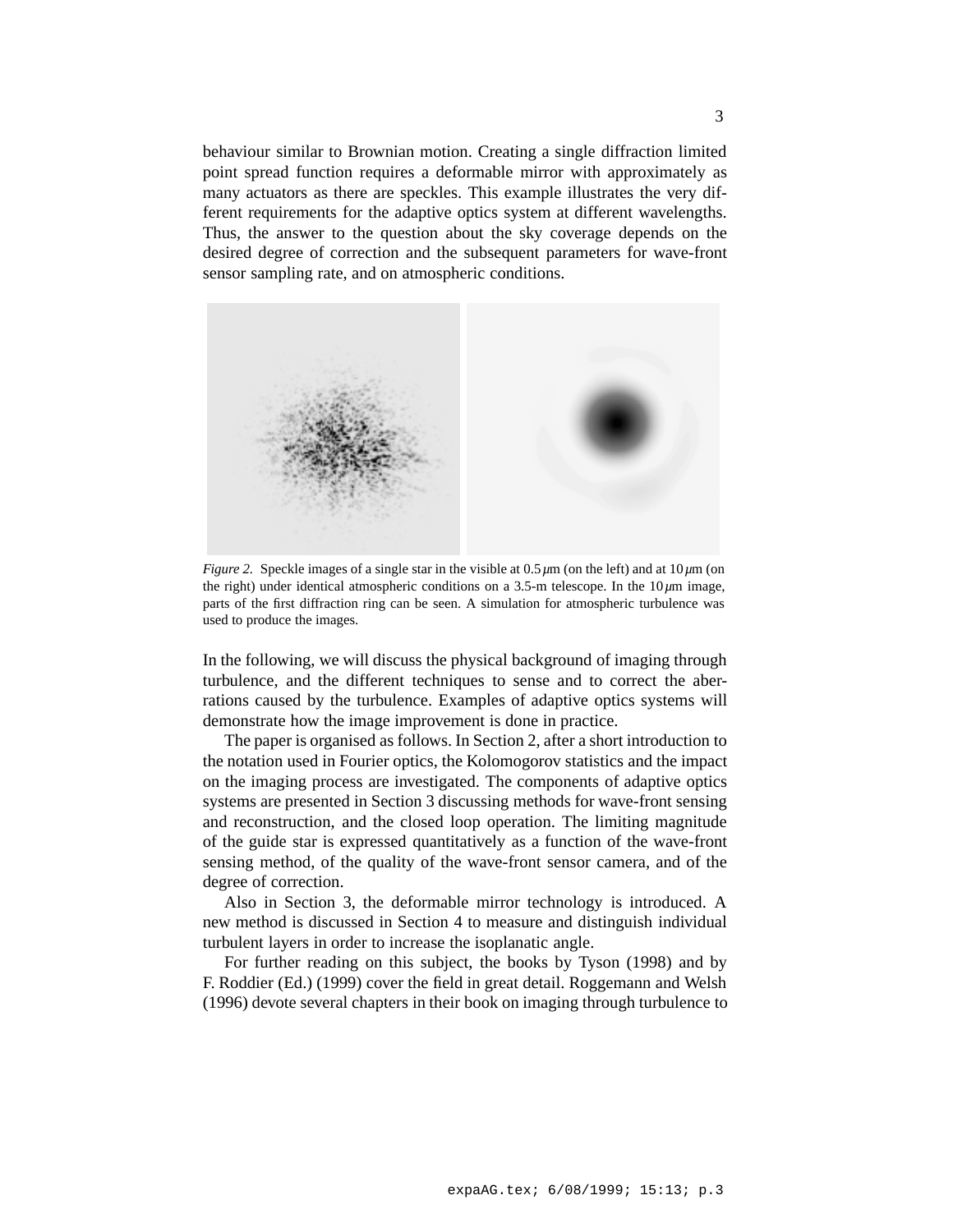adaptive optics, and Beckers (1993) presents an overview of the applications of adaptive optics to astronomy. The conference proceedings of a NATO summer school on adaptive optics, edited by D. Alloin and J.-M. Mariotti (1994), contain interesting contributions for the expert reader.

### **2. Imaging through Atmospheric Turbulence**

In the following, the relevant theoretical framework for understanding imaging through atmospheric turbulence will be discussed. For a more detailed description the reader is referred to the review by Roddier (1981) which is mainly based on the analysis of wave propagation in a turbulent medium by Tatarski (1961).

The quantities and the underlying theory of the imaging process are briefly presented at the beginning of this section. Then, Kolmogorov's mathematical model to describe atmospheric turbulence is introduced (Kolmogorov, 1961), the statistical properties of the electromagnetic wave are discussed, and the impact on image motion and the appearance of the image are investigated.

### 2.1. PRELIMINARIES

The wave propagation through the atmosphere and the telescope into the focal plane is very conveniently described by Fresnel diffraction. Incorporating optical elements like lenses or mirrors in a spherical approximation leads to the well known Fourier relationship between the amplitude of the electromagnetic wave in the pupil of the telescope and the amplitude in its focal plane (Goodman, 1968; Born and Wolf, 1970; Marathay, 1982).

We use the notation  $\Psi(\vec{x})$  for the complex amplitude in the telescope pupil and  $A(\vec{u})$  for the complex amplitude in the focal plane. The two quantities are connected through a Fourier transform

$$
A(\vec{u}) = \int \Psi(\vec{x}) \exp(2\pi i \vec{x} \vec{u}) \ d\vec{x},
$$

where the integration is performed over the telescope pupil. The phase  $\phi(\vec{x})$ of  $\Psi(\vec{x})$  incorporates the turbulent atmosphere as well as the telescope aberrations. In the telescope focus, we are usually interested in the intensity distribution  $I(\vec{u}) = |A(\vec{u})|^2$  that can be written as

$$
I(\vec{u}) = \iint \Psi(\vec{x}') \Psi^*(\vec{x}'') \exp(2\pi i (\vec{x}' - \vec{x}'') \vec{u}) d\vec{x}' d\vec{x}''
$$
  
= 
$$
\int \left( \int \Psi(\vec{x}') \Psi^*(\vec{x}' - \vec{x}) d\vec{x}' \right) \exp(2\pi i \vec{x} \vec{u}) d\vec{x},
$$

where  $\int \Psi(\vec{x}') \Psi^*(\vec{x}' - \vec{x}) d\vec{x}'$  is the autocorrelation of the amplitude in the telescope pupil that is called the optical transfer function (OTF). If a plane wave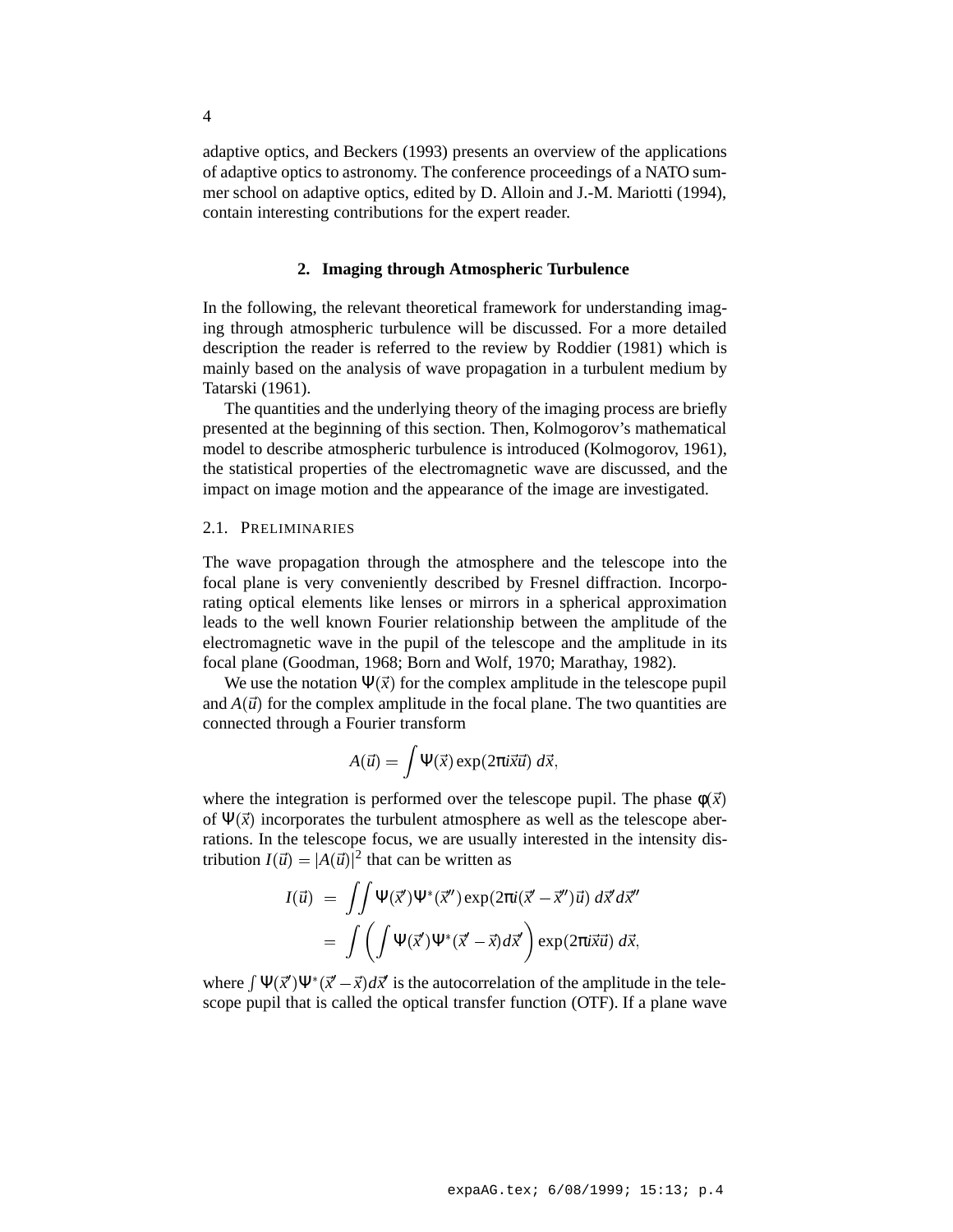from a point source at infinity enters a perfect, i.e. aberration free, telescope the OTF is a purely real function – approximately shaped like a triangle – and its Fourier transform is the diffraction limited point spread function, the Airy disk.

In the case of statistical fluctuations of the electromagnetic wave, due to an incoherent source or due to atmospheric turbulence, the autocorrelation can be expressed as an ensemble average over all possible realisations, called the coherence function:

$$
\Gamma(\vec{x}) = \langle \Psi(\vec{x'}) \Psi^*(\vec{x'} - \vec{x}) \rangle.
$$

It is one of the main tasks of turbulence theory to connect the atmospheric properties to the coherence function in the telescope pupil and, thus, to its Fourier transform, the point spread function (PSF) in the telescope focal plane. If atmospheric turbulence rather than the telescope diameter limits the size of the PSF it is called the seeing disk and its full width at half maximum (FWHM) is called the *seeing*.

### 2.2. KOLMOGOROV TURBULENCE

The statistics of the spatial and temporal structure of atmospheric turbulence is of great importance to describing the propagation of light through the atmosphere. Following from the theory of fluid motion the flow of air becomes turbulent, i.e. unstable and random, if the *Reynolds number Re* =  $L_0v_0/k_v$ exceeds a critical value, where  $L_0$  is the characteristic size of the flow,  $v_0$ is the characteristic velocity and  $k<sub>v</sub>$  is the kinematic viscosity. With typical numbers for these parameters,  $L_0 \approx 15$  m,  $v_0 \approx 10$  m/sec and  $k_v = 15 \times 10^{-6}$ it is  $Re \approx 10^5$  which corresponds to fully developed turbulence.

Kolmogorov, 1961 suggested that the kinetic energy in the largest structures of the turbulence is transferred successively to smaller and smaller structures. He also assumed that the motion of the turbulent structure is both homogeneous and isotropic implying that the second and higher order statistical moments of the turbulence depend only on the distance between any two points in the structure. If the product of the characteristic size *L* of the small structure and its velocity *v* is too small to keep the Reynolds number in the turbulent regime the break up process stops and the kinetic energy is dissipated as heat by viscous friction. In a stationary state, the energy flow from larger structures *L* to smaller structures *l* must be constant, i.e. the amount of energy that is being injected into the largest structure must be equal to the energy that is dissipated as heat. It is  $E(l)dl$  the kinetic energy of a structure with a size between *l* and  $l + dl$ . If the typical transfer time of  $E(l)dl$  through a structure of size *l* is given by  $l/v$  the energy flow rate,  $\epsilon_0$ , can be written as

$$
\varepsilon_0 = \frac{E(L)dL}{t(L)} = \frac{E(l)dl}{t(l)} = \frac{\frac{1}{2}\rho v^2}{l/v} = \text{const},\tag{1}
$$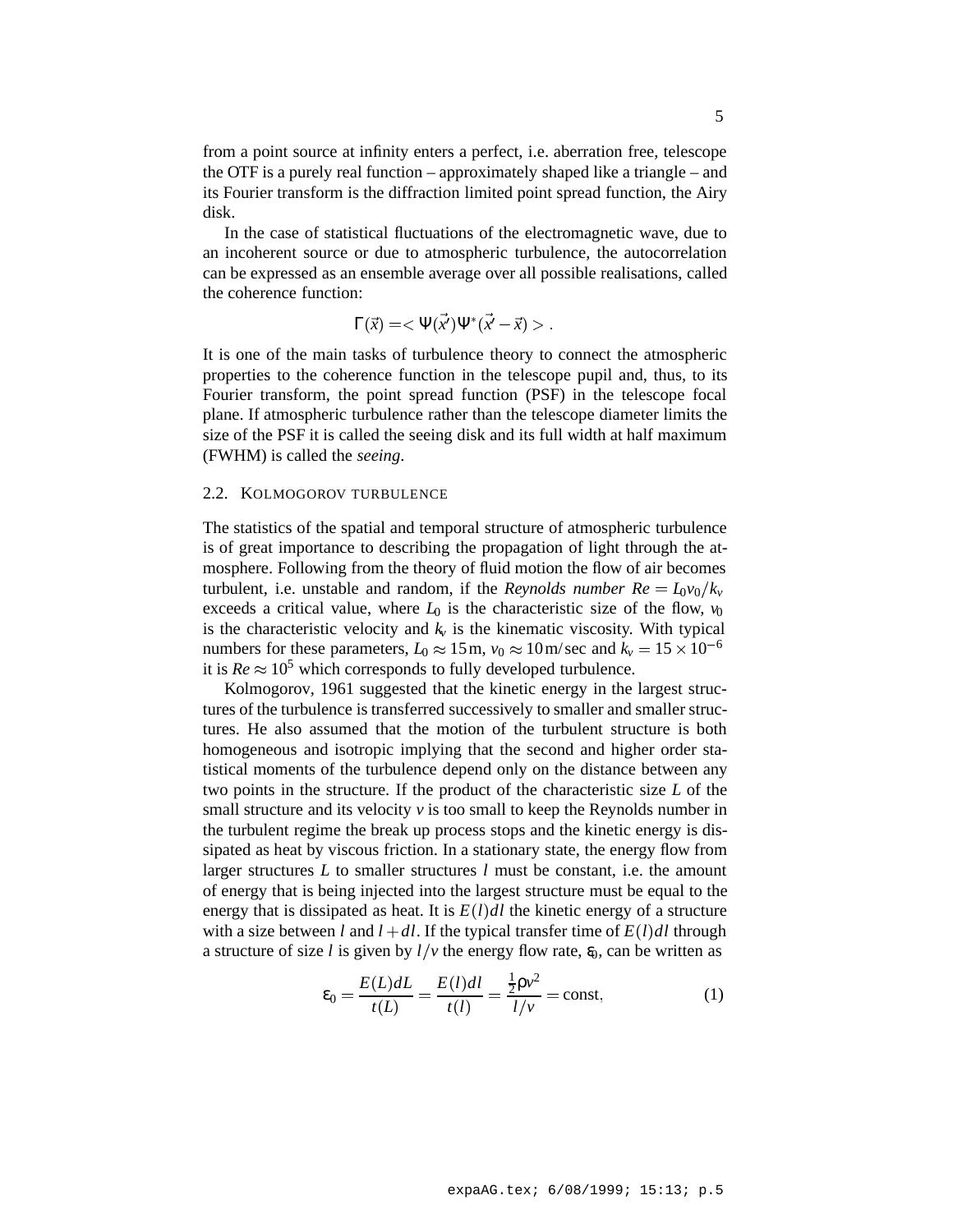6

$$
v \propto l^{1/3}.\tag{2}
$$

The kinetic energy  $E(k)dk$  in the spectral range k and  $k + dk$  is proportional to  $v^2$ . With the spatial frequency  $k \propto l^{-1}$  one obtains

$$
E(l)dl = E(k)dk \propto k^{-2/3} \text{ or } E(k) \propto k^{-5/3}.
$$
 (3)

For isotropic turbulence the three dimensional case can be calculated by integrating over the unit sphere:

$$
E(k) = 4\pi k^2 E(\vec{k}) \Rightarrow E(\vec{k}) \propto k^{-11/3}.
$$
 (4)

This relationship expresses the Kolmogorov spectrum. It holds in the *inertial range* of turbulence for  $L_0^{-1} \ll k \ll l_0^{-1}$  where  $L_0$  is the outer scale of turbulence, generally the size of the largest structure that moves with homogeneous speed, and  $l_0$  is the inner scale at which the viscous dissipation starts. The outer scale of turbulence varies between a few meters close to the ground where the largest structure is determined by the height over the ground, and a few hundred meters in the free atmosphere which is the thickness of the turbulent layer (Colavita, 1990; Tatarski and Zavorotny, 1993; Haniff et al., 1994). The inner scale of turbulence is in the range of a few millimetres near the ground to about 1cm near the tropopause (Roddier, 1981).

## 2.3. INDEX-OF-REFRACTION FLUCTUATIONS

Light traveling through the atmosphere is affected by fluctuations of the refraction index. The physical source of these fluctuations are temperature inhomogeneities produced by turbulent mixing of air. The index of refraction as a function of wavelength is given by the Cauchy formula (Weast and Astle, 1981)

$$
n(\lambda) = 1 + (272.6 + \frac{1.22}{\lambda^2})10^{-6},
$$
\n(5)

with  $\lambda$  in  $\mu$ m and the numerical parameters for 15<sup>o</sup>C and 1000 mbar. *n*( $\lambda$ ) for different temperatures is displayed in Figure 3. Both numerical parameters depend slightly on temperature and pressure. However, this dependence can be neglected in the second parameter (that is 1.22 in Eq. 5), and the index of refraction  $n(\vec{r})$  can be modelled as the sum of a purely wavelength dependent part  $n(\lambda)$ , and a randomly fluctuating part  $n_f(\vec{r})$  depending on temperature and pressure. This approximation has the consequence that the shape of the wave-front is independent of the wavelength. Effects that show a wavelength dependence, like the different number of speckles in the optical and in the infrared, are caused by the different relative impact of the same wave-front distortion at different wavelengths.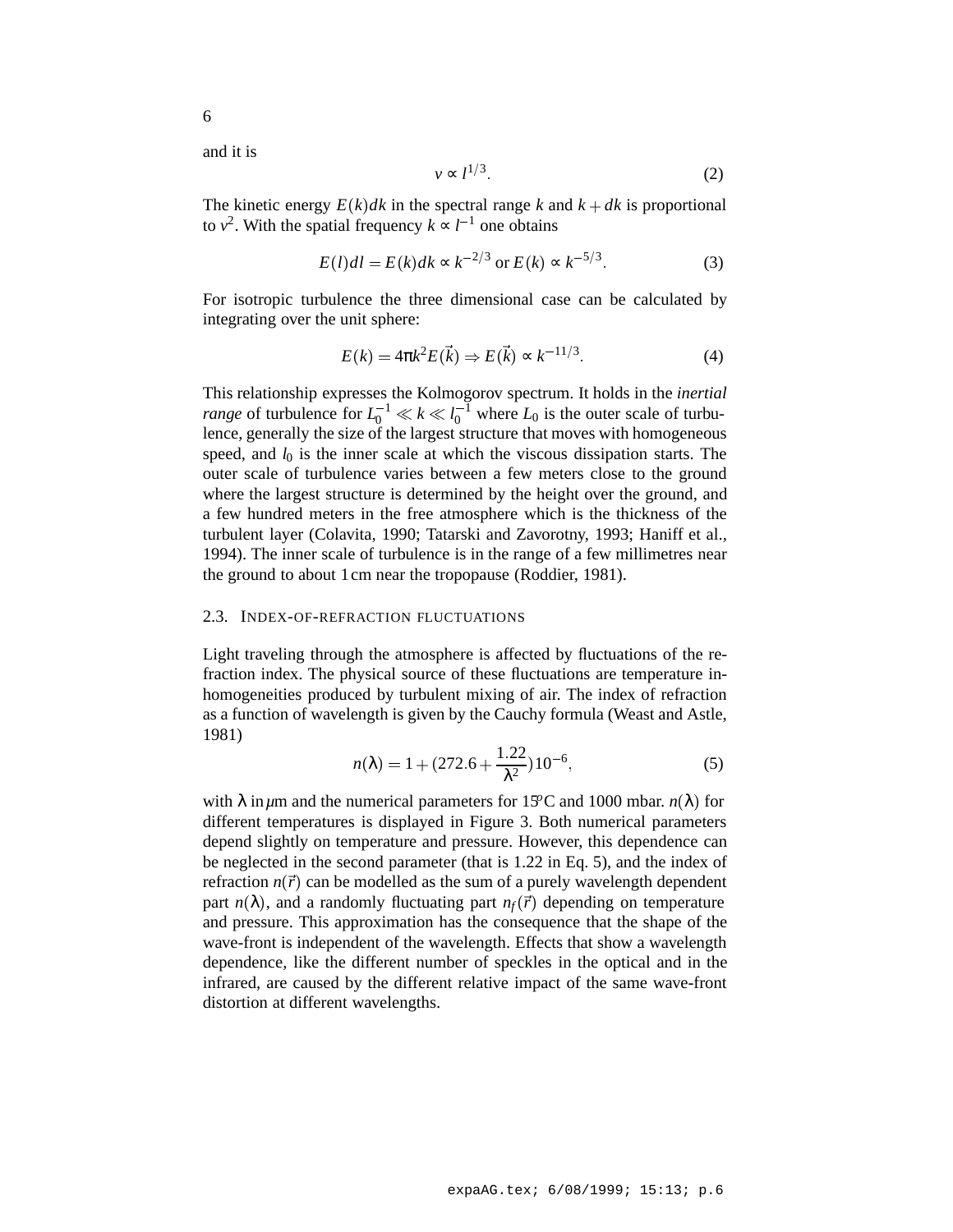

*Figure 3.* The refraction index of air at 0, 15 and 30 $^{\circ}$ C and 1000 mbar as given by the Cauchy formula. The dependence on temperature can be modeled by approximating the refraction as a sum of temperature and wavelength dependent terms.

Using  $n(\lambda) \approx 1$ , the refraction index as a function of temperature and pressure at optical and near infrared wavelengths can be written as (Ishimura, 1978)

$$
n(\vec{r}) - 1 = n_f(\vec{r}) = \frac{77.6P}{T} 10^{-6},\tag{6}
$$

where *T* is the temperature of the air in Kelvin and *P* the pressure in millibar. It can be shown that the refraction index as a passive, conservative additive, i.e. a quantity that does not affect atmospheric turbulences and that is not affected by the motion of the air, also follows Kolmogorov statistics (Obukhov, 1949). Then, the power spectral density  $\Phi_n(k)$  of  $n(\vec{r})$  has the same spatial frequency dependence as the kinetic energy and can be expressed as

$$
\Phi_n(k) = 0.033 \, C_n^2 \, k^{-11/3}.\tag{7}
$$

The quantity  $C_n^2$  is called the *structure constant* of the refraction index fluctuations and has units of  $m^{-2/3}$ . It characterises the strength of the refraction index fluctuations. Measurements of  $C_n^2$  have shown a good agreement with the Kolmogorov theory (see e.g. Hufnagel (1974) and Clifford (1968)). The latest measurements of  $C_n^2$  have been performed by Klückers et al. (1998) using a method suggested by Vernin and Roddier (1973).

Based on measurements Hufnagel and Valley (1980) suggested a model for the atmospheric turbulence profile called the Hufnagel-Valley-Boundary model. Since the profile varies from site to site and from time to time this model can only give a rough idea of the layer structure. The structure constant can be modelled using the formula

$$
C_n^2(h) = 2.2 \times 10^{-23} h^{10} e^{-h} + 10^{-16} e^{-h/1.5} + 1.7 \times 10^{-14} e^{-h/0.1}.
$$
 (8)

Like the statistical distribution of velocity discussed in Sect. 2.2 the refraction index distribution is isotropic and homogeneous as long as the spatial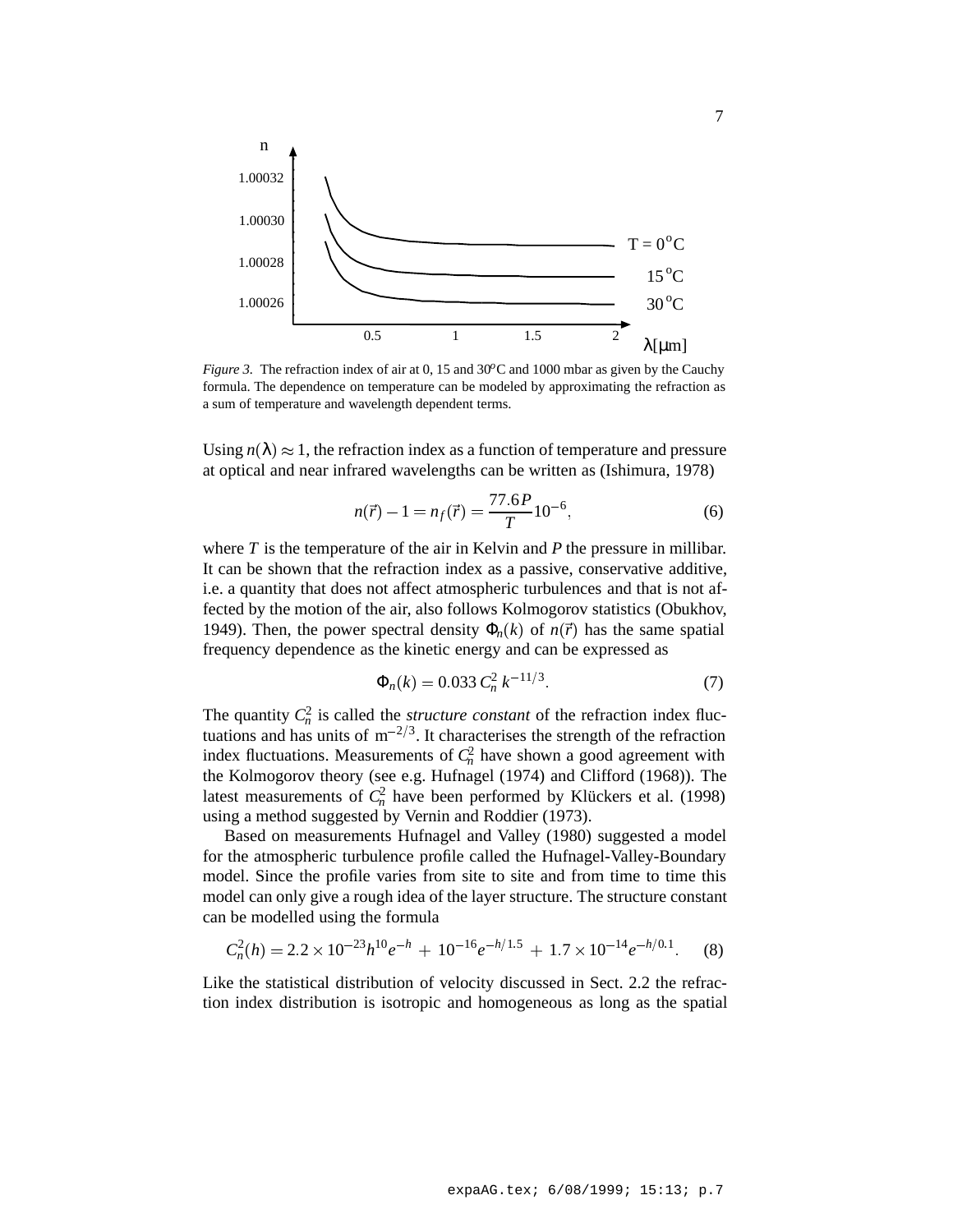frequencies involved are in the inertial range, with  $I_0^{-1} \ll k \ll l_0^{-1}$ . The Kolmogorov theory predicts a mathematical form for  $\Phi_n(k)$  only inside the inertial range. The von Karman spectrum (Ishimura, 1978) models the power spectral density also outside of this regime.



*Figure 4.* Average  $C_n^2$  profile as a function of altitude in km as given by the Hufnagel-Valley-Boundary model. Two distinct layers can be distinguished, near the ground (100 m) and at 10km.

So far, only the power spectral density of the refraction index fluctuations has been discussed. The power spectral density is related to the autocorrelation  $\Gamma_n(\vec{r}) = \langle n(\vec{r}_1)n(\vec{r}_1 + \vec{r}) \rangle$  by the Wiener-Khinchin theorem:

$$
\Gamma_n(\vec{r}) = \int \Phi_n(|\vec{k}|) e^{-2\pi i \vec{k}\vec{r}} d\vec{k}.
$$
 (9)

As already noted, the random process leading to the fluctuation of the refractive index is isotropic and homogeneous. Thus, second and higher moments of *n*, like the autocorrelation depend only on the distance between two points. This allows us to express both the power spectral density and the autocorrelation as functions of the three dimensional vectors  $\vec{k}$  and  $\vec{r}$  where  $|\vec{k}|$  and  $|\vec{r}|$ are denoted by *k* and *r* respectively.

To avoid the integration over the pole at  $k = 0$  the *structure function* of the refraction index is introduced as

$$
D_n(r) = \langle |n(r_1) - n(r_1 + r)|^2 \rangle
$$
  
= 2( $\langle n(r_1)^2 \rangle - \langle n(r_1)n(r_1 + r) \rangle$ )  
= 2( $\Gamma_n(0) - \Gamma_n(r)$ ).

The result of this calculation was derived by Obukhov (1949):

$$
D_n(r) = C_n^2 r^{2/3}.
$$
 (10)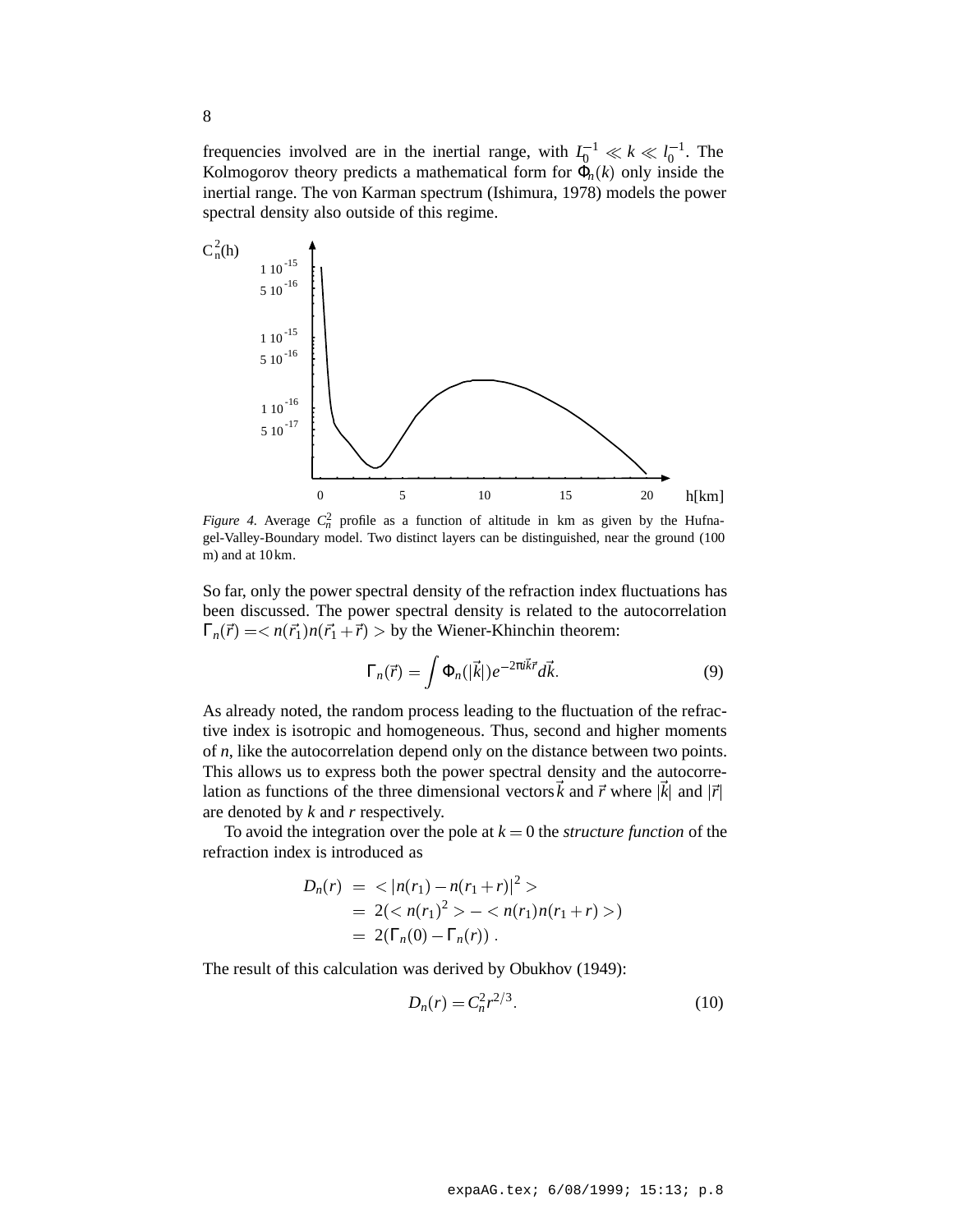This form of the structure function of the refractive index is known as Obukhov's law. Together with the Kolmogorov spectrum (Eq. 7) it forms the basis for the description of wave propagation through turbulence.

## 2.4. STATISTICAL PROPERTIES OF THE ABERRATED COMPLEX WAVE

For the sake of simplicity, only horizontal monochromatic plane waves are considered, propagating downwards through atmospheric turbulence from a star at zenith. The fluctuations of the complex amplitude are calculated by using the Kolmogorov spectrum and Obukhov's law.

Using the thin screen approximation (Roddier, 1981), the layer thickness is assumed to be large compared to the correlation scale of the fluctuations but small enough to neglect diffraction effects within the layer. Also, the layer is non-absorbing and its statistical properties depend only on the altitude *h*, i.e. the structure constant  $C_n^2$  does not vary in the horizontal direction.

After propagation through a thin turbulent layer at altitude *h*, the phase is related to the distribution of the refractive index through

$$
\phi_h(\vec{x}) = \frac{2\pi}{\lambda} \int_h^{h + \delta h} n(\vec{x}, z) dz,
$$
\n(11)

where  $\delta h$  is the thickness of the layer and  $\vec{x} = (x, y)$  denotes the horizontal coordinate vector. The complex amplitude after propagation through a layer at altitude *h* can be written as

$$
\Psi_h(\vec{x}) = e^{i\phi_h(\vec{x})}.\tag{12}
$$

To describe the statistical properties of the complex wave we need the correlation function of the complex amplitude, the coherence function, defined as

$$
\Gamma_h(\vec{x}) = \langle \Psi_h(\vec{x'}) \Psi_h^*(\vec{x'} + \vec{x}) \rangle \n= \langle e^{i[\phi_h(\vec{x'}) - \phi_h(\vec{x'} + \vec{x})]} \rangle.
$$
\n(13)

As the intensity distribution in the telescope focal plane is the Fourier transform of the coherence function in the telescope aperture, its description as a function of the atmospheric properties determines the telescope point spread function affected by atmospheric turbulence, i.e. the seeing disk.

Since the phase  $\phi_h(\vec{x})$  is the sum of a large number of independent variables (the refraction indices  $n(\vec{x}, z)$ , Eq. 11) it is reasonable to apply the central-limit theorem implying that  $\phi_h(\vec{x})$  and also  $\phi_h(x') - \phi_h(x' + \vec{x})$  follow Gaussian statistics. Then, the expectation value in Eq.(13) is called the characteristic function of the Gaussian random process, and it is defined as

$$
\langle e^{izv} \rangle = \int e^{izx} p_v(x) dx = e^{-\frac{1}{2} \langle v^2 \rangle z^2}, \tag{14}
$$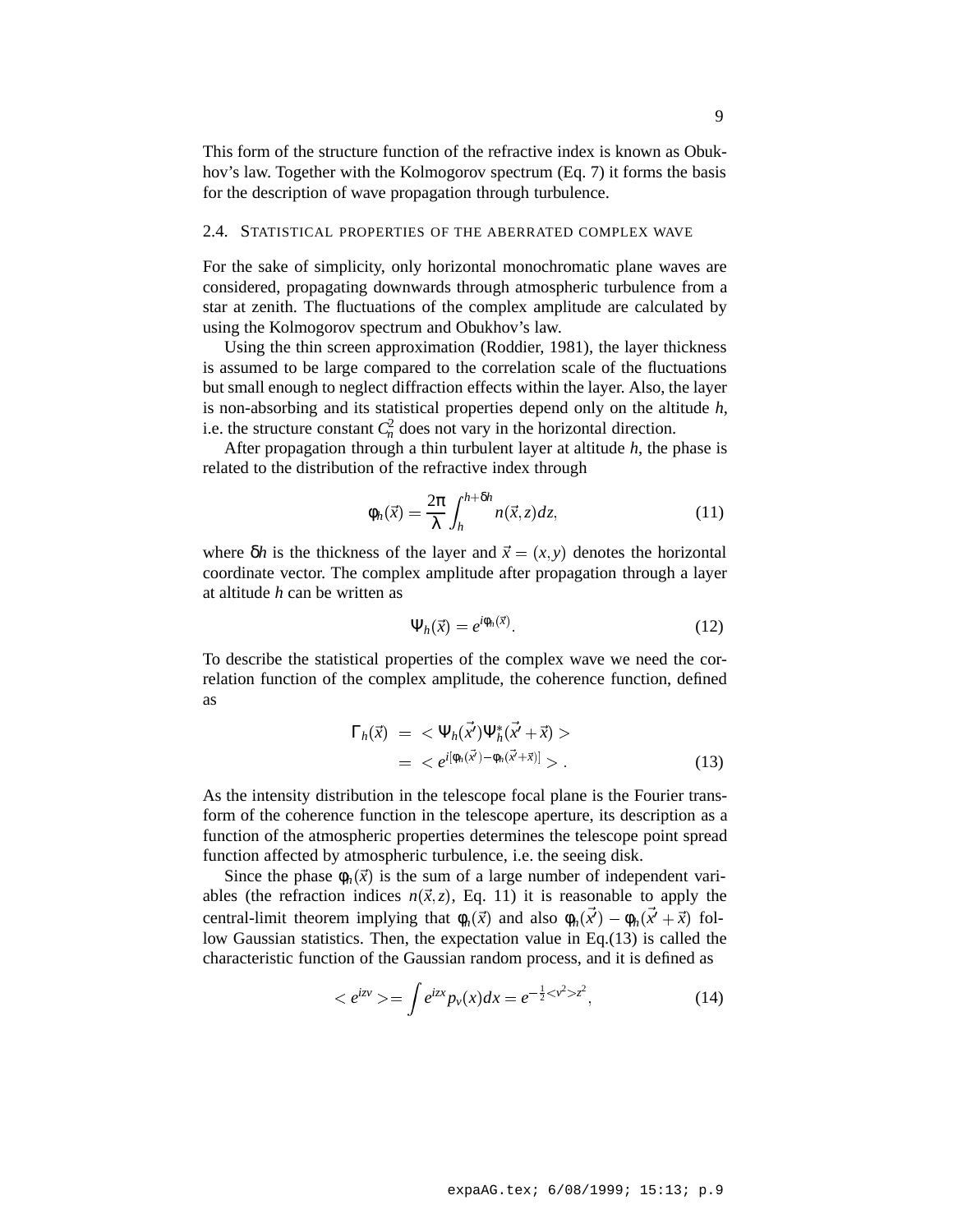where  $p_{\nu}(x)$  denotes the Gaussian distribution of the random variable  $\nu$ . In Eq.(13) *v* is the Gaussian distributed phase difference  $\phi_h(x') - \phi_h(x' + \vec{x})$  and *z* equals unity. Using these properties, the coherence function can be written as

$$
\Gamma_h(\vec{x}) = e^{-\frac{1}{2} < [\phi_h(\vec{x}) - \phi_h(\vec{x} + \vec{x})]^2} \tag{15}
$$

or, introducing the phase structure function  $D_{\phi,h}(\vec{x}) = < [\phi_h(\vec{x}') - \phi_h(\vec{x}' + \vec{x})]^2>$ ,

$$
\Gamma_h(\vec{x}) = e^{-\frac{1}{2}D_{\phi,h}(\vec{x})}.\tag{16}
$$

The problem of determining the coherence function of the complex amplitude is now shifted to calculating the phase structure function  $D_{\phi,h}(\vec{x})$ . The relation between the three-dimensional distribution of the refraction index and the two-dimensional distribution of the phase is given by Eq.(11). This leads from the three-dimensional structure function of the refraction index (Eq. 10) to the one of the phase  $D_{\phi,h}(\vec{x})$  that depends on the two-dimensional vector  $\vec{x}$ . Assuming also that  $\delta h$  is much larger than the correlation scale of the fluctuations, one can show that for a horizontal wave-front entering the layer *i* at altitude  $h_i$ , the phase structure function at the exit of the layer is (Fried, 1966)

$$
D_{\phi, h_i}(x) = 2.91 \left(\frac{2\pi}{\lambda}\right)^2 \delta h_i C_{n_i}^2 x^{5/3},\tag{17}
$$

with  $x = |\vec{x}|$ .

Calculating the coherence function iteratively for multiple layers one obtains the coherence function on the ground in the telescope aperture after propagation through *N* turbulent layers as

$$
<\Psi_0(x')\Psi_0^*(x'+x) > = e^{-\frac{1}{2}D_{\phi,0}(x)}
$$
, with  

$$
D_{\phi,0}(x) = 2.91(\frac{2\pi}{\lambda})^2 \sum_{i=1}^N \delta h_i C_{n_i}^2 x^{5/3}.
$$
 (18)

The distances between the layers and the size of the diffraction structures are such that the propagation of the complex amplitude has to be described by Fresnel diffraction. That means that the complex amplitude on the ground fluctuates both in amplitude and in phase. The propagation of the coherence function through the atmosphere, however, is reduced to a simple product of the coherence functions of the single layers, unaffected by Fresnel diffraction (Roddier, 1981). This reflects the general property of the coherence function that Fresnel terms cancel when describing the propagation of the coherence function through space or through an optical system (Marathay, 1982).

In the case of a continuous distribution of turbulence and of a source at zenith distance γ one obtains

$$
D_{\phi,0}(x) = 2.91 \left(\frac{2\pi}{\lambda}\right)^2 (\cos \gamma)^{-1} x^{5/3} \int C_n^2(h) dh.
$$
 (19)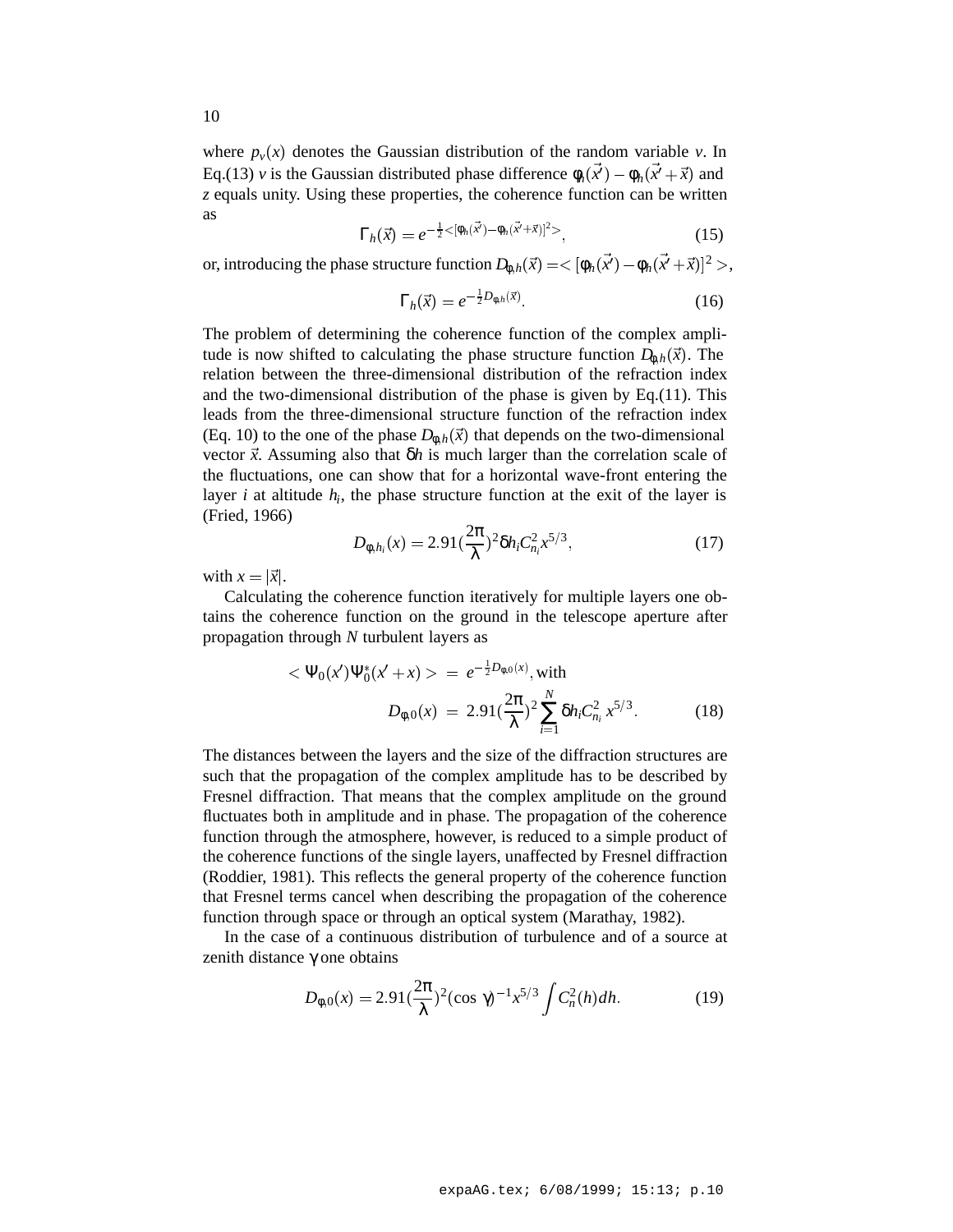$D_{\phi,0}$  is the phase structure function of the phase in rad. If the phase is given in the dimension of meter it describes the physical shape of the turbulent wavefront. It is interesting to note that the phase structure function of the phase in meter, and thus the shape of the phase, is independent of wavelength. This follows from the approximation  $n(\vec{r}) = n(\lambda) + n_f(\vec{r})$ . Therefore, a wave-front sensor can be operated in the visible determining the shape of the wave-front and steering the deformable mirror for observations in the infrared.

Fried further simplified the expression by introducing the quantity  $r_0$ , called the Fried parameter (Fried, 1965), which is defined by

$$
r_0 = \left(0.423 \left(\frac{2\pi}{\lambda}\right)^2 (\cos \gamma)^{-1} \int C_n^2(h) dh\right)^{-3/5}.
$$
 (20)

The wavelength dependence of  $r_0$  is given by  $r_0 \propto \lambda^{6/5}$  and the dependence on zenith angle is  $r_0$  ≈  $(\cos \gamma)^{3/5}$ .

The phase structure function in the telescope pupil can now be expressed by

$$
D_{\phi,0}(x) = 6.88 \left(\frac{x}{r_0}\right)^{5/3},\tag{21}
$$

and the coherence function in the telescope pupil is

$$
\Gamma_0(x) = \langle \Psi_0(x') \Psi_0^*(x' + x) \rangle = e^{-3.44(\frac{x}{r_0})^{5/3}}.
$$
 (22)

If a single star is observed through the telescope the turbulence limited point spread function is obtained by computing the Fourier integral of the coherence function over the circular telescope aperture. Figure 5 displays the turbulence limited point spread function, that is called the seeing disk. A Gaussian function models the seeing disk reasonably well. However, with the Gaussian approximation the seeing disk converges to zero much faster than measured seeing profiles that are better described by the Kolmogorov model. The full width half maximum (FWHM) of the seeing disk is  $0.98\lambda/r_0$  corresponding in good approximation to a telescope with diameter  $r_0$ . With  $r_0 \propto$  $\lambda^{6/5}$  the seeing is  $\lambda/r_0 \propto \lambda^{-1/5}$ , i.e. it is decreasing slowly with increasing wavelength.

Very often the power spectrum of the phase fluctuations is needed for analysis. Similar to the calculation that related the Kolmogorov spectrum of refractive index fluctuations (Eq. 7) to the structure function of the refractive index (Eq. 10) the Kolmogorov power spectrum of the phase fluctuations can be calculated (Noll, 1976), yielding

$$
\Phi(k) = 0.023 r_0^{-5/3} k^{-11/3}.
$$
\n(23)

The integral over the power spectrum gives the variance of the phase. As noted above, the integral over  $\Phi(k) \propto k^{-11/3}$  is infinite. This means, that the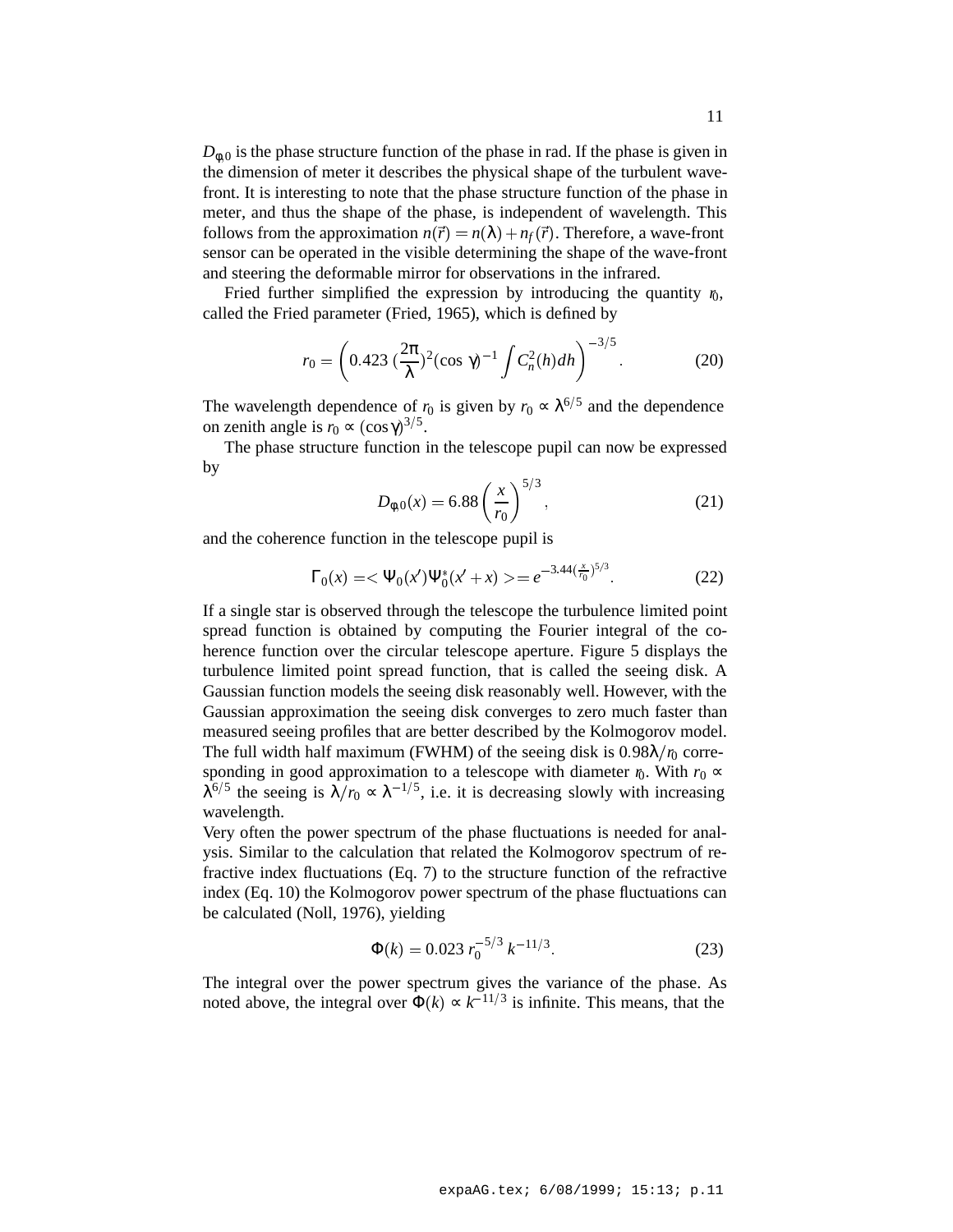

*Figure 5.* The intensity distribution in a seeing disk in arbitrary units calculated numerically using the phase structure function  $D_{\phi}(x) = 6.88 \left(\frac{x}{r_0}\right)^{5/3}$ . The full width at half maximum (FWHM) is approximately  $\lambda/r_0$ .

variance of the turbulent phase is infinite which is a well known property of Kolmogorov turbulence. If the outer scale is finite the (now finite) variance can be calculated using the von Karman spectrum (Ishimura, 1978). In general, the phase variance increases with increasing outer scale.

## 2.5. ANISOPLANATIC AND TEMPORAL EFFECTS

So far we have discussed a single plane wave originating from a star at an angular distance  $\gamma$  from zenith. By calculating the coherence function as the ensemble average over many realisations of the atmospheric turbulence we have effectively determined the time average and, thus, the time averaged seeing disk. A snapshot image of a single random realisation of the turbulence displays the well known speckle image caused by the quasi frozen turbulence of the atmosphere. The light of a star at a slightly different angular position travels through slightly different portions of the atmosphere – the more different the higher the contributing layers are – and displays a different speckle pattern. However, the long time exposures of the two stars are identical as long as the statistical characteristics of the turbulent layers, i.e.  $C_n^2$ , do not differ. In speckle interferometry this property allows the use of a reference star that might be separated by several degrees from the science object but that still has the same statistical parameters.

In adaptive optics systems the guide star has to be very close to the observed object in order to measure a wave-front that closely resembles the object wave-front. The two quantities, the acceptable angular distance between the object and the guide star (the isoplanatic angle), and the rate of the temporal decorrelation of the turbulence that determines the required sam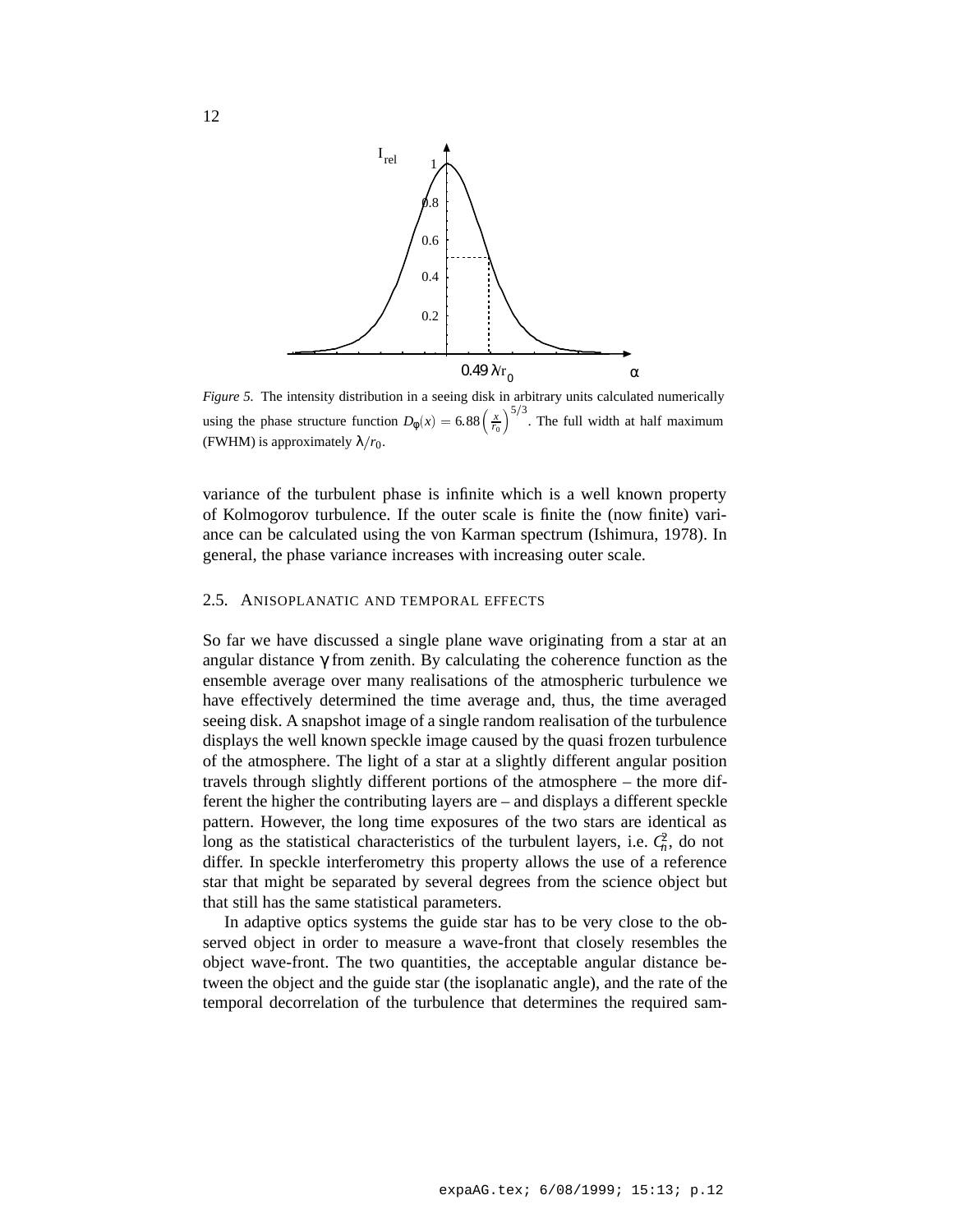pling rate of the wave-front sensor camera, are the most important limiting factors for the performance.

The isoplanacy can be quantified in a very simple way: The displacement by an angle<sup>~</sup> θ is replaced by the lateral shift<sup>~</sup> θ*h* of the relevant layer at altitude h, and the phase distribution in the observing direction  $\theta + \theta'$  can be expressed by a shift of the phase at  $\theta'$ :

$$
\Phi(\vec{x}, \vec{\theta} + \vec{\theta}') = \phi(\vec{x} - \vec{\theta}h, \vec{\theta}'). \tag{24}
$$

The angular phase structure function, describing the correlation between the phase distribution in θ and θ' can be written as

$$
D_{\phi}(\vec{\theta}) = \langle [\phi(\vec{x}, \vec{\theta}') - \phi_h(\vec{x} - \vec{\theta}h, \vec{\theta}')]^2 \rangle
$$
  
= 6.88  $\left(\frac{\theta h}{r_0}\right)^{5/3}$ . (25)

The influence of different layers with different wind speeds can be investigated by applying the individual altitudes  $h_i$  of the individual layers  $i$  with structure constants  $C_{n_i}^2$  (see Eq. 18) and performing the summation.

For the simplest case of a single dominant layer at altitude *h* an isoplanatic angle can be defined as  $\theta_0 = r_0/h$ . Thus, if the main turbulent layer is at an altitude of 10km and  $r_0 = 60$ cm, which corresponds to 0.76<sup> $\prime\prime$ </sup> seeing in the near infrared at  $\lambda = 2.2 \mu m^1$ , it is  $\theta_0 = 12^{\prime\prime}$ . This value can only give an idea of the order of magnitude of the isoplanatic angle. In practical cases the value depends on the particular composition of the atmosphere and the degree of the adaptive correction. For low order adaptive optics, e.g. a tip-tilt system or low altitude layers the angle may be much larger.

Using the Taylor hypothesis of frozen turbulence the temporal evolution can be estimated. The assumption is that a static layer of turbulence moves with constant speed  $\vec{v}$  in front of the telescope aperture. Then the phase at point  $\vec{x}$  at time  $t' + t$  can be written as

$$
\phi(\vec{x}, t'+t) = \phi(\vec{x} - \vec{v}t, t'),\tag{26}
$$

and the temporal phase structure function is

$$
D_{\phi}(\vec{v}t) = \langle [\phi(\vec{x}, t') - \phi(\vec{x} - \vec{v}t, t')]^{2} \rangle. \tag{27}
$$

The temporal difference is thus transformed to a difference in spatial coordinates with the difference being  $\vec{v}t$ . The phase structure function depends individually on the two coordinates parallel and perpendicular to the wind direction. In the direction of the wind speed a simple estimate of the correlation time similar to the isoplanatic angle above yields the coherence time

<sup>&</sup>lt;sup>1</sup> The atmospheric window at  $2.2 \pm 0.2 \mu m$  is called the K-band. Most of the numerical examples will be given for this band.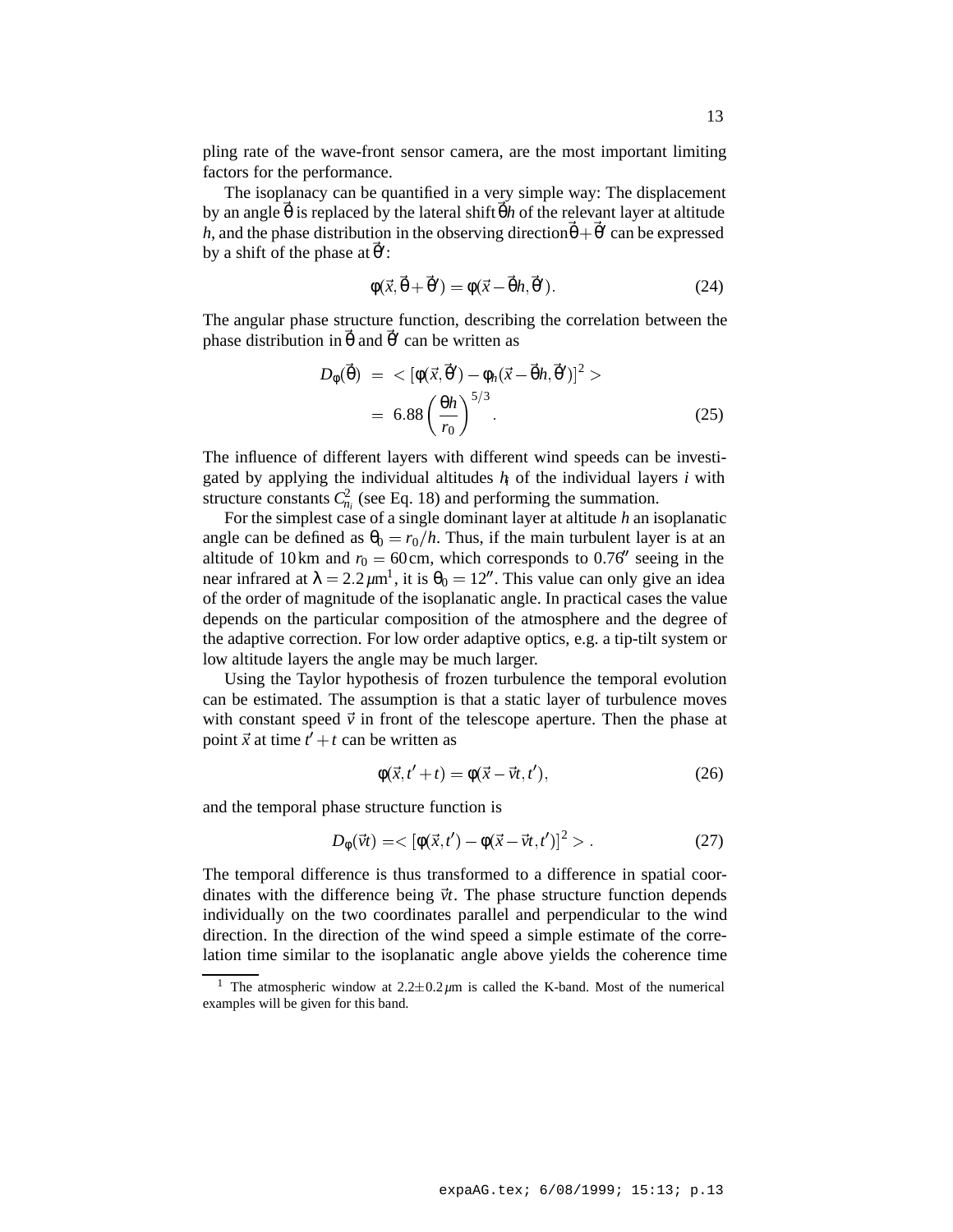$\tau_0 = r_0/|\vec{v}|$ . A wind speed of  $v = 10$  m/sec and a Fried parameter of  $r_0 = 60$  cm give a coherence time of  $\tau_0 = 60$  msec. In speckle interferometry, this is approximately the exposure time that can be used for single speckle images. For adaptive optics the reciprocal of the coherence time indicates the required bandwidth of the closed loop correction system. Greenwood and Fried, 1976, after more elaborate analysis, gave a definition for the required bandwidth, the so-called Greenwood frequency that is often used to specify adaptive optics system. For a single turbulent layer this frequency is  $f_G = 0.43v/r_0$  (see Sect. 3.3). Multiple layers with different speeds are considered equivalently to the case of anisoplanacy by applying individual speed vectors to individual layers with structure constants  $C_{n_i}^2$  (Roddier et al., 1982).

The temporal power spectrum of the phase fluctuations can be calculated from the spatial power spectrum  $\Phi(\vec{k})$  (Eq. 23). With  $\vec{v}$  being e.g. parallel to the *x* axis, it is  $k_x = f/v$  and an integration over  $k_y$  is performed to obtain the temporal power spectrum  $\Phi_t(f)$  (Conan et al., 1995),

$$
\Phi_t(f) = 1/v \int \Phi(f/v, k_y) \, dk_y = 0.077 \, r_0^{-5/3} \, \frac{1}{v} \left(\frac{f}{v}\right)^{-8/3} . \tag{28}
$$

The variance of the phase fluctuations is the integral over the temporal power spectrum. As there is a pole at  $f = 0$  this integral is infinite which is the well known property of Kolmogorov turbulence discussed above (Tatarski, 1961). This integral can be computed if the outer scale  $L_0$  is taken to be finite. As already noted, the Kolmogorov spectrum is not defined outside the inertial range and the von Karman spectrum has to be used to perform the integration.

### 2.6. IMAGE MOTION

In the last section, the statistical properties of the propagating turbulent wavefront have been described. When it comes to analysing the imaging process in the telescope, some assumptions have to be made about the phase distribution in the telescope aperture. We assume that the turbulent atmosphere can be represented by a single thin layer in the telescope aperture neglecting the effects of Fresnel diffraction, e.g. scintillation, discussed in Sect. 2.4 (Roddier, 1981).

The average gradient of the phase distribution in the telescope aperture determines the position of the image in the telescope focus. Although this is a low-order effect of atmospheric turbulence on the imaging process it is worthwhile discussing it in more detail as it determines the requirements for wavefront sensors like the Shack-Hartmann sensor that rely on reconstructing the wave-front from gradient measurements in the subapertures.

First we discuss the statistical properties of the gradient  $\hat{\theta}$  of the wavefront without averaging over the telescope aperture. The two components θ

14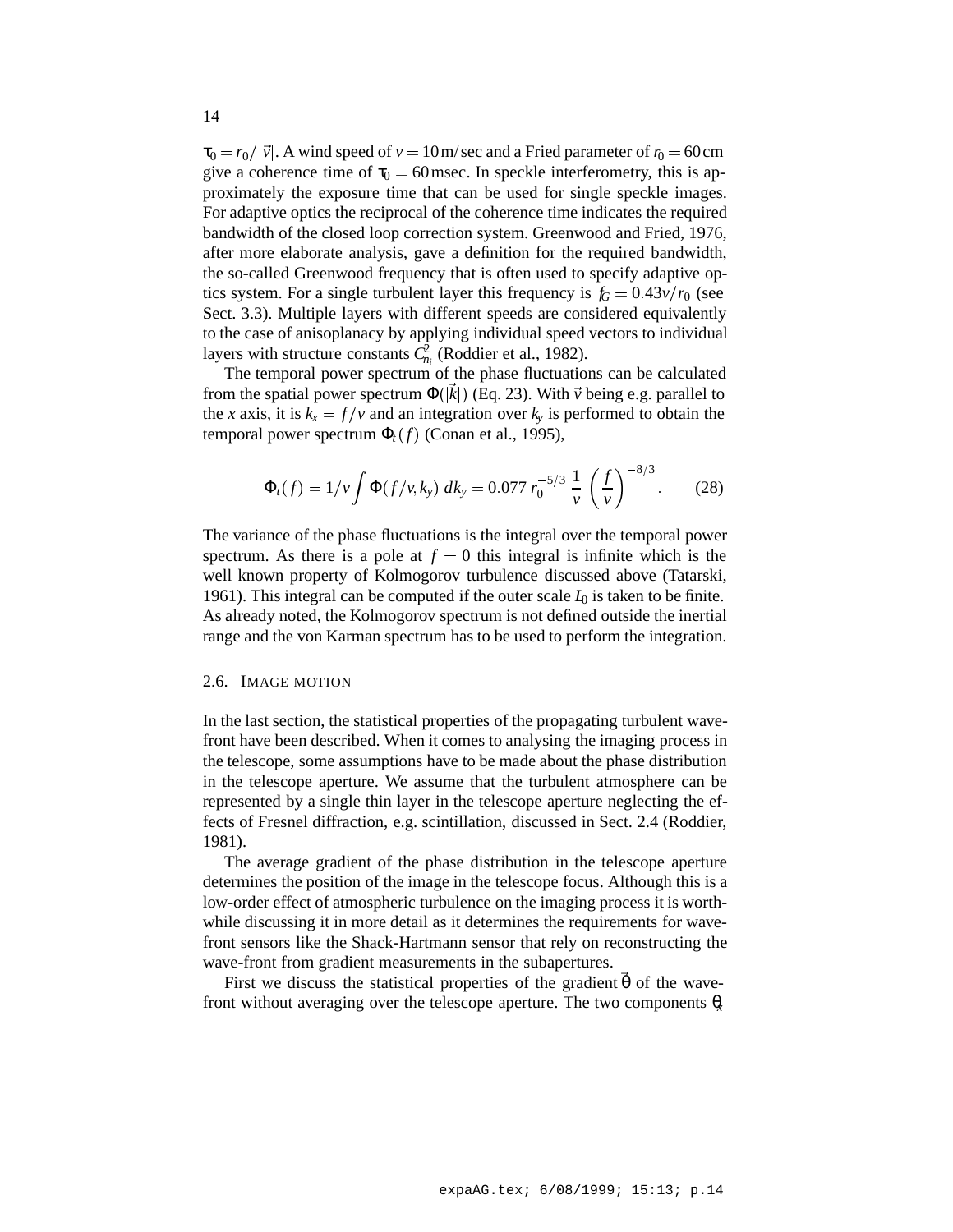and  $\theta$ <sub>*y*</sub> as a function of the horizontal coordinate  $\vec{x} = (x, y)$  are (Roddier, 1981)

$$
\theta_x(x,y) = -\frac{\lambda}{2\pi} \frac{\partial}{\partial x} \phi(x,y) \text{ and } \theta_y(x,y) = -\frac{\lambda}{2\pi} \frac{\partial}{\partial y} \phi(x,y) . \quad (29)
$$

The power spectra of the two vector components  $\Phi_{\theta_r}(\vec{k})$  and  $\Phi_{\theta_v}(\vec{k})$  are related to the power spectrum of the phase  $\Phi(\vec{k})$  by  $\Phi_{\theta_{xy}}(\vec{k}) = \lambda^2 k_{xy}^2 \Phi(|\vec{k}|)$ , yielding

$$
\Phi_{\theta}(k) = 0.023\lambda^2 (k_x^2 + k_y^2) r_0^{-5/3} k^{-11/3} = 0.023\lambda^2 r_0^{-5/3} k^{-5/3}.
$$
 (30)

The effect of averaging the gradient over the telescope aperture is considered by convolving the gradient in Eq.(29) with the aperture function  $A(\vec{x})$  that usually has a circular shape. The central obscuration usually can be neglected. The averaged gradient can be written as

$$
\theta_x^D(\vec{x}) = \int \theta_x(\vec{x'}) A(\vec{x} - \vec{x'}) d\vec{x'}, \tag{31}
$$

where the superscript *D* indicates the average over the aperture *D*. For a point like aperture the averaging process collapses yielding  $\theta_x^D(\vec{x}) = \theta_x(\vec{x})$ . The convolution transforms into a multiplication in Fourier space and one obtains the power spectrum of the phase gradient after averaging with the telescope aperture (Martin, 1987; Conan et al., 1995)

$$
\Phi_{\theta}^{D}(k) = 0.023\lambda^{2} r_{0}^{-5/3} k^{-5/3} \left| \frac{2J_{1}(\pi D k)}{\pi D k} \right|^{2}, \qquad (32)
$$

with  $J_1$  the first order Bessel function describing the diffraction limited point spread function, the Airy disk, which is the Fourier transform of the circular aperture (Born and Wolf, 1970). The Bessel function acts as a low pass filter on the power spectrum. The contributions at high frequencies corresponding to small distances in the turbulent wave-front are reduced as the averaging process smoothes the gradients. At low frequencies, i.e. for large distances the effect of the pupil averaging is much reduced and the power spectrum is unaffected.

The variance of the image motion can be calculated by integrating over the power spectrum  $\Phi_{\theta}^{D}(k)$  yielding the two-axis variance of the position  $\theta$  of the image centroid as (Tyler, 1994)

$$
(\Delta\theta)^2 = 0.34(\lambda/r_0)^2(D/r_0)^{-1/3}[\text{arcsec}^2],\tag{33}
$$

with  $\lambda/r_0$  the seeing in arcsec. The quotient  $D/r_0$  will appear in all those formulas that describe the imaging process in the telescope. In practical cases it can be calculated quite easily as it relates the size of the seeing disk  $\lambda/\mathfrak{v}$  to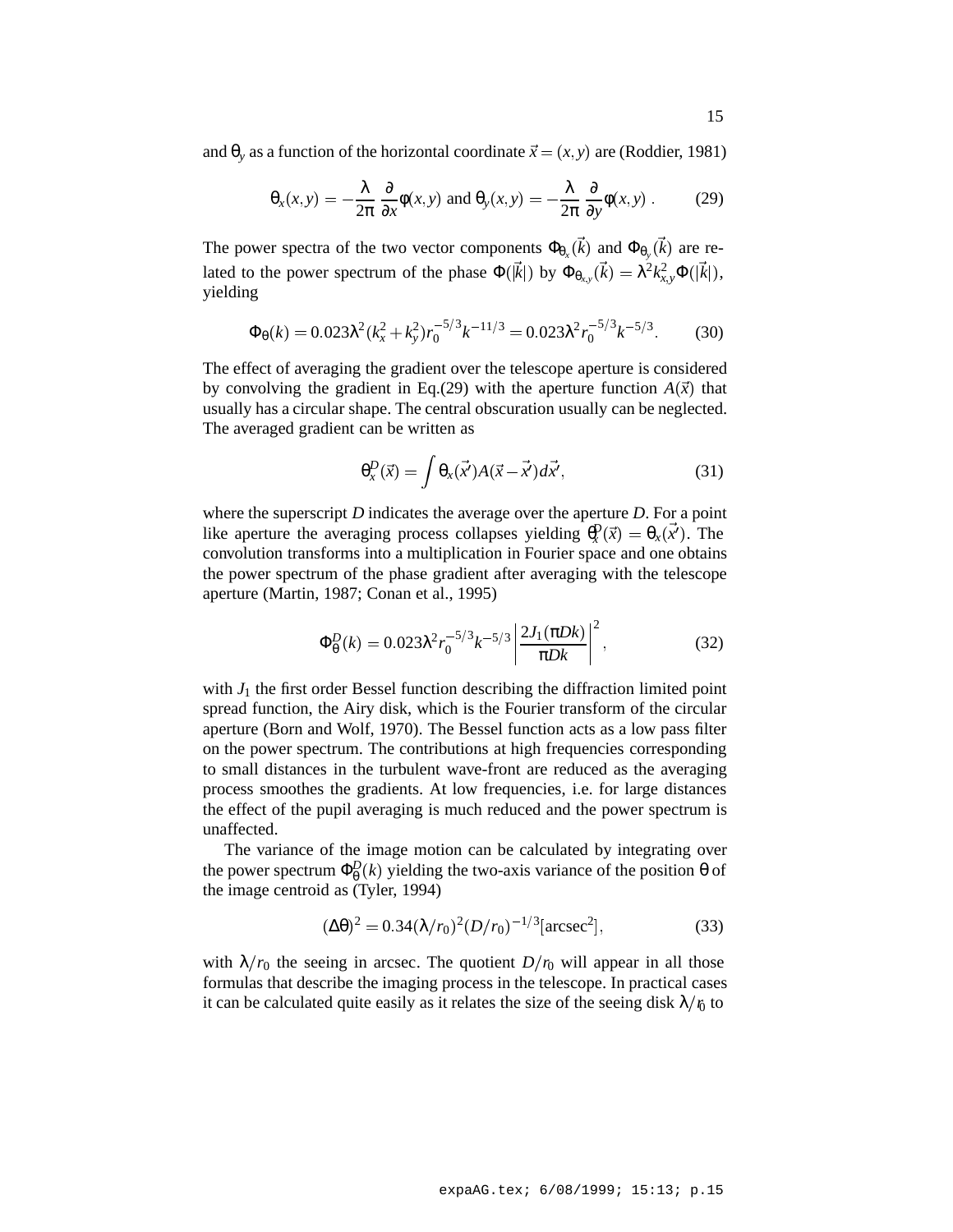the FWHM of the Airy pattern  $\lambda/D$ ,  $\frac{\lambda/r_0}{\lambda/D} = D/r_0$ . In 0.76<sup>th</sup> seeing at 2.2 $\mu$ m on a 3.5-m telescope it is  $D/r_0 = 6$ .

The dependence of  $(\Delta\theta)^2$  on  $D^{-1/3}$  means that the variance of the image motion increases with decreasing telescope diameter. It is important to note that  $(\Delta\theta)^2$  is independent of wavelength; the image motion in arcsec is the same at all wavelengths. Thus, wave-front sensors like the Shack-Hartmann sensor measuring the wave-front gradient can be operated in the visible for corrections at all wavelengths.

### 2.6.1. *Temporal evolution of image motion*

The Taylor hypothesis of frozen turbulence is used again to estimate the effect of moving turbulence. The temporal power spectrum of the averaged phase gradient can be calculated similar to the one of the phase (Eq. 28) by integrating over the direction perpendicular to the wind speed. It is

$$
\Phi_{\theta,t}(f) = 1/\nu \int \Phi_{\theta}^{D}(f/\nu, k_{y}) \, dk_{y}.
$$
 (34)

This integral cannot be solved in closed form. Tyler, 1994 gave an approximation for the power spectrum at low and high frequencies that can be simplified by assuming that there is one dominant layer with wind speed  $\hat{v}$  (Glindemann, 1997b). Then, the power spectral density of the centroid motion in the two regimes are

$$
P_{f_{\text{low}}} = 0.096(r_0/\hat{v})^{1/3} (\lambda/r_0)^2 f^{-2/3} [\text{arcsec}^2/\text{Hz}],
$$
  
\n
$$
P_{f_{\text{high}}} = 0.0013(D/\hat{v})^{-8/3} (\lambda/r_0)^2 (D/r_0)^{-1/3} f^{-11/3} [\text{arcsec}^2/\text{Hz}],
$$
 (35)

where  $\lambda/r_0$  is the seeing in arcsec. In Figure 6,  $P_{f_{low}}$  and  $P_{f_{high}}$  are displayed and compared to measured power spectra. In the low frequency region the power spectrum decreases with  $f^{-2/3}$  and it is independent of the size of the aperture *D*. In the high frequency region the spectrum is proportional to  $f^{-11/3}$  decreasing with  $D^{-3}$ . This illustrates the influence of the Bessel function as a low pass filter that leaves the low frequency region unaffected by the aperture and that takes effect as soon as the frequency is beyond a value of  $f_t = 0.24\hat{v}/D$  which is the transient region between the two approximations. This value agrees well with the value given by Conan et al. (1995). Because of the steep slope ( $\propto f^{-11/3}$ ) of the power spectrum at frequencies beyond the transient frequency  $f_t$  the contributions to the image motion are very small. Thus, a tip-tilt system that stabilises the image motion must have a bandwidth of approximately  $f_t$  to correct for most of the turbulence induced image motion. In Kasper et al. (this issue), the bandwidth requirements will be discussed in greater detail.

The increasing variance of the image motion with smaller apertures *D* can now be attributed to an increase of the power spectrum in the high frequency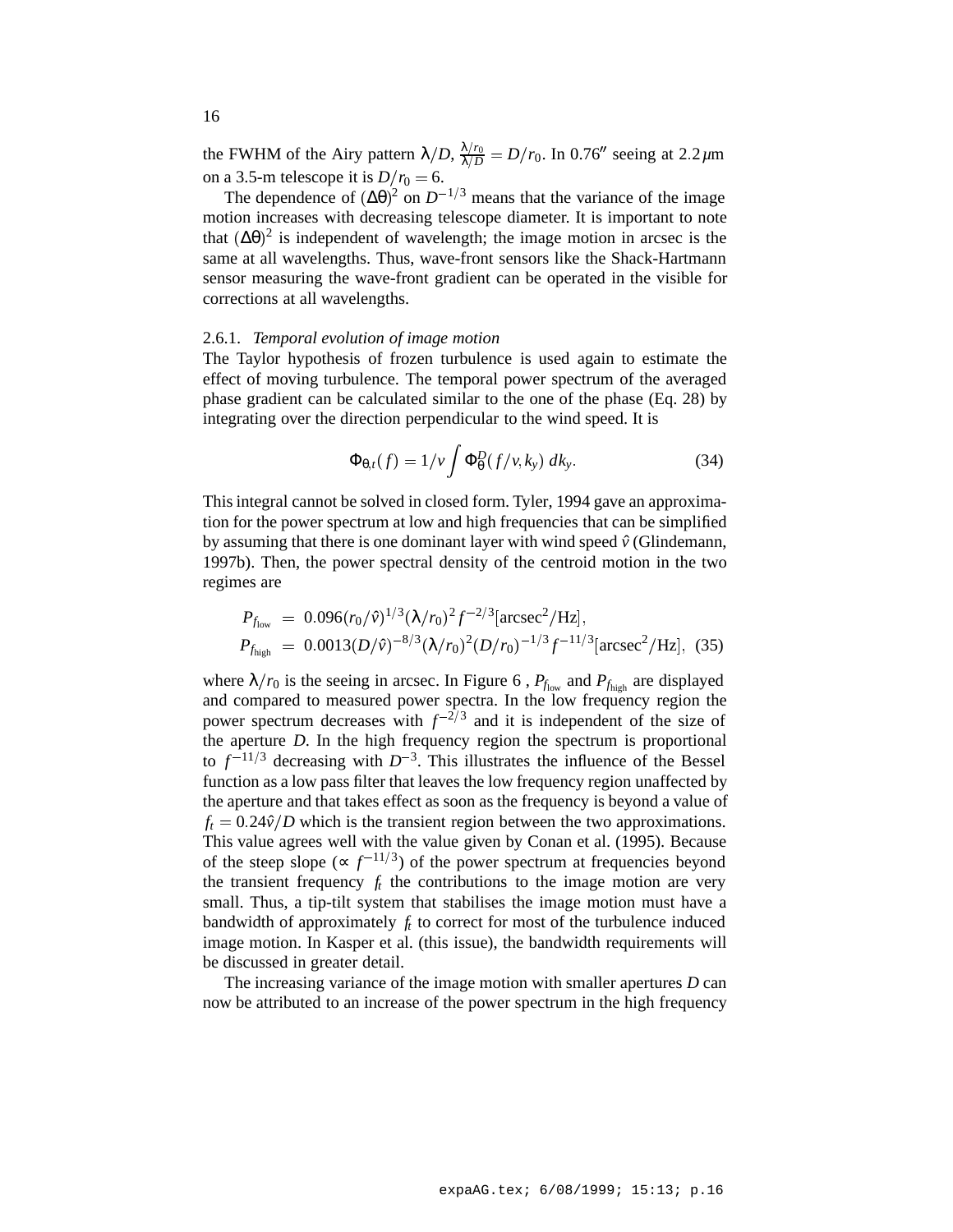region. In order to stabilise the image motion on smaller telescopes the correction frequency has to be higher. It is interesting to note that if the telescope aperture is larger than the outer scale of turbulence  $I_0$  the image motion is reduced below the values predicted by Kolmogorov statistics. This affects in particular the fringe motion on telescope interferometers with a baseline longer than  $L_0$ .



*Figure 6.* Measured power spectra of the image centroid motion on a 3.5-m telescope for different sampling frequencies. The dashed lines display the approximation for the same seeing and wind parameters. From the transient frequency of about  $f_t = 1$  Hz and  $D = 3.5$ m the effective wind speed can be estimated to be  $\hat{v} \approx 14 \text{ m/sec}$ . The measurements agree very well with each other and reasonably well with the theoretical curve (dotted line) (Glindemann, 1997b).

### 2.7. ZERNIKE REPRESENTATION OF ATMOSPHERIC TURBULENCE

In the theory of optical aberrations Zernike polynomials are used very often to describe the aberrations. They were introduced in 1934 by F. Zernike who deduced them from the Jacobi polynomials and slightly modified them for the application in optics (Zernike, 1934). Zernike polynomials have the advantage that they are mathematically well defined and that the low order terms are related to the classical aberrations like astigmatism, coma and spherical aberration.

Since the Zernike polynomials are defined on the unit circle and since we are interested in the turbulent wave-front in the circular telescope aperture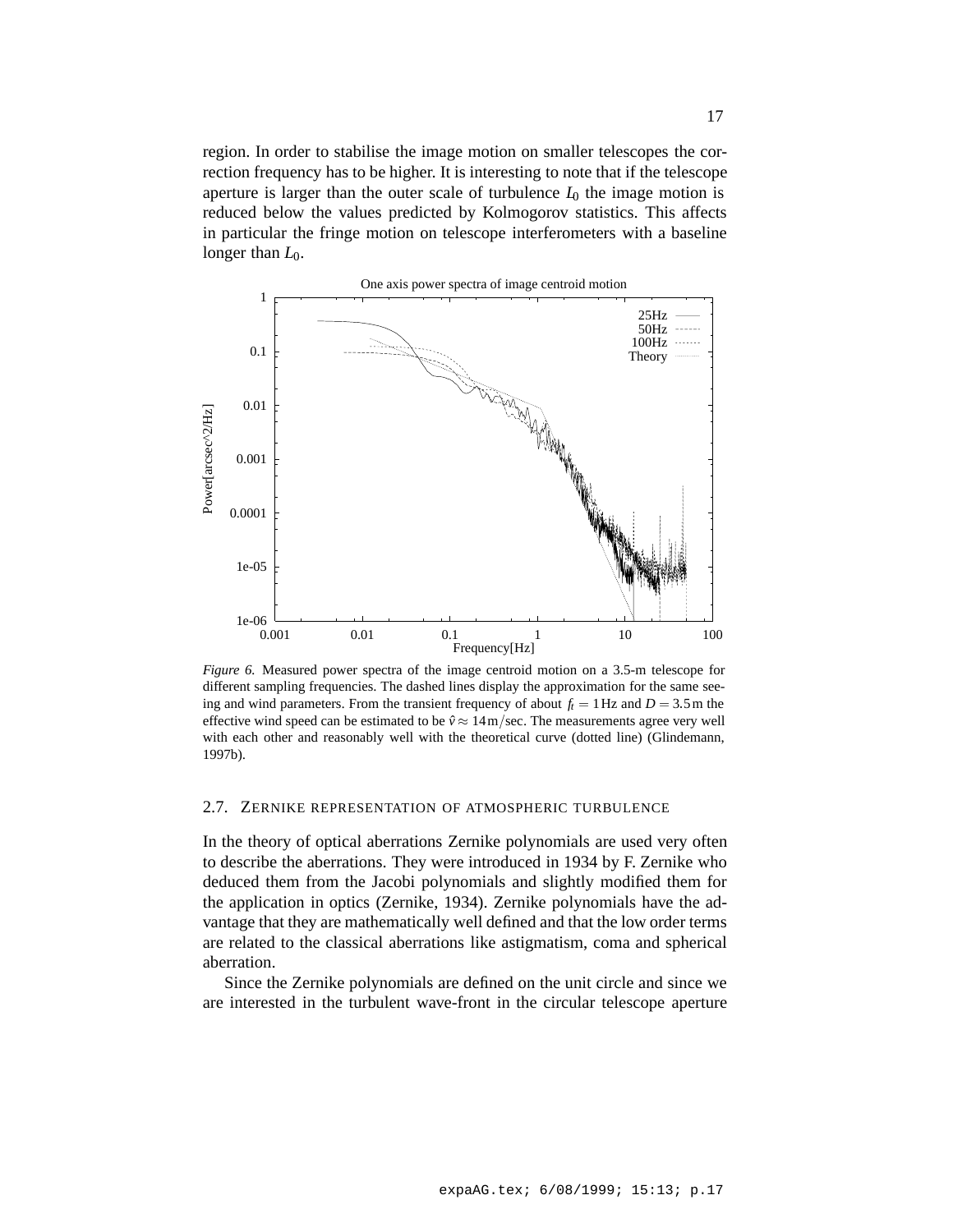it is useful to express the wave-front in terms of the Zernike polynomials. The influence of the central obscuration is negligible. Noll, 1976 introduced a normalisation for the polynomials that is particularly suited for application to Kolmogorov turbulence. In this normalisation the rms value of each polynomial over the circle is set equal to one. The Zernike polynomials form a set of orthogonal polynomials and it is convenient to write them as a function of ρ and θ:

$$
Z_{j_{\text{even}}} = \sqrt{n+1} R_n^m(\rho) \sqrt{2} \cos(m\theta), \text{ for } m \neq 0,
$$
  
\n
$$
Z_{j_{\text{odd}}} = \sqrt{n+1} R_n^m(\rho) \sqrt{2} \sin(m\theta), \text{ for } m \neq 0,
$$
  
\n
$$
Z_j = \sqrt{n+1} R_n^0(\rho), \text{ for } m = 0,
$$
\n(36)

where

$$
R_n^m(\rho) = \sum_{s=0}^{\frac{n-m}{2}} \frac{(-1)^s (n-s)!}{s! \left(\frac{n+m}{2} - s\right)! \left(\frac{n-m}{2} - s\right)!} \rho^{n-2s}.
$$
 (37)

Table I shows the low order Zernike polynomials where the columns *m* indicate the azimuthal orders and the rows *n* the radial orders.

*nm*

Table I. Zernike polynomials  $Z_j$  for  $j = 1$  to 11. *n* is the radial order and *m* the azimuthal order. The modes are ordered such that even *j* correspond to the symmetric modes given by cos*m*θ and odd *j* to the antisymmetric modes given by sin*m*θ

| $\boldsymbol{n}$ | $m = 0$                                   | $m=1$                                                                                                    | $m = 2$                                                                                       | $m = 3$                                                                                    |
|------------------|-------------------------------------------|----------------------------------------------------------------------------------------------------------|-----------------------------------------------------------------------------------------------|--------------------------------------------------------------------------------------------|
| $\mathbf{0}$     | $Z_1=1$<br>(piston)                       |                                                                                                          |                                                                                               |                                                                                            |
|                  |                                           | $Z_2 = 2\rho \cos \theta$<br>$Z_3 = 2\rho \sin \theta$<br>(tip and tilt)                                 |                                                                                               |                                                                                            |
| $\overline{2}$   | $Z_4 = \sqrt{3} (2\rho^2 - 1)$<br>(focus) |                                                                                                          | $Z_5 = \sqrt{6} \rho^2 \sin 2\theta$<br>$Z_6 = \sqrt{6} \rho^2 \cos 2\theta$<br>(astigmatism) |                                                                                            |
| 3                |                                           | $Z_7 = \sqrt{8(3\rho^3 - 2\rho)} \sin \theta$<br>$Z_8 = \sqrt{8(3\rho^3 - 2\rho)} \cos \theta$<br>(coma) |                                                                                               | $Z_9 = \sqrt{8\rho^3} \sin 3\theta$<br>$Z_{10} = \sqrt{8\rho^3} \cos 3\theta$<br>(trifoil) |

The polynomial expansion of the arbitrary wave-front  $\phi(\rho, \theta)$  over the unit circle is defined as

$$
\phi(\rho,\theta) = \sum_{i=1}^{\infty} a_i Z_i(\rho,\theta),
$$
\n(38)

and the coefficients *ai*, using the orthogonality, are given by

$$
a_i = \int_{\text{aperture}} \phi(\rho, \theta) Z_i(\rho, \theta) \rho d\rho d\theta. \tag{39}
$$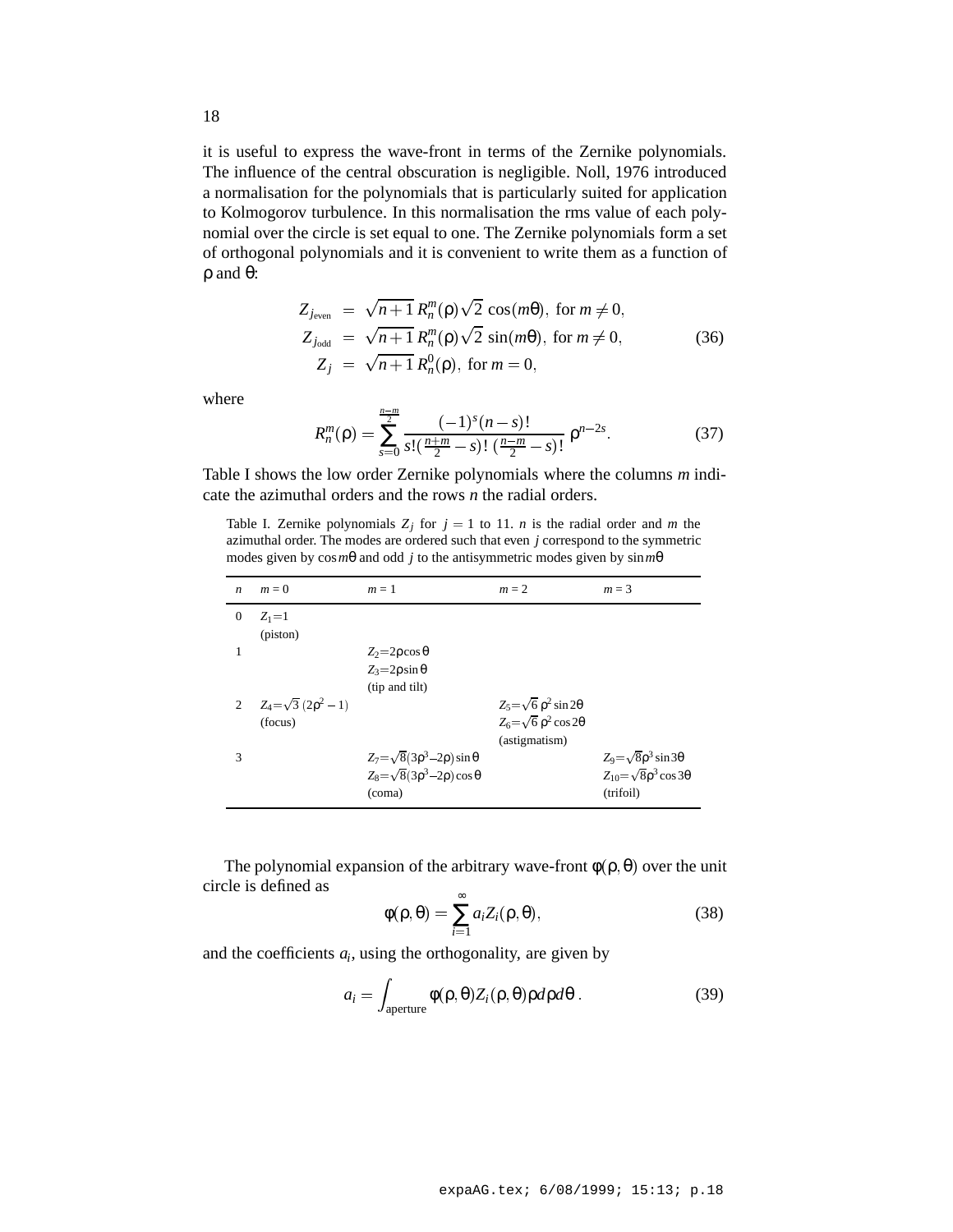| $\Delta_1 = 1.030(D/r_0)^{5/3}$  |                                |
|----------------------------------|--------------------------------|
| $\Delta_2 = 0.582(D/r_0)^{5/3}$  | $\Delta_2 - \Delta_1 = 0.448$  |
| $\Delta_3 = 0.134(D/r_0)^{5/3}$  | $\Delta_3 - \Delta_2 = 0.448$  |
| $\Delta_4 = 0.111(D/r_0)^{5/3}$  | $\Delta_4 - \Delta_3 = 0.023$  |
| $\Delta_5 = 0.0880(D/r_0)^{5/3}$ | $\Delta_5 - \Delta_4 = 0.023$  |
| $\Delta_6 = 0.0648(D/r_0)^{5/3}$ | $\Delta_6 - \Delta_5 = 0.023$  |
| $\Delta_7 = 0.0587(D/r_0)^{5/3}$ | $\Delta_7 - \Delta_6 = 0.0062$ |
| $\Delta_8 = 0.0525(D/r_0)^{5/3}$ | $\Delta_8 - \Delta_7 = 0.0062$ |
|                                  |                                |

Table II. The residual variance ∆*<sup>j</sup>* of Kolmogorov turbulence after the first *j* Zernike modes are removed. The difference in the right column illustrates the strength of the single modes demonstrating that modes of equal radial order contribute the same amount to the variance.

The convenience of the Zernike polynomials lies in the property that, following from the Kolmogorov statistics, one can determine individually the power in every single mode like tip-tilt, astigmatism or coma. One can then immediately calculate the residual aberration after correcting a specified number of modes with an adaptive optics system. This computation was done by Noll (1976). The variance of the residual aberration is expressed as the variance of the difference between the uncorrected phase and of the removed modes. If the aberration that is due to the first *J* Zernike polynomials is written as

$$
\phi_J(\rho,\theta) = \sum_{i=1}^J a_i Z_i(\rho,\theta),\tag{40}
$$

the variance of the remaining aberrations can be expressed as

$$
\Delta_J = \iint_{\text{aperture}} \langle [\phi(\rho, \theta) - \phi_J(\rho, \theta)]^2 \rangle \, \rho d\rho d\theta. \tag{41}
$$

As already noted, the variance of the phase fluctuations  $\langle \phi(\rho, \theta) \rangle$  is infinite. The analysis in terms of Zernike polynomials shows that the infinity lies in the piston term. Removing the piston term gives a finite value for the variance of the residual aberration. The residual variances in Table II are given in terms of  $(D/r_0)^{5/3}$  as the Zernike polynomials are defined in the telescope aperture *D*. The right column of the table shows the differential improvement. It shows that the differences are constant for the same radial degree *n*.

For the removal of higher orders Noll gave an approximation for the phase variance (Noll, 1976), as

$$
\Delta_J \approx 0.2944 J^{-\sqrt{3}/2} \left( D/r_0 \right)^{5/3} \left[ rad^2 \right]. \tag{42}
$$

Correcting an increasing number of Zernike modes changes the shape of the seeing disk in an unexpected way. Rather than narrowing the seeing disk in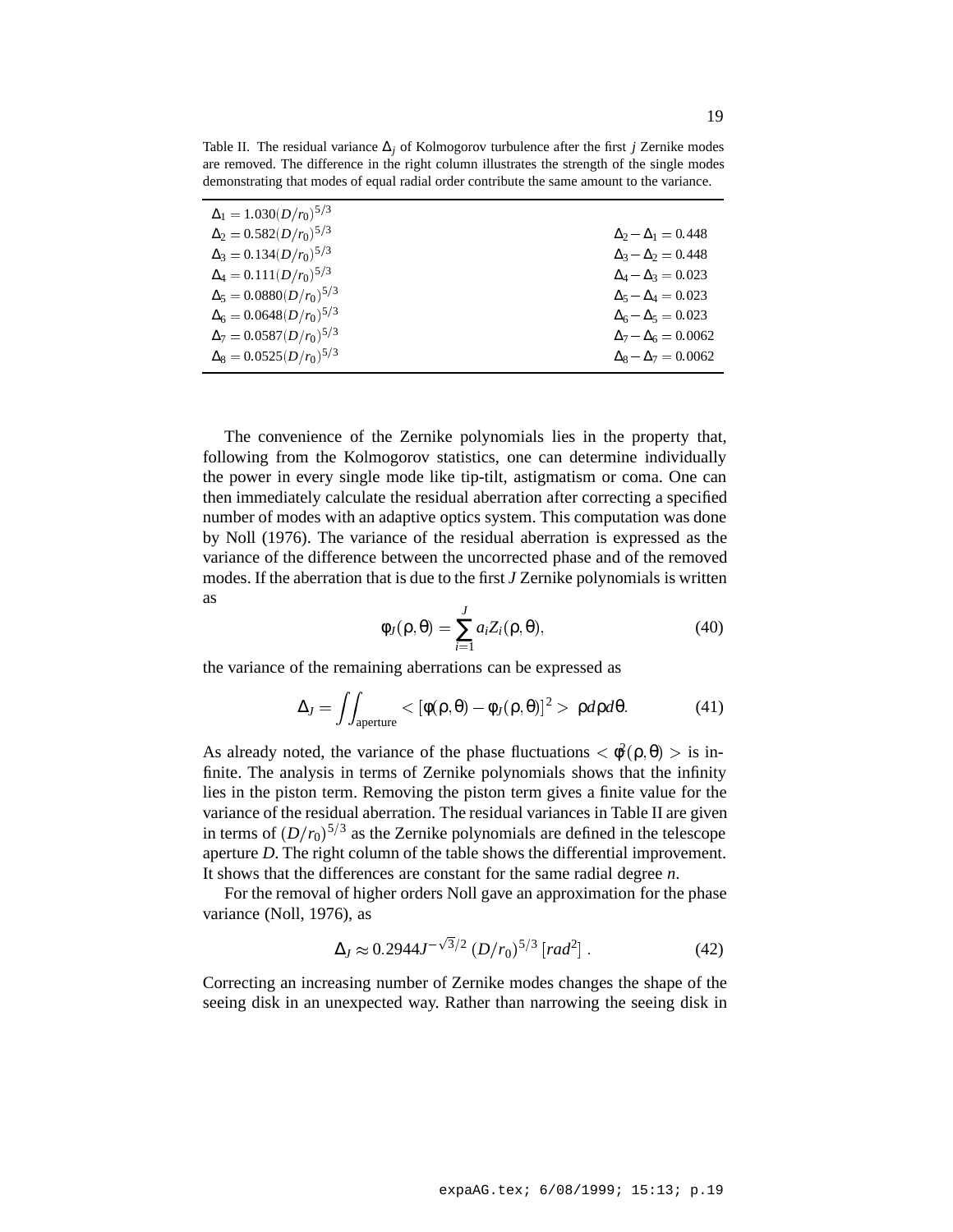total, a diffraction limited spike appears on top of the seeing disk. This spike becomes more dominant with increasing number of corrected modes, until the seeing halo disappears for perfect correction. Since correcting the low orders does not affect  $r_0$  very much it is intuitively understandable that the seeing disk, as  $\lambda/r_0$ , remains constant.

The image quality is usually expressed in terms of *Strehl ratio* that defines the peak of the point spread function normalised to the peak of the diffraction limited point spread function. The aberrations can be related to the Strehl ratio in a simple way using the Maréchal approximation (Born and Wolf, 1970). If the residual variance is smaller than about  $\pi^2/4$  the Strehl ratio is approximated by

$$
S = \exp(-(\Delta \phi)^2) \,. \tag{43}
$$

For a numerical example, we assume an adaptive optics system that perfectly corrects the first 10 Zernike modes. The Fried parameter is  $r_0 = 60$  cm which is typical in the near infrared and corresponds to a seeing value of  $0.76'$ . On a 3.5-m telescope the residual variance is  $0.0401(D/\eta)$ <sup>5/3</sup> = 0.76 rad<sup>2</sup> and the Strehl ratio is 47%.

Expressing the wave-front as a Zernike polynomial the covariance matrix of the expansion coefficients  $\langle a_i a_{i'} \rangle$  plays an important role. This matrix can be calculated using the power spectrum of the phase fluctuations (Noll, 1976; Roddier, 1990b). It turns out that the covariance matrix is not perfectly diagonal. This means that when describing Kolmogorov turbulence with Zernike polynomials the Zernike modes are not statistically independent with the consequence that the wave-front reconstruction from the wave-front sensor data is sub-optimal. Noll found Karhunen-Loève functions to be more appropriate as they have a diagonal covariance matrix. Their disadvantage in practice is that they cannot be obtained in closed form. Using a method by Roddier (1990b) to approximate the Karhunen-Loève functions in terms of Zernike functions, Lane and Tallon (1992) have shown that when correcting more than about 20 modes the residual aberration starts decreasing faster when using Karhunen-Loève functions. In low order systems, this difference is negligible.

Instead of applying Karhunen-Loève functions for pure Kolmogorov turbulence one can also measure the covariance matrix by using actual atmospheric data and an arbitrary set of polynomials. By diagonalising the measured covariance matrix one receives the Karhunen-Loève functions representing the optimum decomposition of the actual turbulent wavefront (Law and Lane, 1996; Kasper et al., 1999).

## 2.7.1. *Temporal evolution of Zernike modes*

Using the same formalism as for the analysis of the temporal characteristics of the image motion (Sect. 2.6) the temporal evolution of Zernike modes can be calculated (Noll, 1976; Roddier et al., 1993; Conan et al., 1995). The results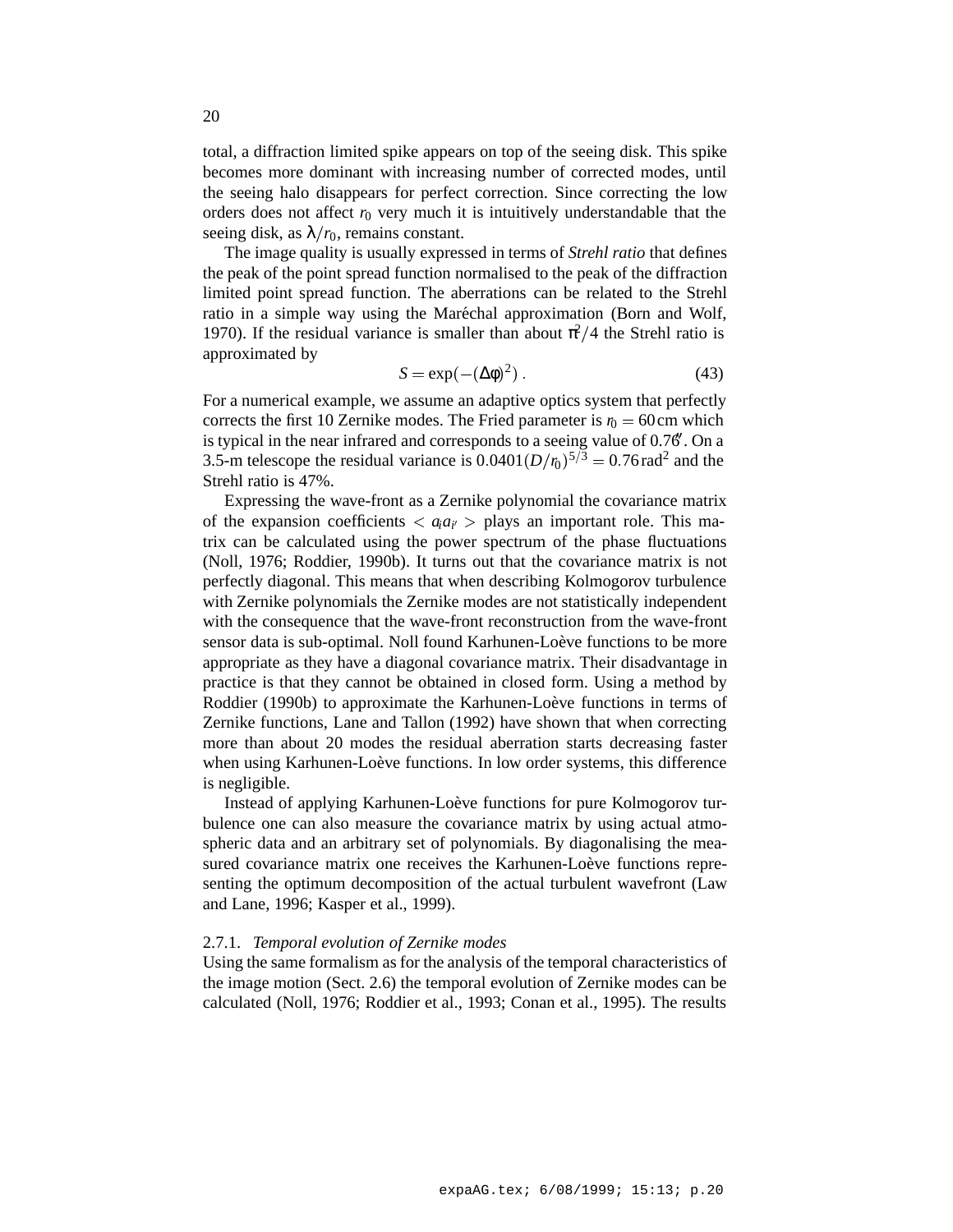are important for the specification of the bandwidth requirements of adaptive optics systems.

In the last section, the covariance matrix of the Zernike coefficients  $\lt$  $a_i a_i >$  was calculated. Now we are interested in the temporal correlation of single Zernike coefficients  $\langle a_i(t')a_i(t'+t)\rangle$ . Thus, equivalent to the calculation of the power spectrum of the image motion (Sect. 2.6) we determine a Zernike coefficient as the convolution

$$
a_i(\rho,\theta) = \int_{\text{aperture}} \phi(\rho',\theta') Z_i(\rho-\rho',\theta-\theta') \rho d\rho' d\theta' \,. \tag{44}
$$

At  $\rho = 0$  and  $\theta = 0$  this equation is identical to the calculation of the Zernike coefficient *ai* (Eq. 39) that can be used (see Noll (1976)) to calculate the variance of the Zernike modes (see Table. II). The temporal covariance follows from the spatial covariance  $\langle a_i(\rho', \theta') | a_i(\rho' + \rho, \theta' + \theta) \rangle$  by using the frozen turbulence hypothesis similar to the calculation of the image motion (Eq. 34).

The resulting power spectra cannot be given in closed form. The numerical results were discussed by Roddier et al. (1993) and Conan et al. (1995), and they are briefly summarised here. The spectra show a dependence on the radial degree of the Zernike polynomial at low frequencies and a high frequency behaviour proportional to  $f^{-17/3}$  that is independent of the Zernike mode. In the low frequency domain, polynomials with a radial degree of  $n = 1$ , Zernike tip and tilt (see Table I) decrease with  $f^{-2/3}$ . Higher order polynomials have a slightly different characteristic depending on their azimuthal dependence; all radially symmetric polynomials go with  $f^0$ , all others with  $f^0$ , with  $f^{4/3}$ or with  $f^2$  depending on the wind direction.

The transient frequency between the high and the low frequency regions can be approximated by

$$
f_t^n \approx 0.3(n+1)\hat{\nu}/D,\tag{45}
$$

where  $n$  is the radial degree of the Zernike polynomials. The transient frequency is approximately equal to the bandwidth required to correct for the Zernike mode in an adaptive optics system.

Averaging the Zernike spectra for a given radial degree shows the mean behaviour for this degree. This behaviour can also be modelled when using a multi layer model with different wind directions that is more realistic than the single layer approach (Conan et al., 1995). The curves are displayed in Figure 7. It shows that for  $n > 1$  the power spectra are all proportional to  $f^0$  at low frequencies. The curves are scaled in order to give the proper variance of the single modes (see Table II). It is interesting to note that at high frequencies the power spectra increase only very slowly with *n*. The increase in transient frequency  $f_t$ , and thus in bandwidth is partially compensated by the decrease in variance at higher radial degrees. Conan et al., 1995 argue that for a given degree of correction all modes have to be corrected with approximately the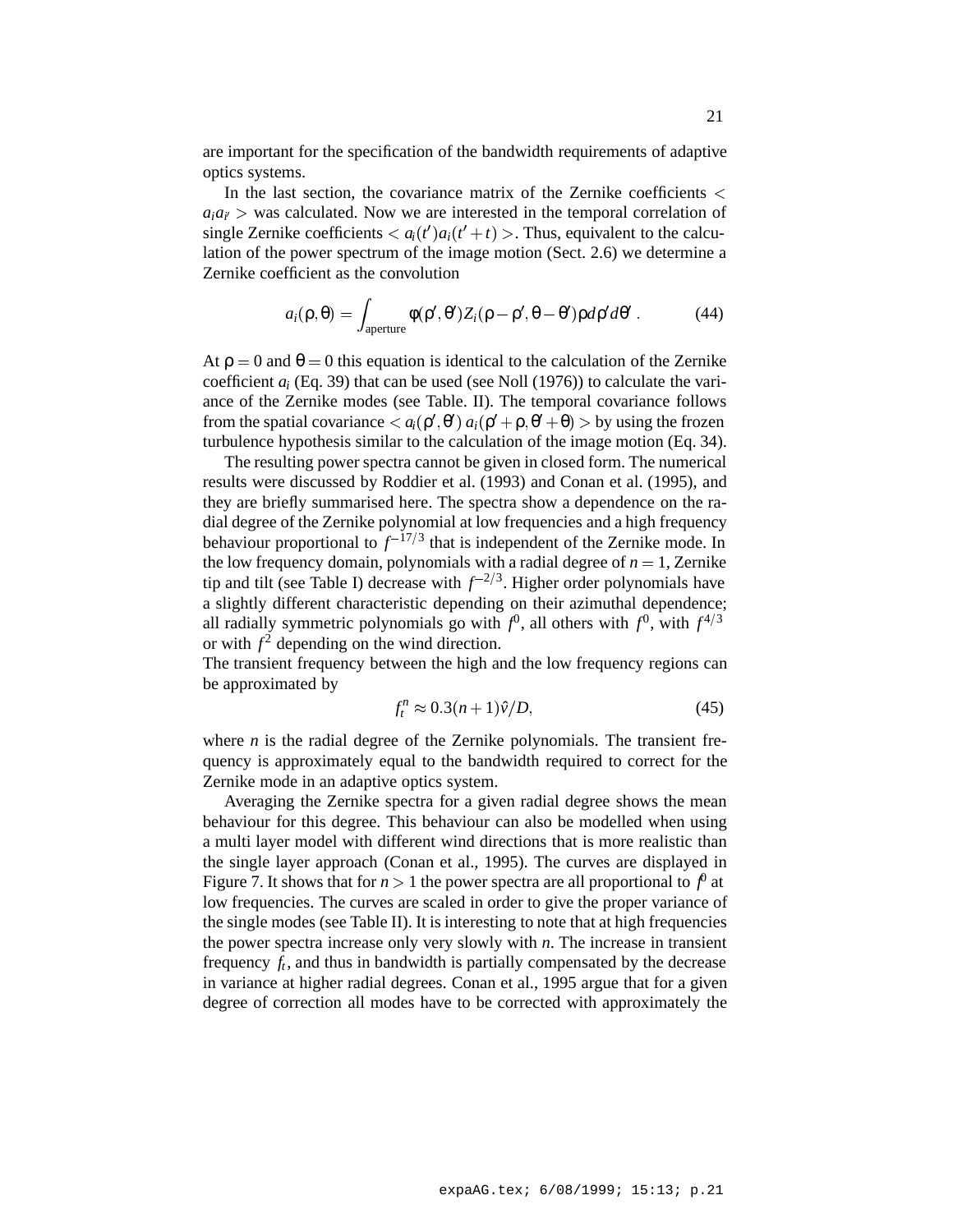

Frequency[Hz]

*Figure 7.* Zernike polynomial mean temporal power spectrum in a given radial degree *n* for  $n=1, 3, 9$ . The spectra are normalised to the turbulence variance of one polynomial of the considered radial degree:  $\hat{v}/D = 10$  Hz. The asymptotic power laws and the cutoff frequencies are indicated. The figure is taken from Conan et al. (1995).

same bandwidth. Otherwise the residual variance from e.g. the tip-tilt correction could be larger than the uncorrected variance of a high order mode. This is particularly interesting for laser guide star systems, when the tip-tilt correction is decoupled from the high order correction. If the image motion is not corrected very accurately the quality achieved with the higher order corrections is easily destroyed. We will come back to this point in Sect. 3.3.

It is interesting to compare the high frequency behaviour of the image motion power spectrum (Eq. 35) that goes with  $f^{-11/3}$  to the  $f^{-17/3}$  decay of the Zernike tip-tilt terms. One can show (Glindemann and Rees, 1993), that the image centroid that usually characterises the image motion is the sum of Zernike-tilt, -coma and other higher order terms. The slower decrease can then be attributed to the sum of the single power spectra with increasing transient frequencies  $f_t$ . In the low frequency region the  $f^{-2/3}$  dependence of the image motion power spectrum remains unchanged as all high order terms have much smaller contributions here.

## **3. Elements of Adaptive Optics Systems**

The requirements for the components of adaptive optics systems can be deduced from the discussion of imaging through turbulence in Section 2.

This section is organised as follows: Firstly, two different types of wavefront sensors will be presented and their performance at low signal levels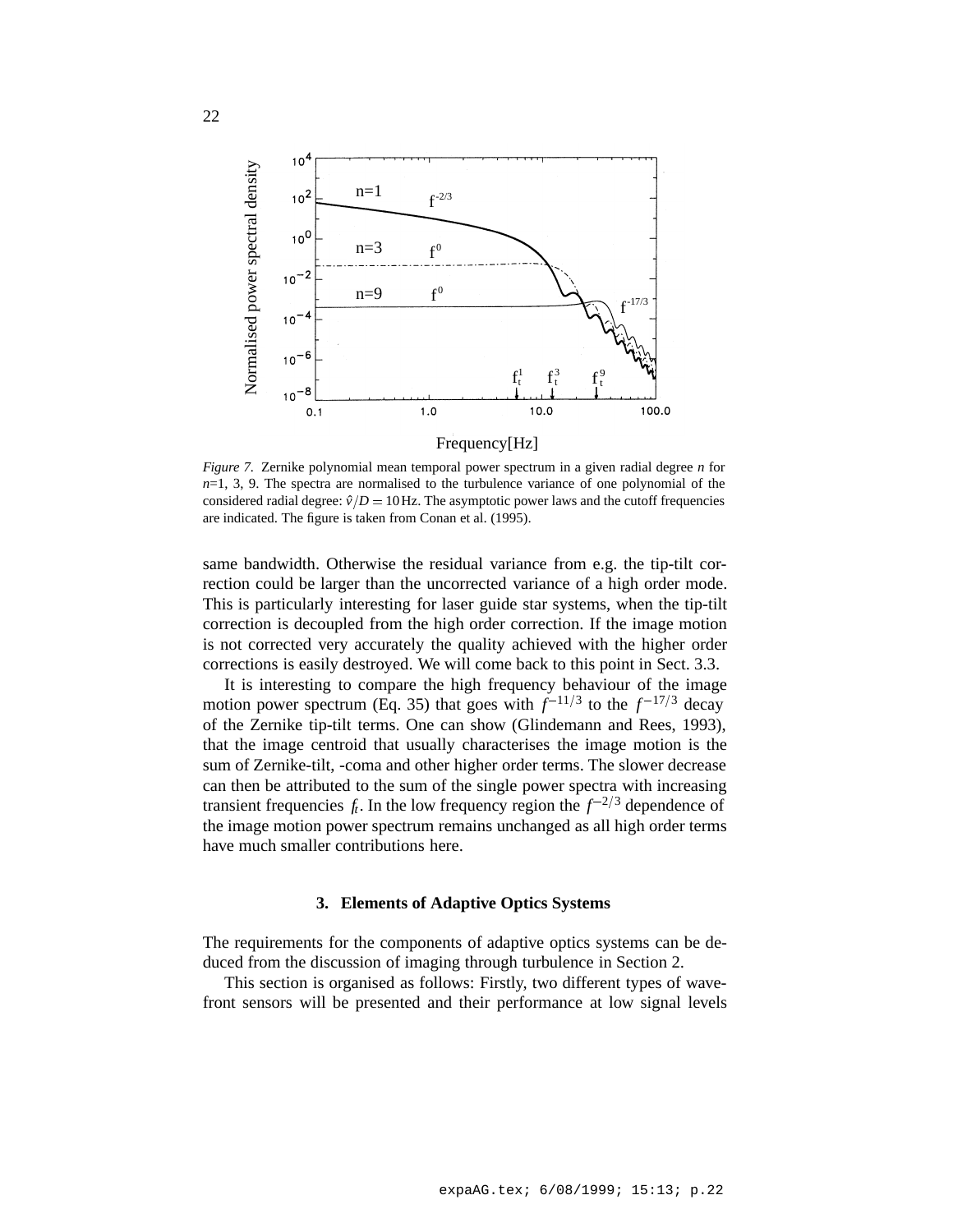will be discussed. Starting with the Shack-Hartmann sensor that is most commonly being used since it is conceptually simple and its properties are well understood, the curvature sensor is described next. Then, the mathematical principles for the reconstruction of the wave-front and the requirements for closed loop operation will be investigated. Finally, the technology of deformable mirrors will be presented.

## 3.1. WAVE-FRONT SENSING

### 3.1.1. *Shack-Hartmann sensor*

The Shack-Hartmann sensor divides the telescope aperture into an array of smaller subapertures, and a lenslet array is used to produce multiple images (see Figure 8). The centroid displacement of each of these subimages gives an estimate of the average wave-front gradient over the subaperture (Primot et al., 1990) that can be calculated using Eq.(46). The important consequence is that the Shack-Hartmann sensor is achromatic – the image movement is independent of wavelength – and that extended sources can be used as long as they fit into the subimage boundary.

The centroid, or first-order moment *M*, of the image intensity  $I(u, v)$  with respect to the x-direction in the image, is related to the partial derivative of the wave-front in the subaperture by (Primot et al., 1990)

$$
M_x = \frac{\iint_{\text{image}} I(u, v) u dudv}{\iint_{\text{image}} I(u, v) dudv} = \frac{\lambda f}{2\pi} \iint_{\text{subaperture}} \frac{\partial \phi}{\partial x} dxdy = \frac{\lambda f}{2\pi} \int_0^{d/2} \int_0^{2\pi} \frac{\partial \phi}{\partial x} \rho d\rho d\theta, \qquad (46)
$$

with *f* the lenslet focal length.

In practice, a Shack-Hartmann sensor is built by putting a lenslet array in the reimaged telescope pupil. The subimages from each subaperture are imaged onto a CCD camera. The size of the subimages has to be chosen such that the image motion even of extended sources does not drive the images outside of the subimage boundary. The single axis rms image motion can be calculated from the variance in Eq.(33); it is

$$
\Delta\theta = 0.41(\lambda/r_0)(d/r_0)^{-1/6}[\text{arcsec}],\tag{47}
$$

where *d* is now the diameter of the subaperture and  $\lambda/n$  is the seeing in arcsec.  $\Delta\theta$  is between 0.2 and 0.4 times the seeing and the peak-to-valley image motion about six times this value. Thus, the size of the subimage should be at least three times the seeing. If the size of the extended sources is likely to be larger than this the subimage size has to be chosen accordingly. Even the solar surface can be used for wave-front measurement if a field stop and image correlation techniques are used to determine the wave-front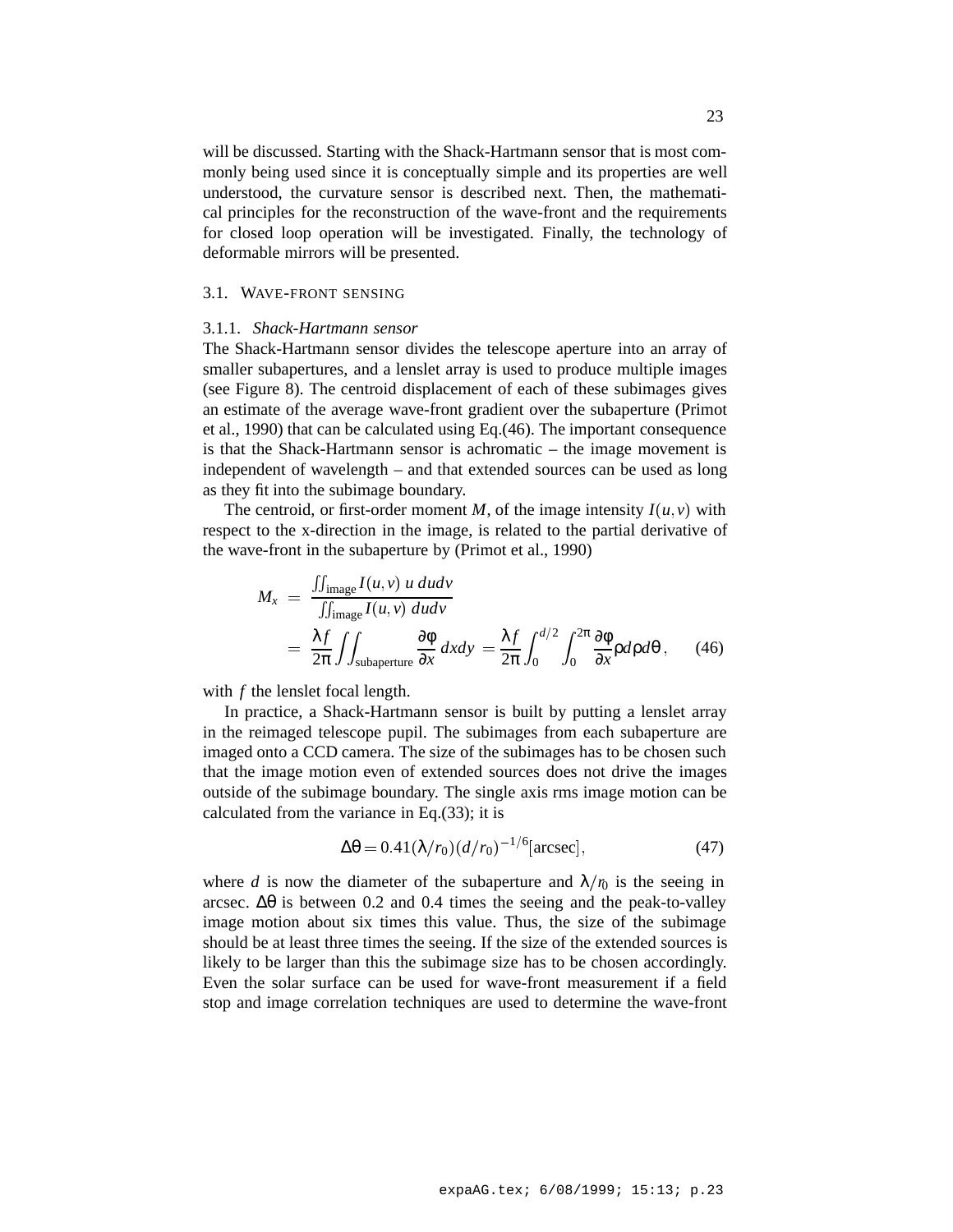gradients. If the subimage size is very large several sources can be observed independently allowing for isoplanatic effects to be measured (see Sect. 4) (Glindemann and Berkefeld, 1996).



*Figure 8.* Measurement principle of a Shack-Hartmann sensor. The incoming aberrated wave is subdivided by the lenslet array and the image centroid in every subimage is shifted according to the average wave-front slope over the subaperture formed by the lenslet.

The perfect information about the position of the subapertures with respect to the telescope aperture allows one to calculate the interaction matrix Θ*sh* linking the image positions with the modes of the wave-front polynomial. However, this information might be difficult to obtain. Therefore a different approach was realised in  $ALFA^2$ . Instead of calculating the subimage centroid positions for the Zernike modes (see the following example) the deformable mirror is driven to form these modes and the subimage centroids are then measured. This method is discussed in larger detail by Kasper et al. in this issue.

The example of a  $2\times 2$  Shack-Hartmann sensor subdividing the aperture into four quarter circles explains the principle (Glindemann and Rees, 1994). The integration in Eq.(46) has to be performed over the subapertures, ı.e. for  $\rho = 0$  to 1 and  $\theta = 0$  to  $\pi/2$  for the first subaperture. The centroid displacement in  $x$  for the first subaperture therefore becomes

$$
M_{x1} = \frac{\pi}{2}a_2 + \frac{4}{\sqrt{3}}a_4 + \frac{2}{3}\sqrt{6}(a_5 + a_6) + \frac{3}{2}\sqrt{2}(a_7 + a_9) + \frac{\pi}{\sqrt{2}}a_8 + \dots
$$

As each lenslet yields two measurements, in *x* and in *y*, one obtains a total of eight gradients. The vector  $\vec{M}$  containing the measured gradients, the interaction matrix  $\Theta_{sh}$  and the vector  $\vec{a}$  containing the coefficients of the Zernike

<sup>&</sup>lt;sup>2</sup> ALFA is the laser guide star adaptive optics system of the 3.5-m telescope of the German-Spanish Astronomical Center on Calar Alto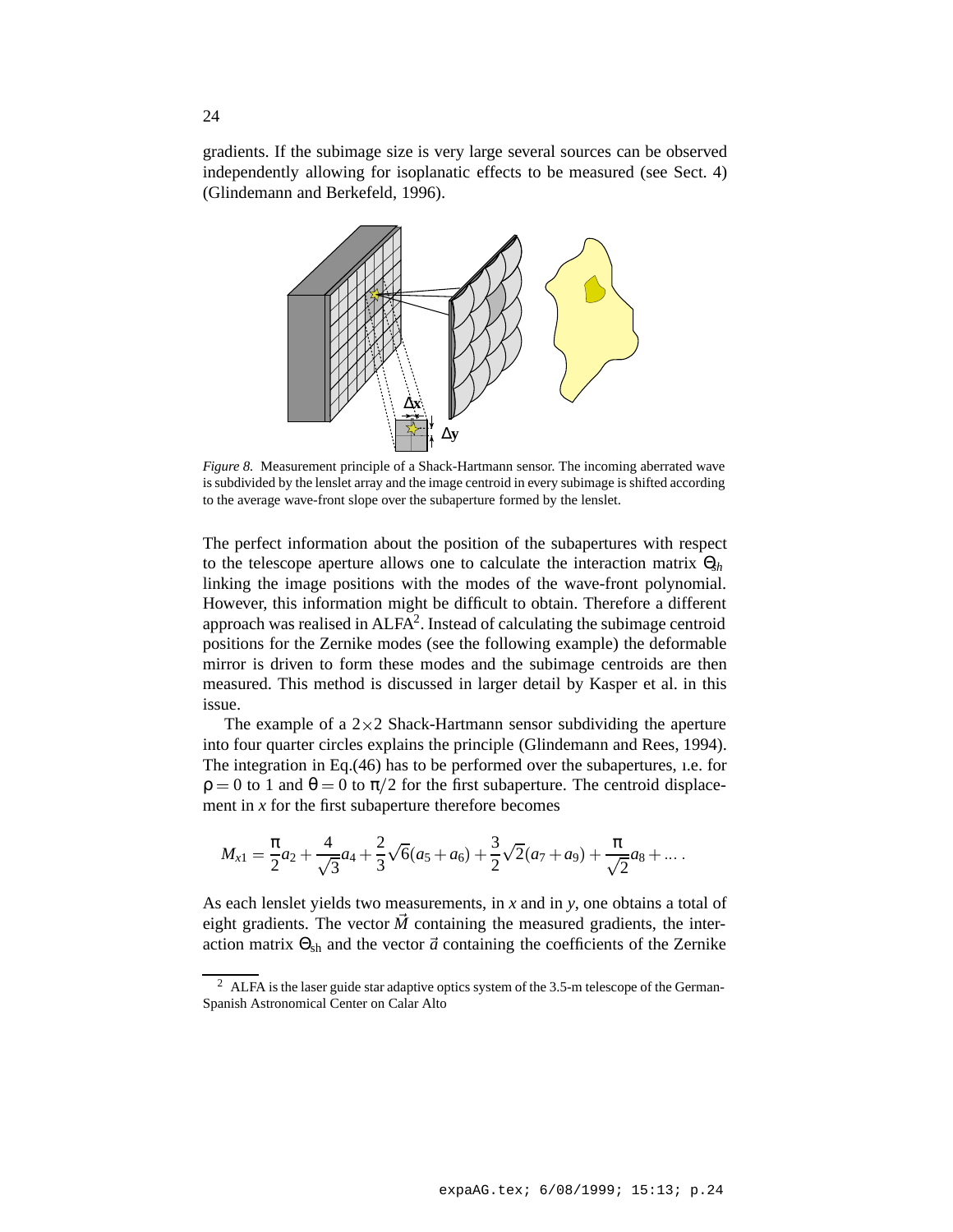polynomial form a matrix equation:

$$
\begin{pmatrix}\nM_{x1} \\
M_{y1} \\
M_{x2} \\
M_{y2} \\
M_{y8}\n\end{pmatrix} = \Theta_{sh} \begin{pmatrix}\na_1 \\
a_2 \\
a_3 \\
a_4 \\
\vdots \\
a_8\n\end{pmatrix} . \tag{48}
$$

For low light levels one has to consider two types of measurement errors that deteriorate the performance of the correction system: the photon noise  $\sigma_{ph}^2$  and the read noise  $\sigma_r^2$ . These variances are given as variance of the wave-front phase due to photon noise and to read noise of the intensity measurement. Primot derived these quantities assuming that the seeing disk is approximately Gaussian and that it is centered (Primot et al., 1990).

Then the form of the phase variance due to signal photon noise is (Rousset, 1994)

$$
\sigma_{\rm ph}^2 = \frac{\pi^2}{2} \frac{1}{N_{\rm ph}} \left(\frac{\alpha_0 d}{\lambda}\right)^2 [\text{rad}^2],\tag{49}
$$

where  $N_{ph}$  is the total number of photoelectrons,  $\alpha_0$  the angular size of the image and *d* the diameter of the subaperture. In the diffraction limited case the image size  $\alpha_0$  is equal to  $\lambda/d$  and the variance is proportional to  $1/N_{ph}$ . In the case of a seeing limited point source with  $\alpha_0 = \lambda/r_0$  it is

$$
\sigma_{\rm ph}^2 = \frac{\pi^2}{2} \frac{1}{N_{\rm ph}} (d/r_0)^2 \, [\text{rad}^2]. \tag{50}
$$

The wave-front variance as a function of the detector read noise  $\sigma_d$  can be written in a similar fashion (Rousset, 1994)

$$
\sigma_r^2 = \frac{\pi^2}{3} f^2 N_{\alpha_0}^2 \left(\frac{\sigma_d}{N_{\text{ph}}}\right)^2 \left(\frac{d}{r_0}\right)^4 [\text{rad}^2],\tag{51}
$$

with  $N_{\alpha_0}^2$  the total number of pixels per Airy disk, and *f* the quotient between the area on the detector used for the centroid calculation, and the area of the seeing disk. (As long as the subaperture diameter is larger than  $r<sub>0</sub>$ . This is always the case as the wave-front sensor operates in the visible with  $r<sub>0</sub>$ typically 10cm.) If for instance the (square) area on the detector is  $(2<sup>t</sup>)<sup>2</sup>$  in  $0.7<sup>′</sup>$  seeing the quotient *f* is 10. The case of background photo noise is treated very similarly by replacing the detector read noise  $\sigma_d$  by the background noise  $\sigma_b$  (Rousset, 1994).

As already noted the wave-front sensor usually operates in the visible whilst the science camera works in the infrared. In order to convert the wavefront variances to the infrared they have to be multiplied by  $(\lambda_{WFS}/\lambda_{IR})^2$ .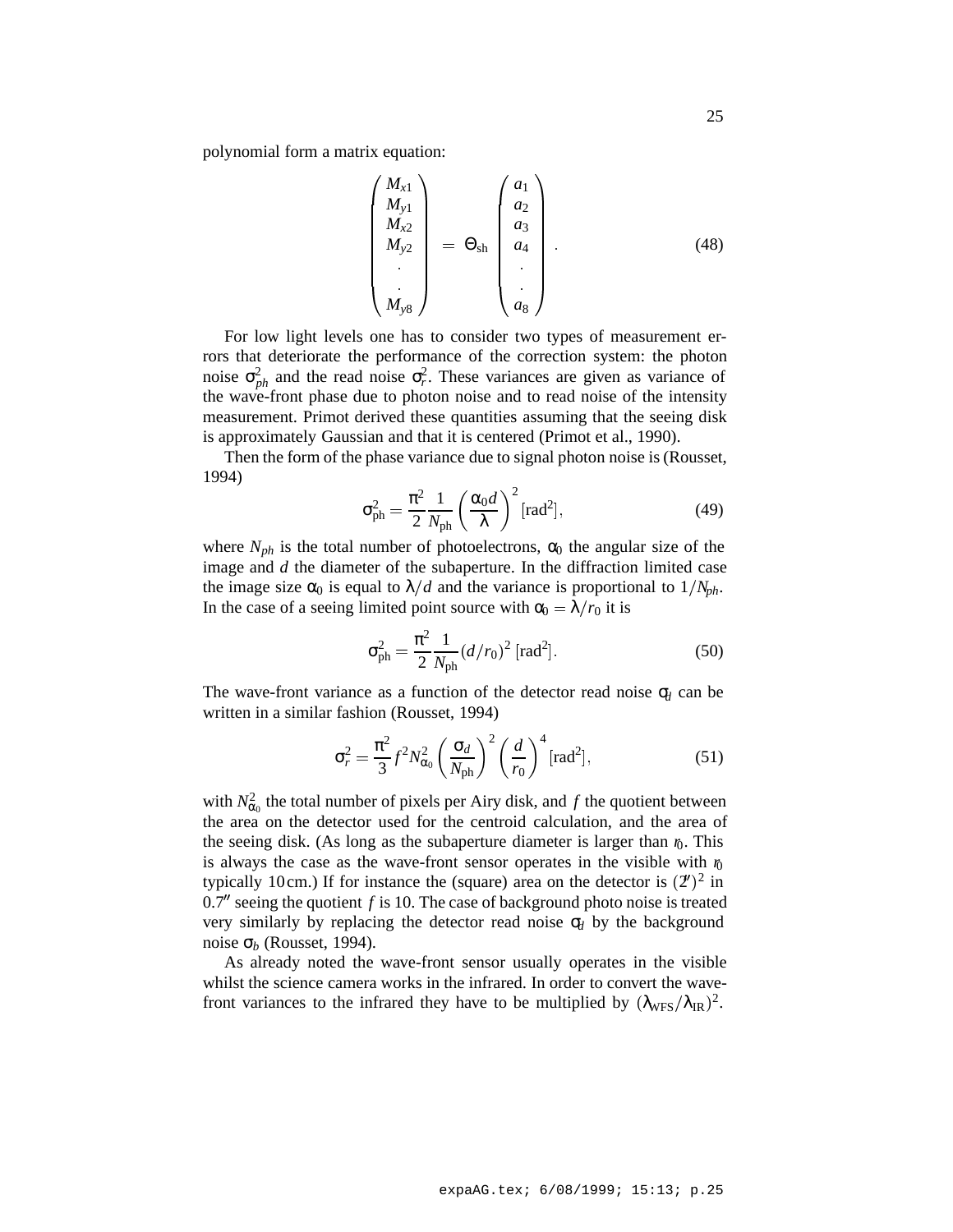The number of pixels per Airy disk is determined by the optical design of the wave-front sensor. As the square of this number goes into the variance calculation it should be kept small.

Since the reconstruction of the phase is made through a linear process the noise of each subaperture measurement propagates linearly with

$$
\sigma_{\text{noise}}^2 = P(J) \left( \frac{\lambda_{\text{WFS}}}{\lambda_{\text{IR}}} \right)^2 \left( \sigma_r^2 + \sigma_{\text{ph}}^2 \right),\tag{52}
$$

where P(J) is the factor that describes the error propagation as a function of the number *J* of corrected modes. It depends on the properties of the system, like sensor and mirror geometry, number of sensors and actuators etc. Rigaut and Gendron, 1992 have derived an expression for Zernike modes that is given as

$$
P(J) \approx 0.34 \ln(J) + 0.10. \tag{53}
$$

The error budget of a Shack-Hartmann sensor correcting for J modes can now be written as

$$
\sigma_{\rm st}^2 = \Delta_J + \sigma_{\rm noise}^2,\tag{54}
$$

where  $\Delta$ *J* is the wave-front fitting error after removing the first *J* Zernike modes given in Eq.(41). The implications of the dynamic behaviour of the turbulence will be discussed in Sect. 3.3. It is interesting to note that the variance due to read noise  $(\sigma_r^2 \propto (D/r_0)^4)$  depends much stronger on the seeing conditions than  $\Delta_J \propto (D/r_0)^{5/3}$  and  $\sigma_{ph}^2 \propto (D/r_0)^2$ .

## 3.1.2. *Curvature sensor*

This technique was introduced by Roddier (1988). The adaptive optics system installed at the CFHT<sup>3</sup> in 1996 was the first large system to use a curvature sensor, and it has shown excellent performance. The obstacle preventing the wide spread use of this technique is the sophisticated theory behind the concept.

The curvature sensor relies on measuring the intensity distribution in two different planes on either side of the focus using the normalised difference between the distributions. This difference is a measure for the curvature of the wave-front in the telescope pupil and for the wave-front tilt at the aperture edge. The principle is sketched in Figure 9. The two intensity distributions are recorded in the two planes  $P_1$  and  $P_2$ , a distance  $\delta$  from the telescope focal plane. The figure displays the effect of a local curvature of the wave-front: the curved wave-front leads to a local excess of illumination in plane  *and* to a lack of illumination at the corresponding position in  $P_2$  as the light is spread out. The two planes of observation have to be far enough apart so that geometrical optics is a good approximation, i.e.  $(f - \delta)\lambda/n \le r_0 \delta/f$ .

<sup>3</sup> The CFHT is the Canada-France-Hawaii Telescope on Mauna Kea, Hawaii. It has a 3.6-m primary mirror.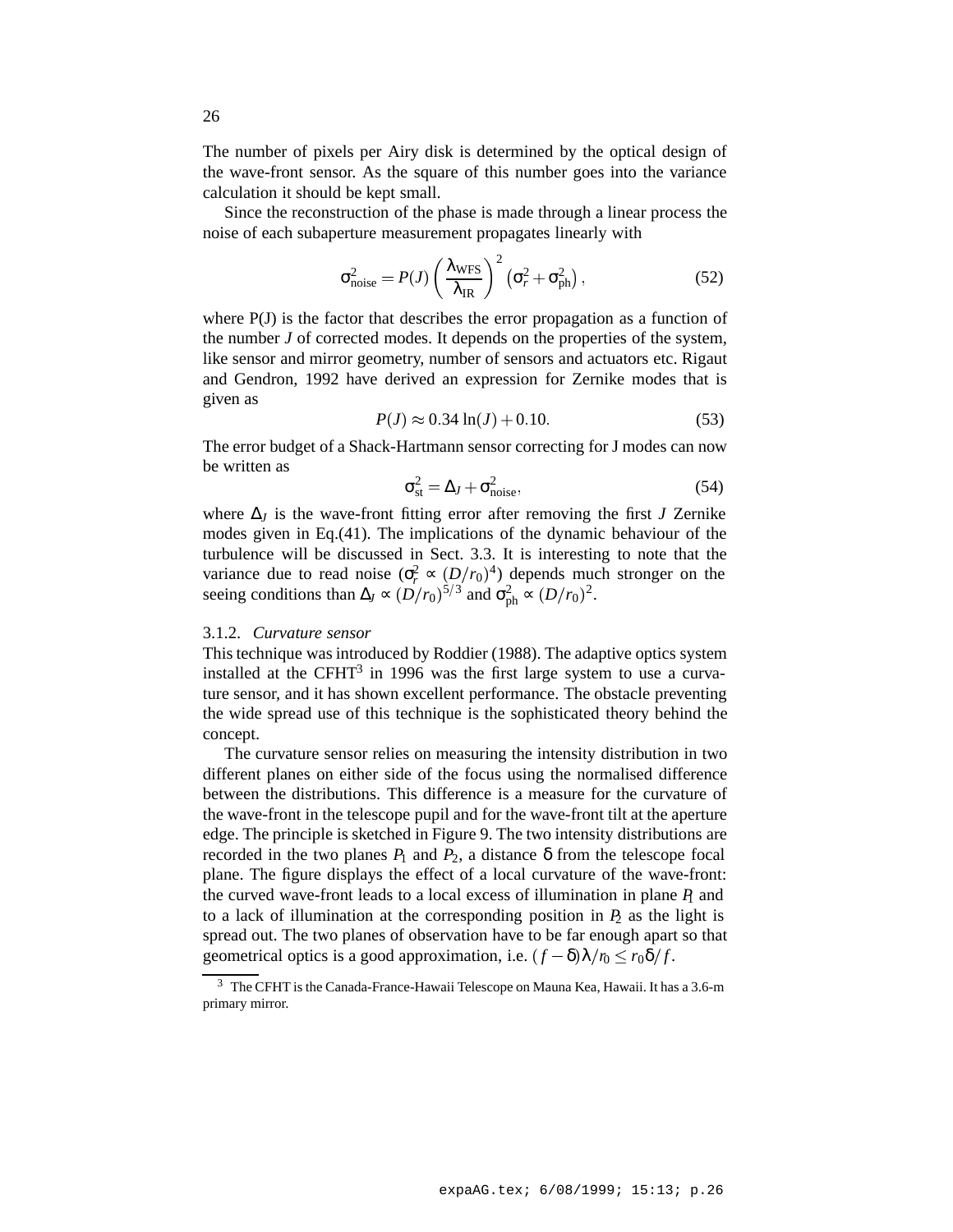

*Figure 9.* Principle of the curvature sensor. The gray lines show the rays from a curved part of the wave-front that form a focus before the focal plane, leading to a local increase in intensity in plane  $P_1$  and a decrease in  $P_2$ .

However, for extended sources and different degrees of correction the situation becomes more complicated. The local resolution of the wave-front measurement, given by the size of the subapertures in the Shack-Hartmann sensor, is determined by the size of the blur that is caused e.g. by the small piece of curved wave-front in Figure 9. If the separation  $\delta$  is too small this blur is too small to be measured. Also, if the detector pixels are too large this blur cannot be resolved and the mode corresponding to aberrations of this size cannot be measured. Thus, the separation  $\delta$  and the pixel size have to be adjusted according to the required degree of correction. An extended source has the same effect as a larger seeing disk, and the separation has to be adjusted accordingly. The conclusion is: for the measurement of high orders, δ must be larger than for low orders, and for extended sources, δ must be larger than for point sources (Rousset, 1994).

The normalised difference between the two intensity distributions is (Roddier, 1988):

$$
c(x,y) = \frac{I_+(x,y) - I_-(x,y)}{I_+(x,y) + I_-(x,y)} \propto \left[\frac{\partial}{\partial \rho} \phi(\rho,\theta)\Psi - \nabla^2 \phi(\rho,\theta)\right],\tag{55}
$$

where  $\nabla^2 = \frac{1}{\rho} \frac{\partial}{\partial \rho} (\rho \frac{\partial}{\partial \rho}) + \frac{1}{\rho^2}$  $\frac{\partial}{\partial \rho}(\rho \frac{\partial}{\partial \rho}) + \frac{1}{\rho^2} \frac{\partial^2}{\partial \theta^2}$  is the L:  $\frac{\partial^2}{\partial \theta^2}$  is the Laplacian operator representing the curvature of the wave-front. The wave-front radial tilt  $\frac{\partial \phi}{\partial \rho}$  has to be weighted by an impulse distribution  $\Psi$  around the pupil edge. The advantage of the curvature measurement over the slope measurement in a Shack-Hartmann sensor is the very low correlation of the local curvature over the wave-front. Measuring statistically independent signals gives a better estimate of the wave-front (Roddier et al., 1991). Eq.(55) is the irradiance transport equation for paraxial beam propagation providing a general description of incoherent wave-front sensing methods (Roddier, 1990a).

We have modelled a 7-element curvature sensor displayed in Figure 10 (Glindemann and Rees, 1994). Using the geometrical optics approximation  $(f -$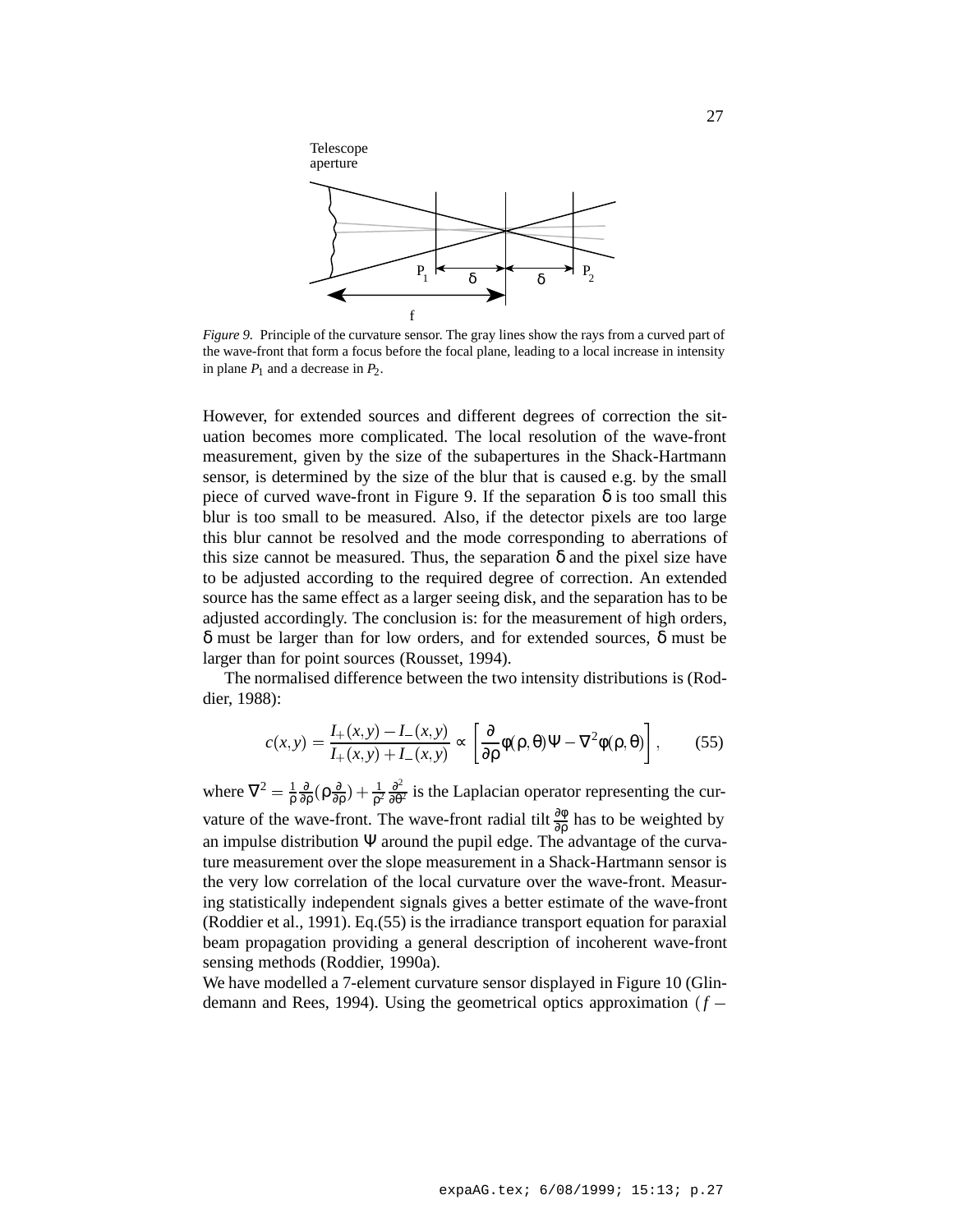

*Figure 10.* Sampling geometry for a low order curvature sensor. The illumination is integrated over each segment. The width of the impulse distribution  $\Psi$  is displayed by the dashed lines.

 $\delta\lambda/r_0 \le r_0 \delta/f$  one finds that  $\delta$  is  $\pm 90$  mm for a f/35 beam on a 3.5-m telescope for  $\lambda = 2.2 \mu$ m and  $r_0 = 0.6$  m. Since we model a low order system we used  $\delta = \pm 20$  mm. The signal in Eq.(55) has to be integrated over the area of each segment where the width of the impulse distribution for the 6 edge segments has to be carefully adjusted. We have assumed that  $\Psi$  has a width of 20% of the pupil diameter and that it has a rectangular shape. Thus, we obtain the signal  $c_I$  at detector I in Figure 10 by integrating the curvature for  $\rho = 0.5$  to 1 and  $\theta = 0$  to  $\pi/3$  and by integrating  $\frac{\partial \phi}{\partial \rho}$  for  $\rho = 0.8$  to 1.2 and  $\theta = 0$  to  $\pi/3$ . The result is

$$
c_1 \approx 0.4\sqrt{3} a_2 + 0.4 a_3 - 2.5 a_4 + 1.489 a_5 + 0.8598 a_6 - 5.736 a_7 \dots
$$

One obtains a set of seven equations relating the signals of the sensors to the Zernike coefficients. This set of equations can be written in matrix form similar to Eq.(48) as

$$
\vec{c} = \Theta_c \vec{a},\tag{56}
$$

with  $\vec{c}$  the vector containing the measured curvature and gradients for the edge segments,  $\vec{a}$  the vector containing the coefficients of the Zernike polynomial and Θ*<sup>c</sup>* the interaction matrix. A simple least-squares routine was used to solve this equation.

A comparative study between the  $2\times 2$  Shack-Hartmann sensor discussed in the previous section and the 7-element sensor discussed here has shown that the performance is very similar down to very low light levels (Glindemann and Rees, 1994; Rousset, 1994).

The measurement errors of the curvature sensor were investigated by Roddier et al. (1991). He found that in open loop operation the error propagation coefficient  $P(J)$  (Eq. 53) increases with *J* and not with  $\ln(J)$ . However, in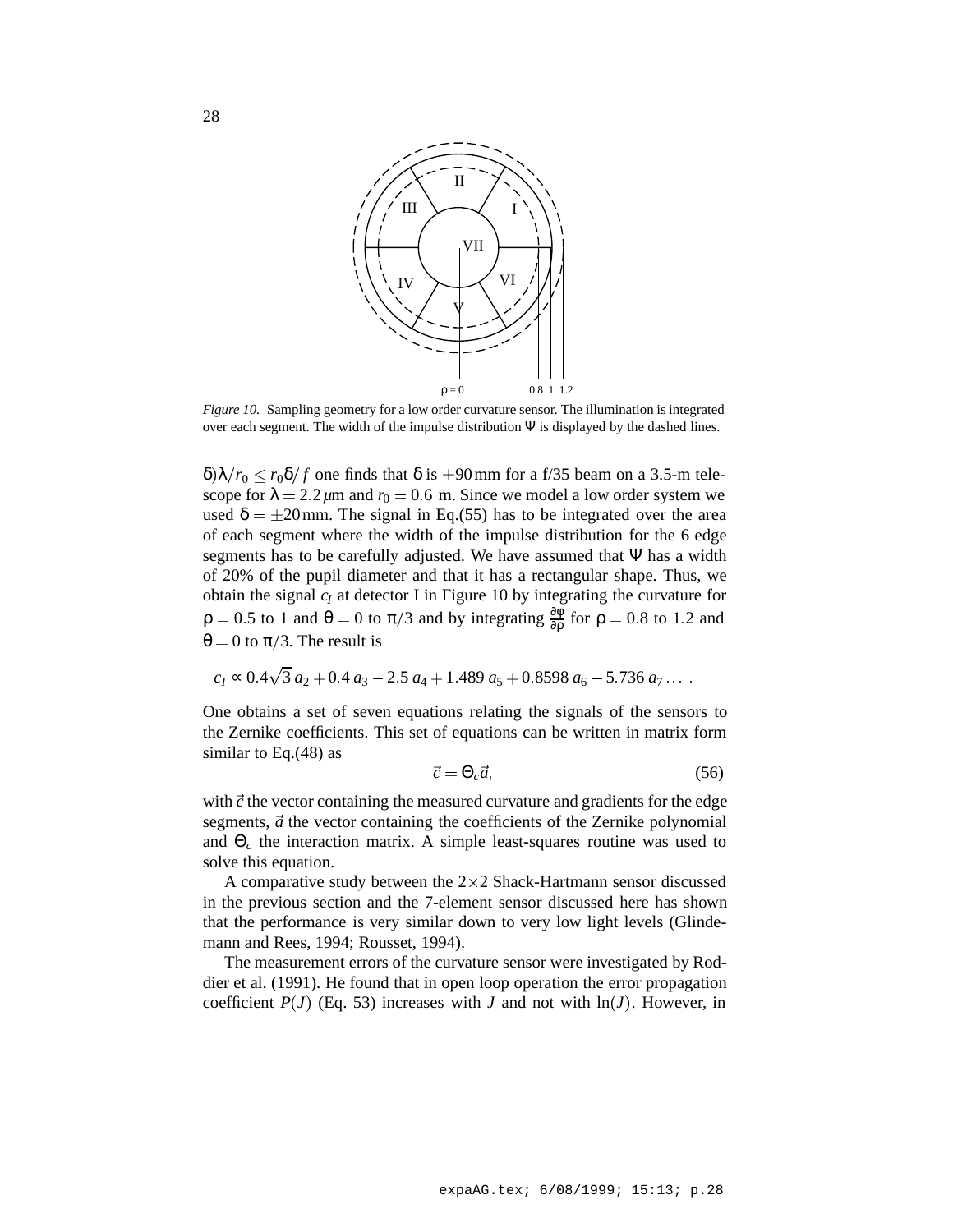closed loop operation there is no significant difference between the two methods (Roddier, 1995). Thus, curvature sensor systems are as well suited for high order correction as Shack-Hartmann systems. As a consequence, the adaptive optics system of the  $VLT<sup>4</sup>$  Interferometer will have a 60-element curvature wavefront sensor at each 8-m telescope (Bonaccini et al., 1998).

## 3.2. WAVE-FRONT RECONSTRUCTION

In the last section, we have assumed that the modes of a polynomial, in our example the Zernike modes, are reconstructed from the information obtained by the wave-front sensor. Apart from this modal reconstruction of the wave-front there exists also the zonal approach where the error in e.g. each subimage of a Shack-Hartmann sensor is minimised by tilting the wave-front in the subaperture. In a curvature sensor system this approach is even more intuitive in combination with a bimorph mirror (see Sect. 3.4). Here, the curvature of the mirror surface is changed by applying a voltage to the mirror actuator and, in principle, the measured curvature signal from a single detector element can be hard-wired to the corresponding actuator of the bimorph mirror (Roddier et al., 1991).

In both cases the local piston of the wave-front elements in each subaperture has to be treated separately in order to smoothly model the wavefront. This requires some sophisticated reconstruction techniques (Rousset, 1994). Together with the high accuracy that is required in the opto-mechanical alignment to ensure a precise correspondence between the wave-front sensor elements and the deformable mirror actuators, the zonal approach becomes less attractive than the modal approach.

The matrix equation for the modal reconstruction  $\vec{M} = \Theta_{sh} \vec{a}$  (Eq. 48) connecting the coefficients of the Zernike modes  $\vec{a}$  with the wave-front slopes  $\vec{M}$ can be solved by a least-squares approach:

$$
\vec{a} = (\Theta_{\text{sh}}^T \Theta_{\text{sh}})^{-1} \Theta_{\text{sh}}^T \vec{M}.
$$
 (57)

The product of matrices  $(\Theta_{\rm sh}^T \Theta_{\rm sh})^{-1} \Theta_{\rm sh}^T$  is called reconstructor matrix. This method can be extended to include the noise characteristics by adding a noise vector to the vector of slopes

$$
\vec{M}_n = \vec{M} + \vec{N}.\tag{58}
$$

To solve this equation the covariance matrix of the noise  $\langle \vec{N} \vec{N}^T \rangle$  has to be calculated. Since the two noise sources, the photon noise and the read noise, are statistically independent for each subaperture the covariance matrix is

<sup>4</sup> The ESO Very Large Telescope Interferometer located on Cerro Paranal in northern Chile consists of four 8-m telescopes separated by up to 130m and of three 1.8-m telescopes separated by up to 200m.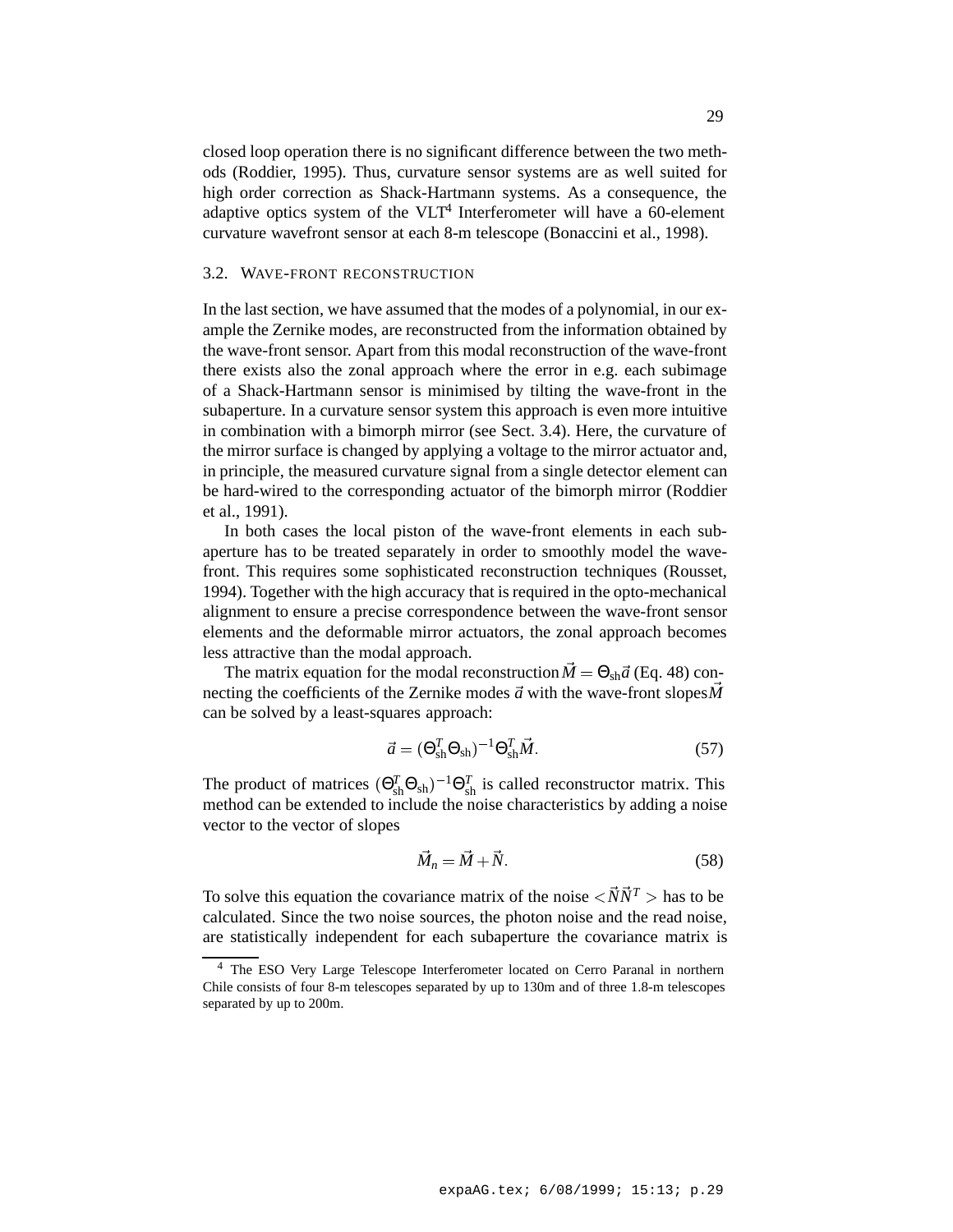diagonal. If the noise variance of each subaperture is the same and equal to  $\sigma_{\text{noise}}^2$  the result of the least-square minimisation can be written as (see e.g. (Melsa and Cohn, 1978))

$$
\vec{a} = (\Theta_{\rm sh}^T \Theta_{\rm sh} + \sigma_{\rm noise}^2 < \vec{a}\vec{a}^T > ^{-1})^{-1} \Theta_{\rm sh}^T \vec{M},
$$
(59)

where  $\langle \vec{a}\vec{a}^T \rangle$  is the covariance matrix of the Zernike coefficients This technique to reconstruct the wave-front is also called *maximum likelihood technique* as by determining  $\vec{a}$  one maximises the probability of producing the measurements  $M$ . This method has recently been improved by implementing knowledge about the correlation of the slopes between the subapertures (Sallberg et al., 1997).

The coefficients  $\vec{v}$  of the polynomials of the deformable mirror (the mirror modes) are related to the Zernike coefficients  $\vec{a}$  through an additional interaction matrix so that a new interaction matrix can be calculated linking the slope measurements  $\vec{M}$  directly with  $\vec{v}$ . The formalism is the same as above, with the exception that it might be extremely difficult to calculate the inverse of the covariance matrix  $\langle \vec{v} \vec{v}^T \rangle$  for a non-orthonormal set of mirror modes. If the mirror modes do not exactly match the surface of the mirror the maximum likelihood technique no longer represents the best estimate of the wave-front (Roggemann and Welsh, 1996). The minimum-variance method can be used to circumvent this problem (Wallner, 1983). Here, in order to maximise the image intensity the variance of the residual wave-front aberrations are minimised incorporating the mirror influence function. The practical drawback is that accurate knowledge of the wave-front and noise statistics, and of the mirror influence function are required.

## 3.3. CLOSED LOOP OPERATION

So far, the properties of wave-front sensors have been discussed for the static case of a single measurement. In order to investigate the performance of adaptive optics systems the dynamic behaviour of turbulence has to be considered. In Sect. 2.6 and 2.7, the temporal characteristics of image motion and of the Zernike modes have been discussed. These properties are used in the following investigation of the dynamic requirements of adaptive optics systems.

Two parameters have to be adjusted according to the number of modes that are corrected: the gain and the bandwidth. The gain should be different for each mode depending on the accuracy of the measurement that can be determined experimentally.

The required bandwidth for full correction was given by Greenwood (1977). He assumed a system that in the static case corrects the wave-front perfectly, and that all aberrations are caused by the finite bandwidth of the control system. He then used the power spectrum  $\Phi_t(f)$  of the phase fluctuations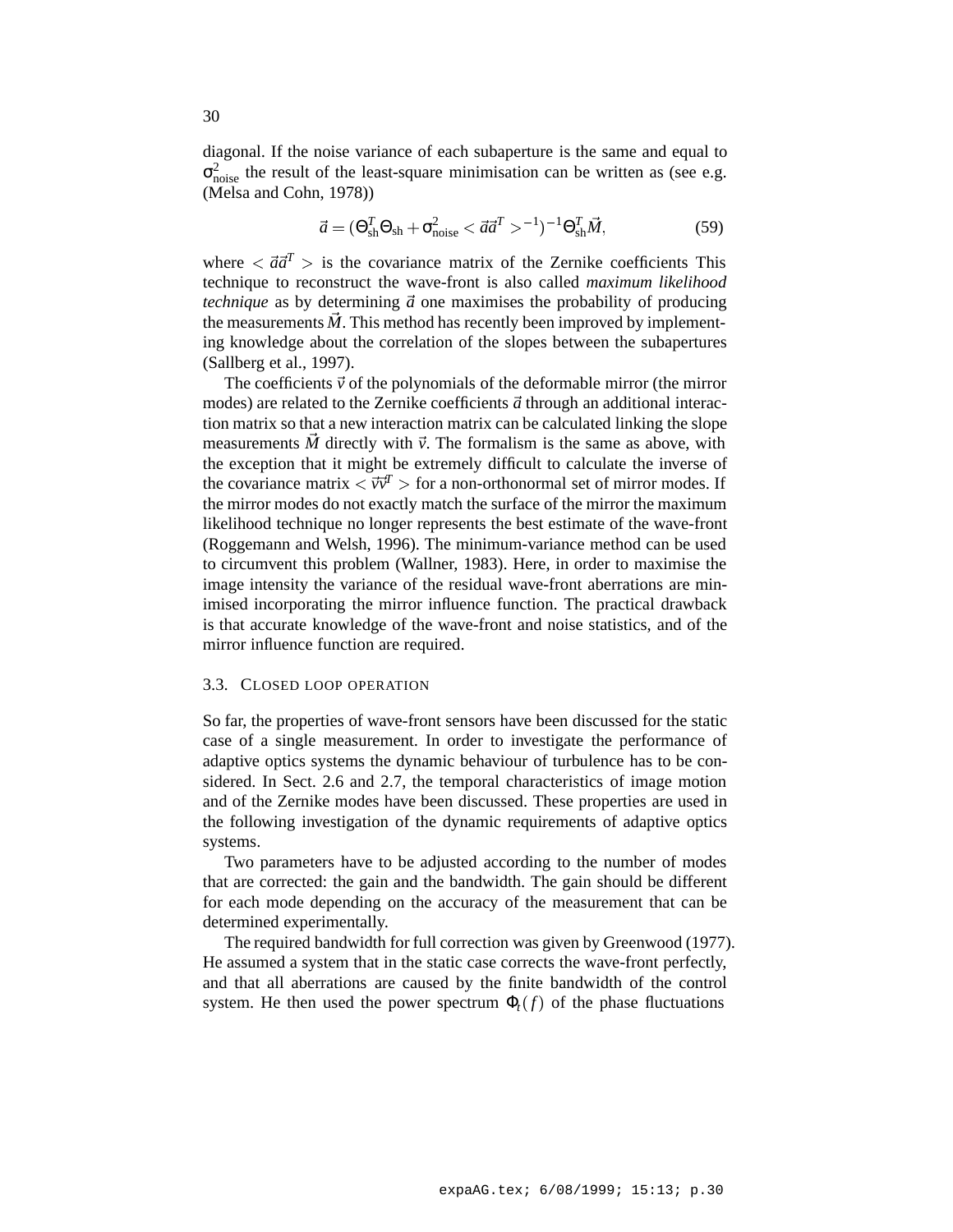of the wave-front (Eq. 28) and applied the transfer function  $T(f)$  Greenwood (1977)) to calculate the correction bandwidth  $f_G$  that was subsequently called the Greenwood frequency. Using the single dominant layer approximation it is

$$
f_G = 0.43 \frac{\hat{v}}{r_0}.
$$
 (60)

The residual variance of the wave-front can then be calculated as

$$
\sigma_G^2 = (f_G/f_{3dB})^{5/3} [\text{rad}^2] \,. \tag{61}
$$

If the servo bandwidth  $f_{3dB}$  of the closed loop system is chosen equal to  $f_G$ the variance is  $1 \text{ rad}^2$  which is equivalent to a Strehl ratio of about 35%.

This variance has to be compared to the residual variance after correcting e.g. 50 Zernike modes perfectly. Using Eq.(42), one finds that it is  $\Delta_{50} =$  $0.25 \text{ rad}^2$  in  $0.9$ <sup>n</sup> seeing, corresponding to a Strehl ratio of 77%. Although Greenwood's assumption of a perfect system cannot be compared easily to the case of removing only a limited number of Zernike modes – leaving a residual phase variance even for infinite bandwidth – it is clear that the Greenwood frequency with the residual variance of  $1 \text{ rad}^2$  is too small for a good correction.

In the case of a laser guide star adaptive optics system the image motion has to be measured with a natural guide star (see Davies et al. in this issue). If it is the goal to reduce the single axis rms image motion  $\Delta\theta$  to  $0.25\lambda/D$  the tracking bandwidth is (see for example Glindemann (1997a))

$$
f_{\text{h.o.},T} = 0.25 \frac{\hat{v}}{r_0}.
$$
 (62)

Tyler, 1994 investigated pure Zernike tilt and the centroid tilt separately, and he presented a similar result.

The subsequent variance of the wave-front phase due to the residual image jitter alone is

$$
\sigma_{\text{h.o.T}}^2 = (f_{\text{h.o.T}}/f_{3\text{dB}})^{5/3} 0.33 \,\text{[rad}^2].\tag{63}
$$

The very simple assumptions that lead to these results make it impossible to draw far reaching conclusions. However, it is fair to say that the tip-tilt system has to be run at almost the same frequency as the higher order system in order to add an acceptable amount to the variance of the wave-front. Conan et al., 1995 came to a very similar conclusion discussing the temporal power spectra of the Zernike modes that are displayed in Figure 7.

If for example the effective wind speed  $\hat{v}$  is 15m/sec and if  $r_0$  is 60cm which is equivalent to  $0.76$ <sup> $\prime\prime$ </sup> seeing at 2.2 $\mu$ m the bandwidth for full correction according to the Greenwood criteria is  $f<sub>G</sub> = 11$  Hz, and the required tracking bandwidth is  $f_{h.o. T} = 6$  Hz. The respective tracking frequencies are about 110Hz and 60Hz. It should be emphasised that this can only give an idea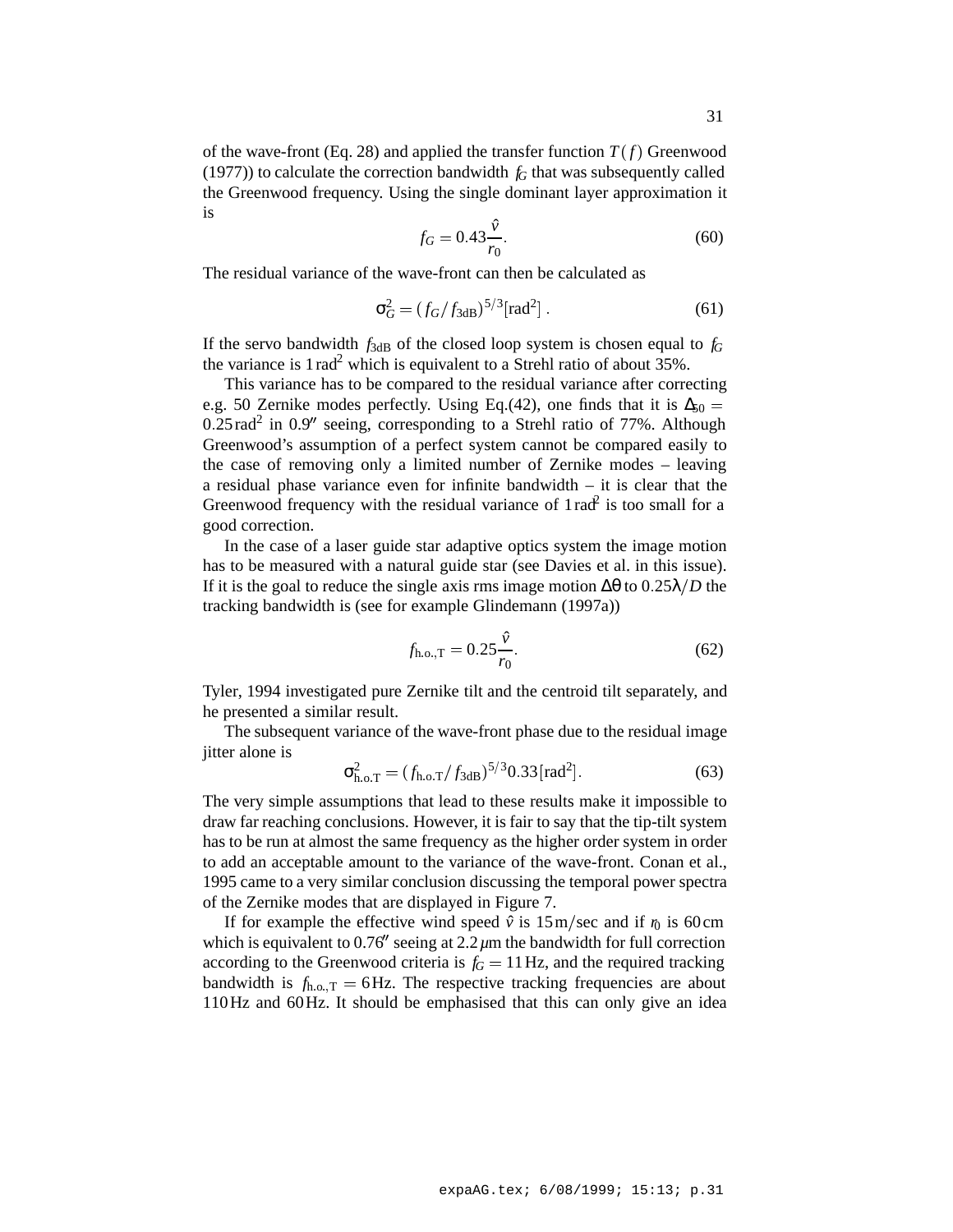about the order of magnitude since the adaptive optics system is not perfect as Greenwood assumed, and, as noted above, since a residual variance of  $1 rad<sup>2</sup>$  is too large. In practice one can start at about 2–4 times the Greenwood frequency and determine the optimum bandwidth by examining the image quality achieved.

### 3.3.1. *Error budget – limiting magnitude*

We can now write down the error budget of an adaptive optics system with a Shack-Hartmann sensor:

$$
\sigma^2 = \Delta_J + \sigma_{\text{noise}}^2 + \sigma_{\text{bw}}^2,\tag{64}
$$

with ∆*J* the fitting error that represents the wave-front variance due to the uncorrected Zernike modes,  $\sigma_{noise}$  the measurement noise that is due to photon and read-noise (see Eqs. 52 and 53), and  $\sigma_{bw}$  the error due to finite bandwidth.

The error due to the finite bandwidth was discussed in the last section and given to be

$$
\sigma_{bw}^2 = \sigma_G^2 = (f_G/f_{3dB})^{5/3} \text{rad}^2,
$$
\n(65)

where the Greenwood frequency is  $f<sub>G</sub> = 0.43 \hat{v}/r<sub>0</sub>$ . A numerical example will illuminate the situation.

We assume a situation when the seeing is  $0.76$ <sup>t</sup> in the near infrared at 2.2 $\mu$ m on a 3.5-m telescope. The Fried parameter is then  $r_0 = 0.6$  m. A Shack-Hartmann sensor, operating in the visible with  $\lambda_{WFS} = 0.5 \,\mu\text{m}$  and  $5 \times 5$ subapertures  $(d = 0.7 \text{ m})$  is used to correct for 15 Zernike modes. In the table the seeing parameters are summarised:

| Wavelength $0.5 \mu m$ 2.2 $\mu$ m |     |        |  |
|------------------------------------|-----|--------|--|
| Seeing                             | 1'' | 0.76'' |  |
| $d/r_0$                            | 7   | -1.1   |  |

The discussion starts with the fitting error, i.e. the best variance that we can theoretically achieve if correcting 15 Zernike modes.

It is  $\Delta_J = 0.028(D/r_0)^{5/3} = 0.56$  rad<sup>2</sup> corresponding to a Strehl ratio of 57%. If we want to add less than  $0.2 \text{ rad}^2$  to the variance, i.e. if the Strehl is to stay above 45%, one can for a first iteration allow 0.1 rad<sup>2</sup> for the noise error and equally 0.1 rad<sup>2</sup> for the bandwidth error. The Greenwood formula can be used to estimate the required bandwidth and then the star magnitude can be determined that provides enough photons to have less than  $0.1 \text{ rad}^2$  for the noise error.

With  $\hat{v} = 15$  m/sec and  $r_0 = 0.6$ m the Greenwood frequency is 11Hz. Since we want to add less than  $0.1 \text{ rad}^2$  to the variance the bandwidth  $f_{3dB}$ has to be 44Hz, and, thus, the sampling rate of the Shack-Hartmann sensor has to be 10 times the bandwidth, i.e. about 450Hz. The exposure time is then about 2msec.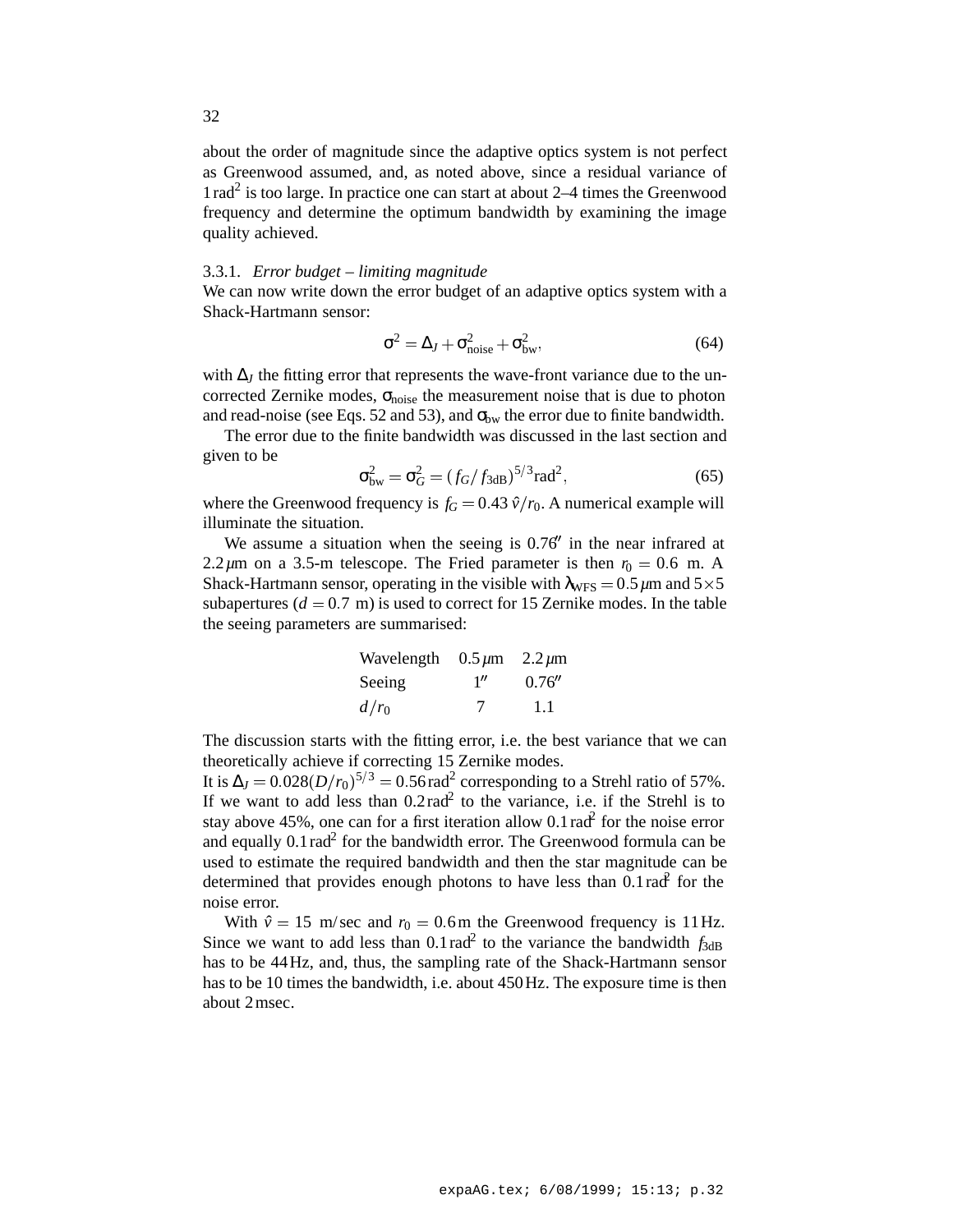The measurement noise in a Shack-Hartmann sensor is given by Eqs. 50 and 51. Assuming a wave-front sensor with a pixel size of  $0.72<sup>1</sup>$  and a subimage size of 2<sup>n</sup>, and correcting  $J = 15$  Zernike modes ( $P(J) \approx 1$ ), yields

$$
\sigma_{\text{noise}}^2 = \left(40 \frac{\sigma_d}{N_{\text{ph}}}\right)^2 + \frac{12}{N_{\text{ph}}} \left[\text{rad}^2\right].\tag{66}
$$

If the read-noise is  $\sigma_d = 5$  electrons, which is typical for CCD cameras we need about 600 photons per subaperture in 2msec to reduce the additional variance to 0.1 rad<sup>2</sup>. This corresponds to a star with  $m_V = 10$ , which is a realistic number for the set of parameters used here. If the requirements for the bandwidth are relaxed the variance  $\sigma_{bw}^2$  increases with  $f_{3dB}^{-5/3}$  and  $\sigma_{noise}^2$  decreases with  $N_{ph}^2$  as long as the second term in Eq. 66, remains small. Thus, reducing the bandwidth by a factor of two increases the  $\sigma_{bw}^2$  by a factor of 3 but it reduces the read noise by a factor of 4 resulting in a net gain in performance. However, since the concept of the Greenwood frequency is fairly crude and one should not overestimate the significance of the calculated values for small changes.

One parameter that has not been treated so far is the isoplanatic angle that determines the maximum distance between the object and the guide star. This depends heavily on the degree of correction and the layer structure of the atmosphere. Rigaut, 1994 has investigated this quantity and found that, depending on the tolerated additional variance values between  $10<sup>1</sup>$  and  $30<sup>11</sup>$ can be expected in the near infrared. If a guide star of 10th magnitude has to be no more than  $30<sup>0</sup>$  from the astronomical object the number of objects that fulfill this requirement is very small. Then the sky coverage is on average below 0.1% on a 4-m class telescope.

However, if a laser guide star can be placed anywhere in the sky the situation changes dramatically. Only the tip-tilt correction relies on a natural guide star, and here the requirements are much relaxed compared to the full correction. Using the full aperture *D* with  $D/r_{0,\lambda=0.5\mu m} = 35$  for the calculation of the measurement noise  $\sigma_{noise}^2$  one obtains

$$
\sigma_{\text{noise}}^2 = \left(210 \frac{\sigma_d}{N_{\text{ph}}}\right)^2 + \frac{312}{N_{\text{ph}}} \text{[rad}^2\text{]} \,. \tag{67}
$$

If the tolerated additional variance is 0.1 rad<sup>2</sup> and the read noise  $\sigma_d = 5$ electrons, 3000 photons per exposure are required.

The bandwidth  $f_{3dB}$  for tip-tilt correction with  $\sigma_{h.o.,T}^2 = 0.1 \text{rad}^2$  can be calculated using Eq.(63), yielding  $f_{3dB} = 0.5 \hat{v}/r_0 = 12.5 \text{ Hz}$ , resulting in a tracking frequency of 125Hz and an exposure time of 8msec. Here, the tip-tilt system has to run faster than for pure tip-tilt tracking (Glindemann, 1997a) because the error has to be reduced to the absolute value of  $0.1 \text{ rad}^2$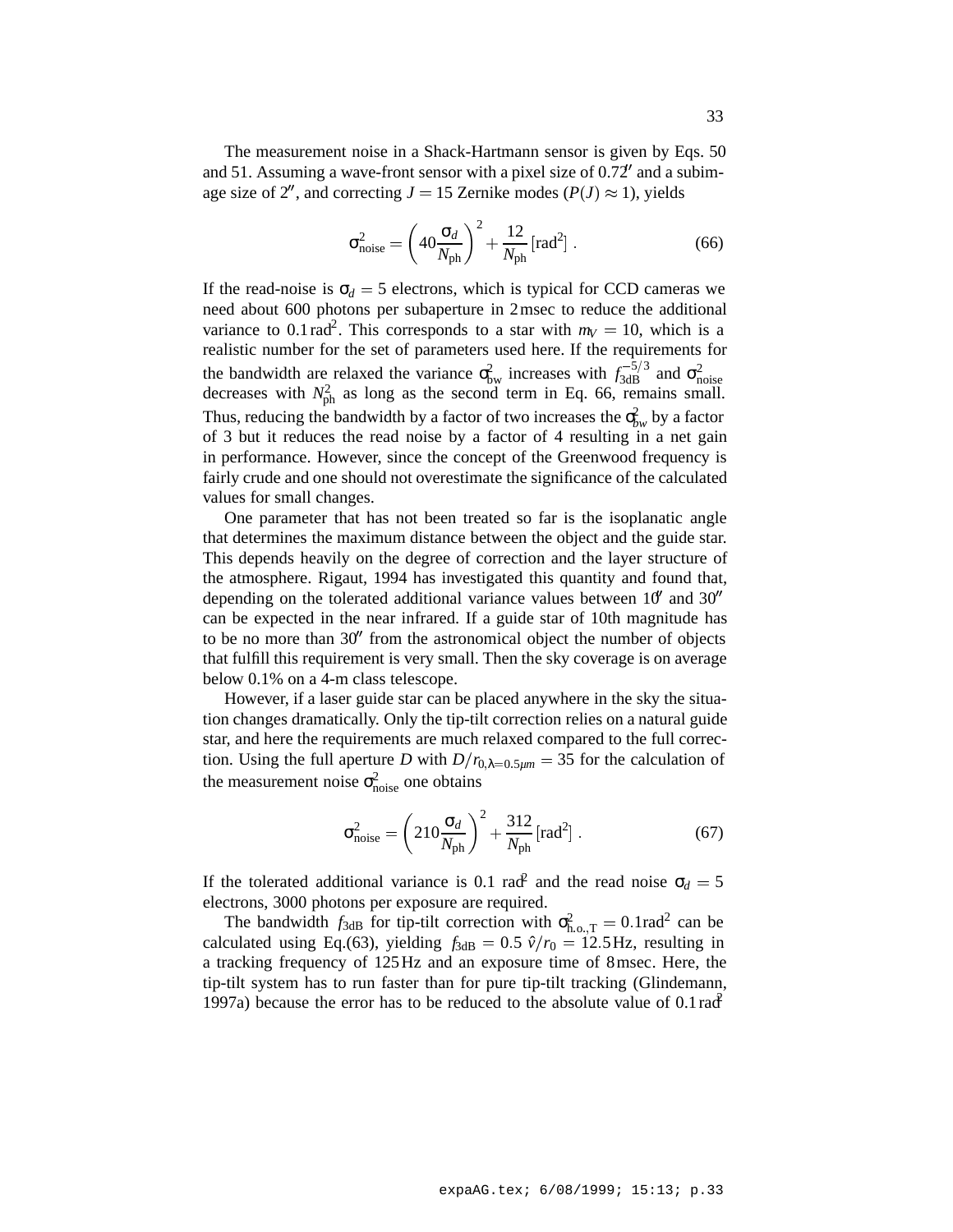independent of seeing conditions. 3000 photons per 8msec exposure time correspond to a magnitude of about  $m<sub>V</sub> = 13$ . This limiting magnitude and the larger isoplanatic angle increase the sky coverage in the *K*-band to about 15% at the galactic pole and about 95% at the galactic equator.

The cone effect, however, slightly deteriorates the achievable Strehl ratio. Since the light of the laser guide star does not travel the same light path as the natural star light there is a fraction of the turbulence that cannot be corrected. This reduction in Strehl ratio is less than 20% in average seeing conditions on a 4-m class telescope but it goes up to 50% on an 8-m telescope.

## 3.4. DEFORMABLE MIRRORS

The earliest developments of deformable mirrors aimed at TV projection systems in the early 1950's. In the so-called Eidophor system, a mirror in a vacuum chamber is covered with a thin layer of oil upon which a modulated beam from an electron gun is deposited in a rastered pattern. Local forces of surface repulsion are induced forming transient changes in the slope of the oil film. The wave-front is then locally tilted by refraction in traversing the film. The optical system of the TV projector blocks the tilted beam, and the point on the mirror remains dark in projection. Bright spots appear in the projected image of the mirror where the oil film is flat. The TV image is modulated onto the mirror by modulating the beam from the electron gun similar to the process of forming an image with a cathode ray tube.

For the application in adaptive optics systems the ability of the Eidophor mirror to shape the wave-front with local tilts was used. Babcock, 1953 suggested to use this mirror in his proposal for an adaptive optics system. However, the technological problems at that time were too large to actually build the system.



*Figure 11.* Three classes of deformable mirrors. (a), a segmented mirror with tip-tilt/piston actuators behind each segment, (b) continuous facesheet mirrors with individual piston actuation, and an example of a bimorph (metal/PZT or metal/PMN) mirror (c).

Today, there are mainly three classes of deformable mirrors displayed in Figure 11: The *segmented mirror* with single tip-tilt/piston elements and two mirror types with a continuous surface, the *continuous mirror* where an array of actuators behind the mirror surface pushes and pulls the mirror by applying

34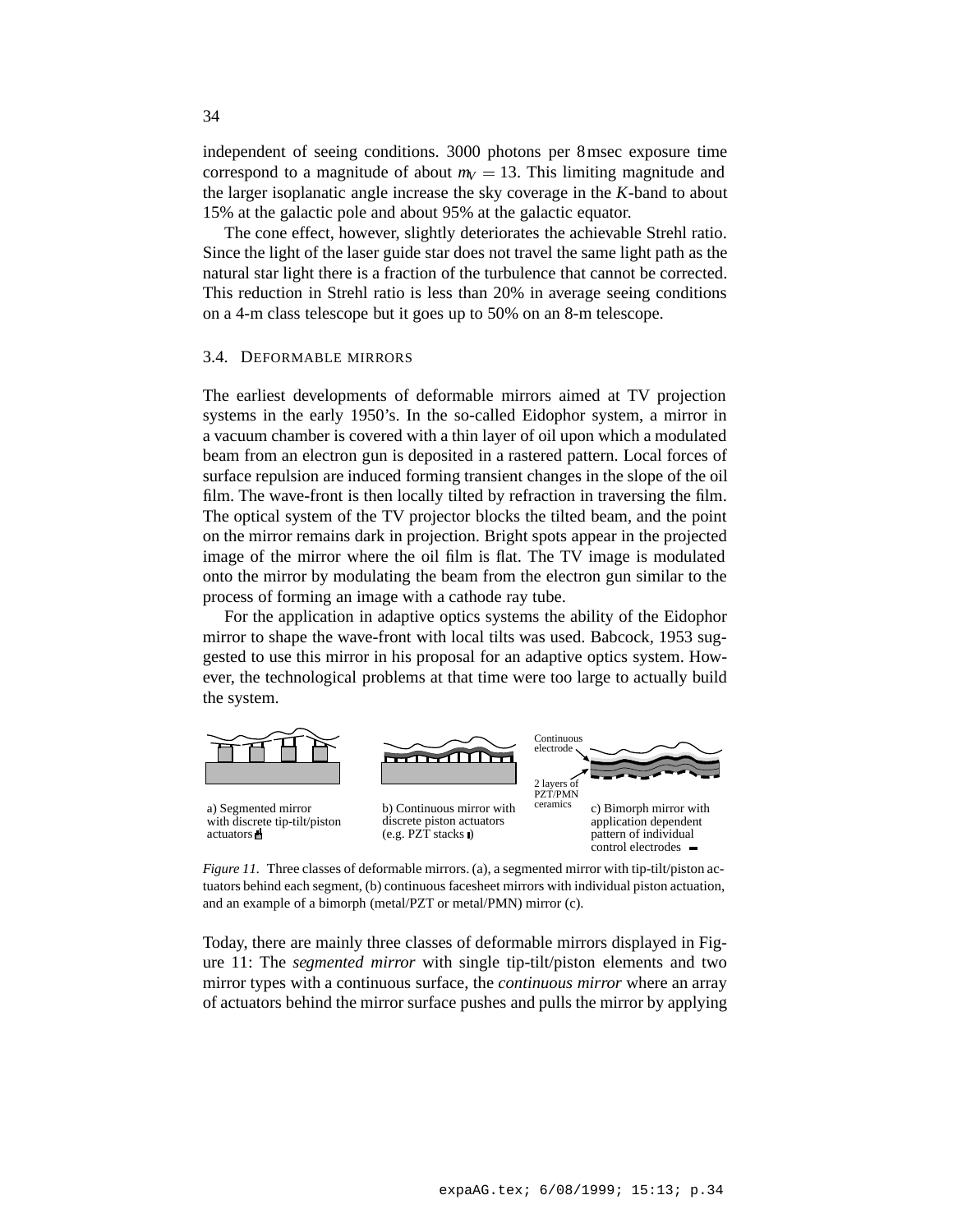a force perpendicular to the surface, and the *bimorph mirror* where voltages applied between the continuous electrode and the control electrodes change the curvature of the mirror (see Ribak (1994) for a review).

Segmented mirrors have a number of advantages over continuous mirrors: the segments can be moved independent of each other, they can be replaced easily, and the single segments can be combined to form rather large mirrors. In the section on wave-front sensors (Sect. 3.1) it was discussed that by associating each sub-aperture of a Shack-Hartmann sensor to a segment of the mirror the high order adaptive optics systems consist basically of tiptilt systems that are run in parallel. Although this is appealing because of its conceptual simplicity, in addition to the single segment tip-tilt correction, one has to process the data to obtain the piston signals that are necessary to reconstruct a continuous wave-front. Also the alignment between the subapertures of the Shack-Hartmann sensor and the single segments has to be very precise. The disadvantages of segmented mirrors include problems with diffraction effects from the individual segments and the intersegment alignment. In infrared applications the gaps between the segments can be the source of infrared radiation that deteriorates the image. Only few adaptive optics systems with segmented mirrors have been built for solar (Acton and Smithson, 1992) and stellar (Doel et al., 1990) astronomy.

Bimorph mirrors have their name from the structure that controls their shape. Piezoelectric bimorph plates usually consist of either a metal plate and a piezoelectric plate (e.g. PZT or PMN ceramic) or of two piezoelectric plates which are bonded together. The latter layering is often called the *standard bimorph* whilst the first one is sometimes called *unimorph* or *monomorph*. A piezoelectric bimorph operates similar to a bimetallic strip in a thermostat. In a typical serial configuration one part of the bimorph expands and the other contracts when a voltage is applied between the two parts. The result is a bending of the entire structure. As shown in Figure 11c discrete bimorph (or bending) actuators are created by attaching control electrodes to the bottom side of the bimorph structure. The pattern of the control electrodes can be such that it corresponds to the geometry of a curvature sensor (see Figure 10). The local radius of curvature of the bimorph mirror changes proportional to the applied voltage (on a given control electrode). This behaviour make bimorph mirrors the natural counterparts of the curvature sensor. As noted in Sect. 3.1, it was discussed to feed the signal from the curvature sensor directly to the bimorph mirror (Roddier et al., 1991). This design is similar in its conceptual simplicity to the idea of using a mirror segment for each subaperture of a Shack-Hartmann sensor. However, the requirements for the optical alignment are similar. The bimorph mirrors that are commercially available used to have only a low number of actuators, e.g. the bimorph mirror in the CFHT adaptive optics system has 19 actuators (see Sect. 3.1). In the meantime, bimoroph mirrors with 36 actuators are available and tested in a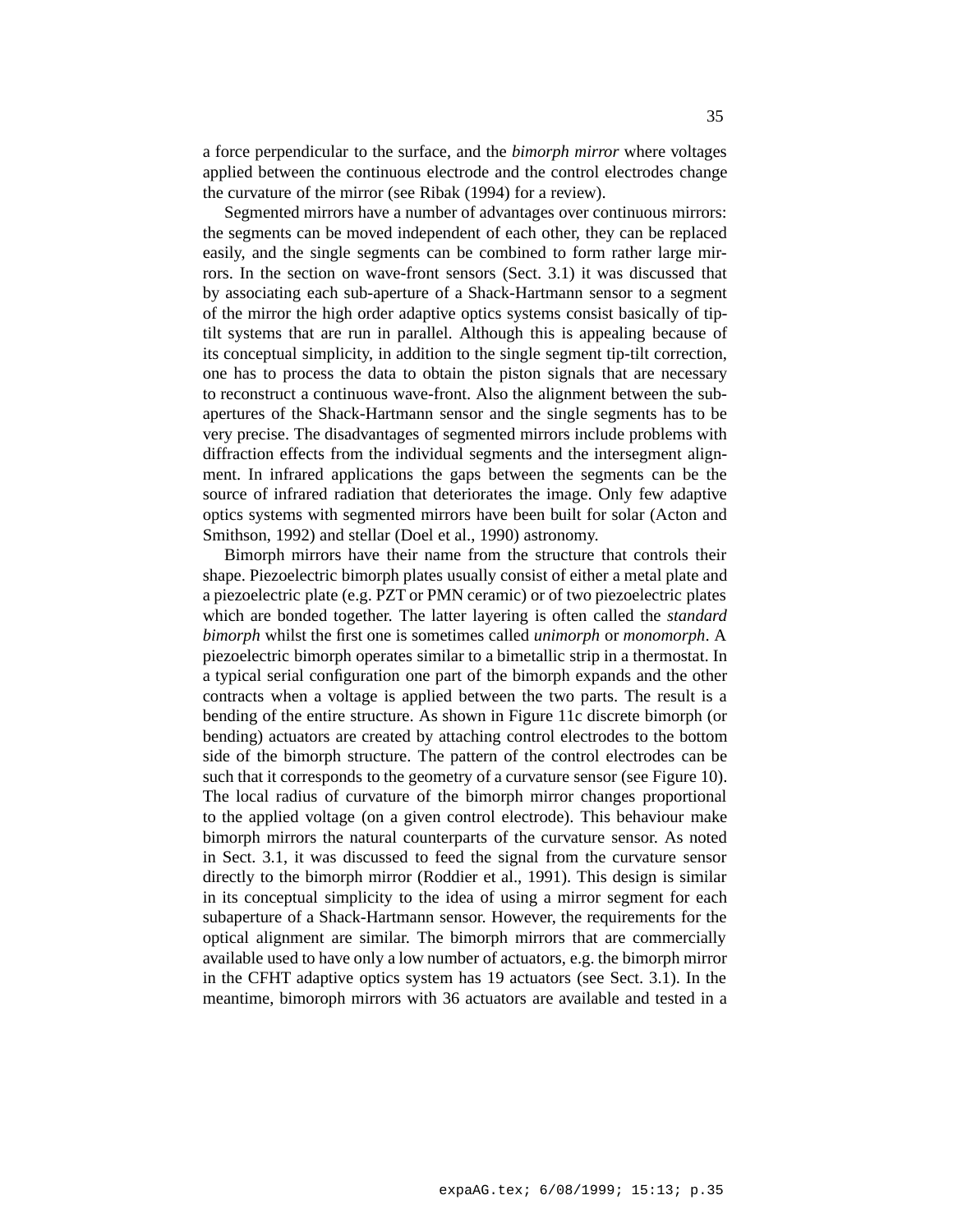curvature sensor system (Graves et al., 1998), and mirrors with 60 actuators are being designed.

Piezo-electric mirrors, i.e. continuous mirrors with an array of piezo-electric actuators expanding perpendicular to the mirror surface (Figure 11b) are in widespread use now. They are available with up to 350 actuators, and the technology is well tested and very reliable. They were developed originally to project high power laser beams on military targets when segmented mirrors produce too much scattered light (Tyson, 1998). The typical voltage that is required to move the actuators is below 100 V, the bandwidth is in the kHz range, and the typical stroke is in the  $5\mu$ m range. Whilst this is sufficient for high order correction the tip and tilt induced by the turbulence requires a larger tilting angle so that an extra tip-tilt mirror is needed. Some manufacturers are now using electrostrictive material like a lead-magnesiumniobate (PMN) crystal that is similar to the piezo-electric lead-zirconatetitanate (PZT) ceramics, but that displays a smaller hysteresis and a better motion control.

Both types of continuous surface mirrors avoid the diffraction effects associated with the single segments and the intersegment alignment problem. Here, the problems arise from the complexity of the algorithm to control the mirror surface as the actuators are not allowed to move independent of each other. If one actuator is set to the maximum voltage its next neighbour must not be set to the minimum voltage. Otherwise the mirror surface would be damaged. Also, changing the voltage of a particular actuator usually affects the shape of the mirror surface at the location of its neighbours.

There are several new developments ranging from very large deformable mirrors that can replace the telescope secondary (Salinari et al., 1993), to extremely small units that are based on microelectronical manufacturing methods (Vdovin and Sarro, 1995). A completely different class of wave-front actuation is represented by the liquid crystal half-wave phase shifter especially suitable for narrow band applications (Love et al., 1995). The LBT<sup>5</sup> will be equipped with an adaptive secondary with 1000 actuators that has a diameter of 870mm and a thickness of 2mm. It is discussed to use an actuator design based on loudspeaker technology where the actuator motion is provided by voice coils. The advantage of the design with an adaptive secondary is the conceptual elegance and the low number of reflections that improve both the optical throughput and the infrared background (Hill, 1996).

<sup>5</sup> The **L**arge **B**inocular **T**elescope consists of two 8.4-m telescopes separated by 14.4m (center to center). The Telescope is currently under construction on Mount Graham in Arizona, **USA**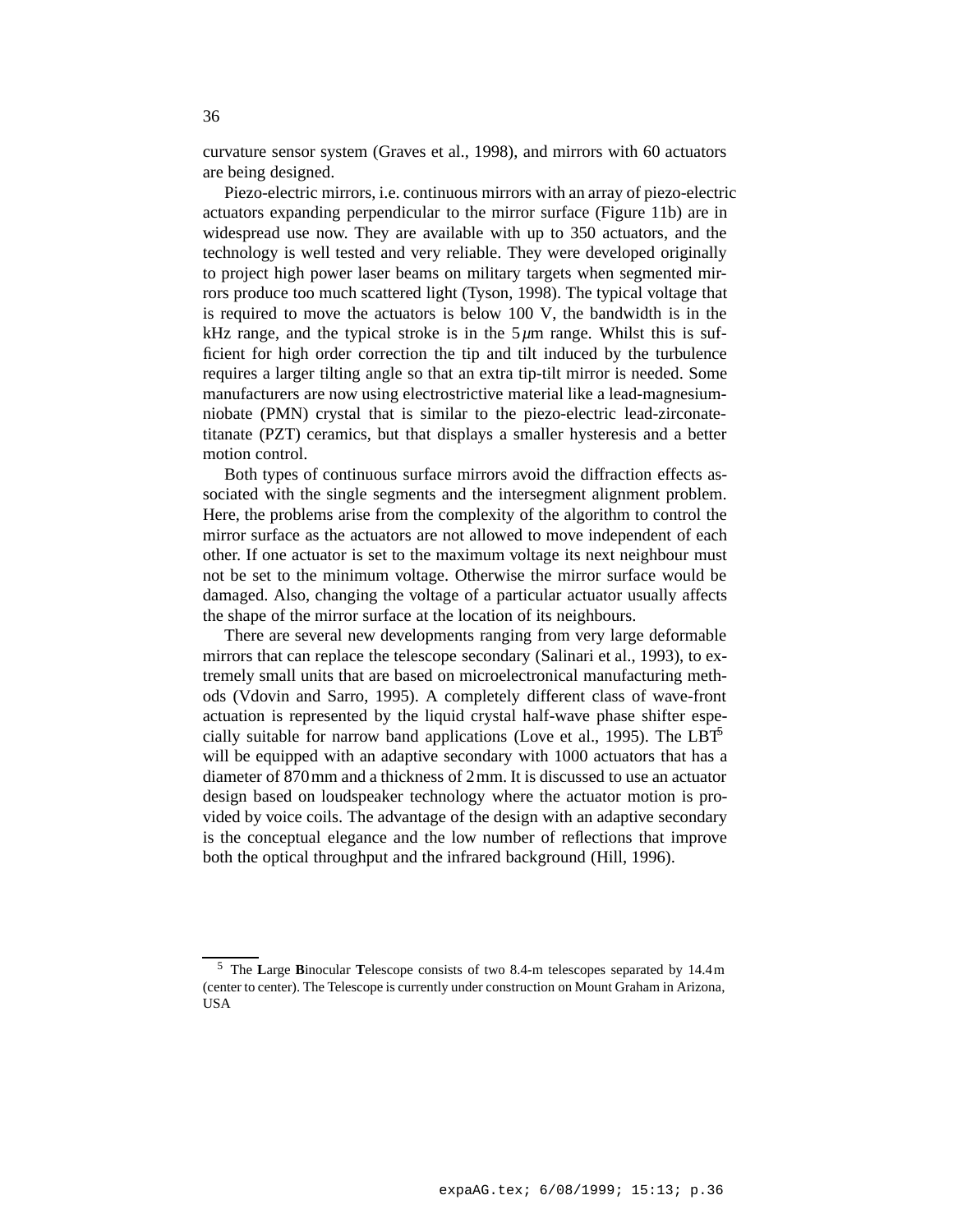### **4. Outlook – Multi-layer adaptive optics**

The size of the corrected field of view of an adaptive optics system can be increased by using multiple deformable mirrors correcting multiple turbulent layers individually (see Figure 12) (Beckers, 1988). In recent years, several groups have explored methods of measuring the turbulent layers individually, and the possible improvements in performance both with respect to increasing the isoplanatic angle and reducing the cone effect on large telescopes have been investigated (Johnston and Welsh, 1994; Ribak et al., 1996; Berkefeld, 1998). In the following, we discuss a new method for measuring separately the turbulence in multiple atmospheric layers by combining intensity measurements like in a curvature sensor with wave-front gradient measurements in a Shack-Hartmann sensor (Glindemann and Berkefeld, 1996).



*Figure 12.* Strehl ratio as a function of angular distance from the optical axis for conventional adaptive optics with a single deformable mirror (grey curve) and for multi-layer adaptive optics with two deformable mirrors (black curve). The calculations were performed using a measured  $C_n^2$  profile at Calar Alto (Klückers et al.(1997)). The figure is taken from Berkefeld (1998).

The problem of measuring the atmospheric turbulence can be reduced to imaging a phase object, i.e. an object affecting only the phase of the wavefront. This is a common problem in microscopy, and defocusing is an old cure. Then, the phase object that is invisible in the focused image shows up in the intensity distribution. If the phase varies only slightly,  $(\phi(x) \ll 1)$ the image intensity is proportional to the curvature of the phase distribution. Thus, the scintillation on the ground could be used for an estimate of the high altitude layers. In order to reconstruct the phase distribution completely, the intensity distribution has to be measured in two planes positioned symmetri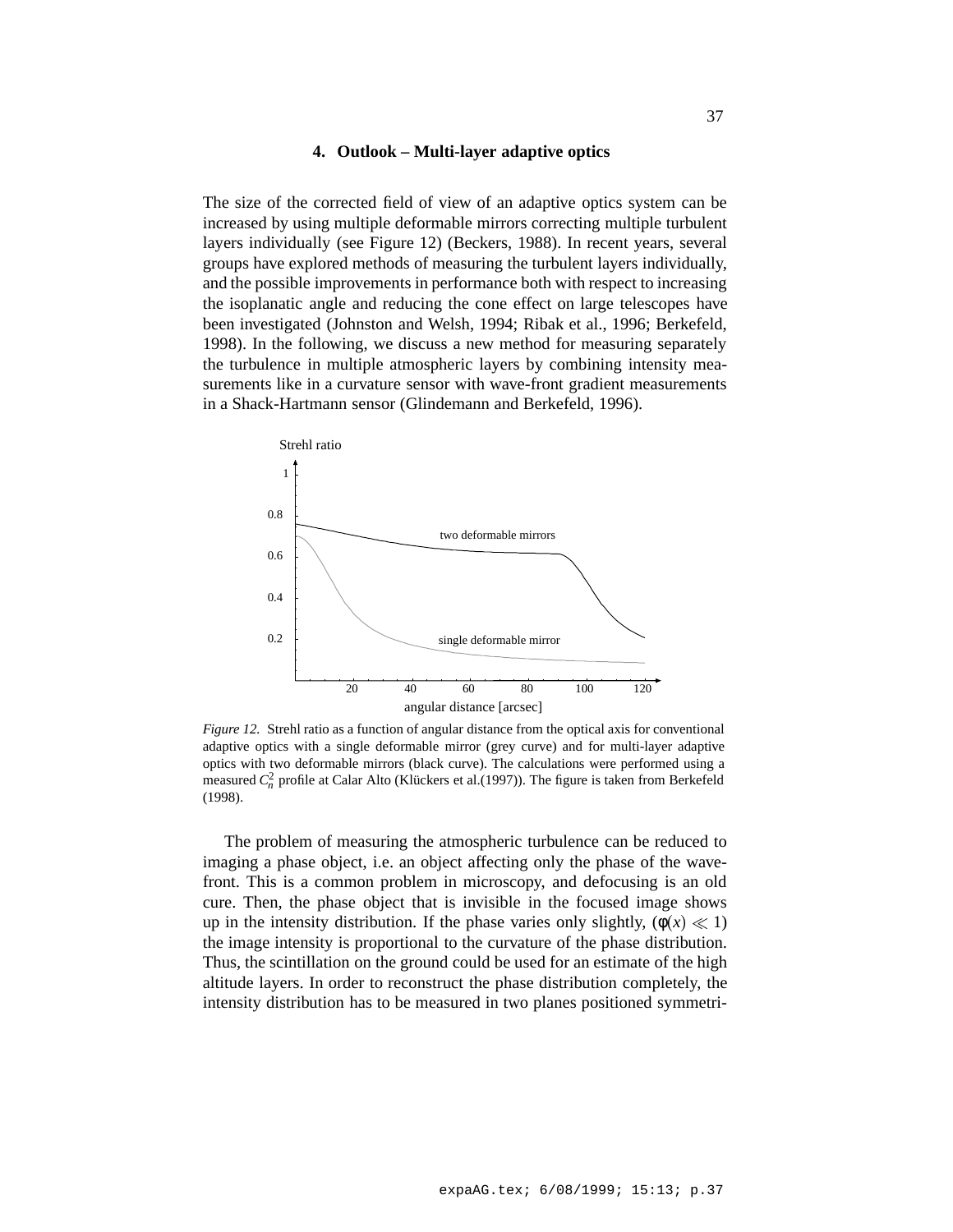cally to the image plane of the phase object. The curvature sensor is based on this idea.

To simplify the explanation, we start with two dominant layers that carry the bulk of the turbulence. Then, the intensity distribution  $I_1(x_1)$  in the conjugate plane  $L_1'$  of layer  $L_1$  in Figure 13 would be determined solely by the turbulence in layer  $L_2$ . The turbulence in layer  $L_1$  has no effect on the intensity distribution in its image plane,  $L_1'$ . Vice versa, the intensity distribution in  $L_2'$ is caused only by the turbulent layer in *L*1.

Assuming that the phase variation is weak, with  $\phi(x) \ll 1$ , the complex amplitude immediately behind layer  $L<sub>1</sub>$  can then be written as

$$
u_1(x_1) = 1 + i\phi_1(x_1).
$$

The wave-front amplitude  $u_2^-(x_2)$  immediately before  $L_2$  is the Fresnel diffraction pattern of the turbulence in  $L_1$ , which is approximately

$$
u_2^-(x_2) = 1 + i\phi_1(x_2) + \frac{s_{12}}{2k} \frac{\partial^2 \phi_1(x_2)}{\partial x_2^2},
$$
\n(68)

with  $k = 2\pi/\lambda$ . The turbulence in layer  $L_2$  adds to the imaginary part of  $u_2^-(x_2)$  yielding

$$
u_2(x_2) = 1 + i(\phi_1(x_2) + \phi_2(x_2)) + \frac{s_{12}}{2k} \frac{\partial^2 \phi_1(x_2)}{\partial x_2^2}.
$$
 (69)

Calculating the wave-front in image space, one has to be careful to include the phase disturbances of both layers. Thus, the complex amplitude  $u_2(x_2)$  in  $L_2'$  is, neglecting imperfections of the imaging optics, identical to  $u_2(x_2)$  in  $L_2$ . However, to calculate the wave-front in  $L_1$ <sup>1</sup> the turbulence in  $L_2$  has to be considered. One then finds that the wave-front phase both in planes  $L_1$  and  $L_2$ is equal to the sum of the phases,  $\phi_1 + \phi_2$ , and that the intensity in  $L'_1$  resp.  $L'_2$ can be written as

$$
I'_1(x'_1) = 1 - \frac{s'_{12}}{2k} \frac{\partial^2 \phi_2(x'_1)}{\partial x'^2_1} \text{ and}
$$
  

$$
I'_2(x'_2) = 1 + \frac{s'_{12}}{2k} \frac{\partial^2 \phi_1(x'_2)}{\partial x'^2_2}
$$

The intensity distribution in  $L_1$  is unaffected by  $\phi_1$  and the intensity distribution in  $L_2$  is unaffected by  $\phi_2$ . Using the difference of the intensity distributions like a curvature sensor yields the second derivative of the sum of the phases. This is the result of a measurement with a curvature sensor neglecting the wave-front radial tilt.

Using Shack-Hartmann sensors in both planes  $L_1'$  and  $L_2'$ , the resulting phase  $\phi_1 + \phi_2$  of the wave-front is measured in each plane by determining

38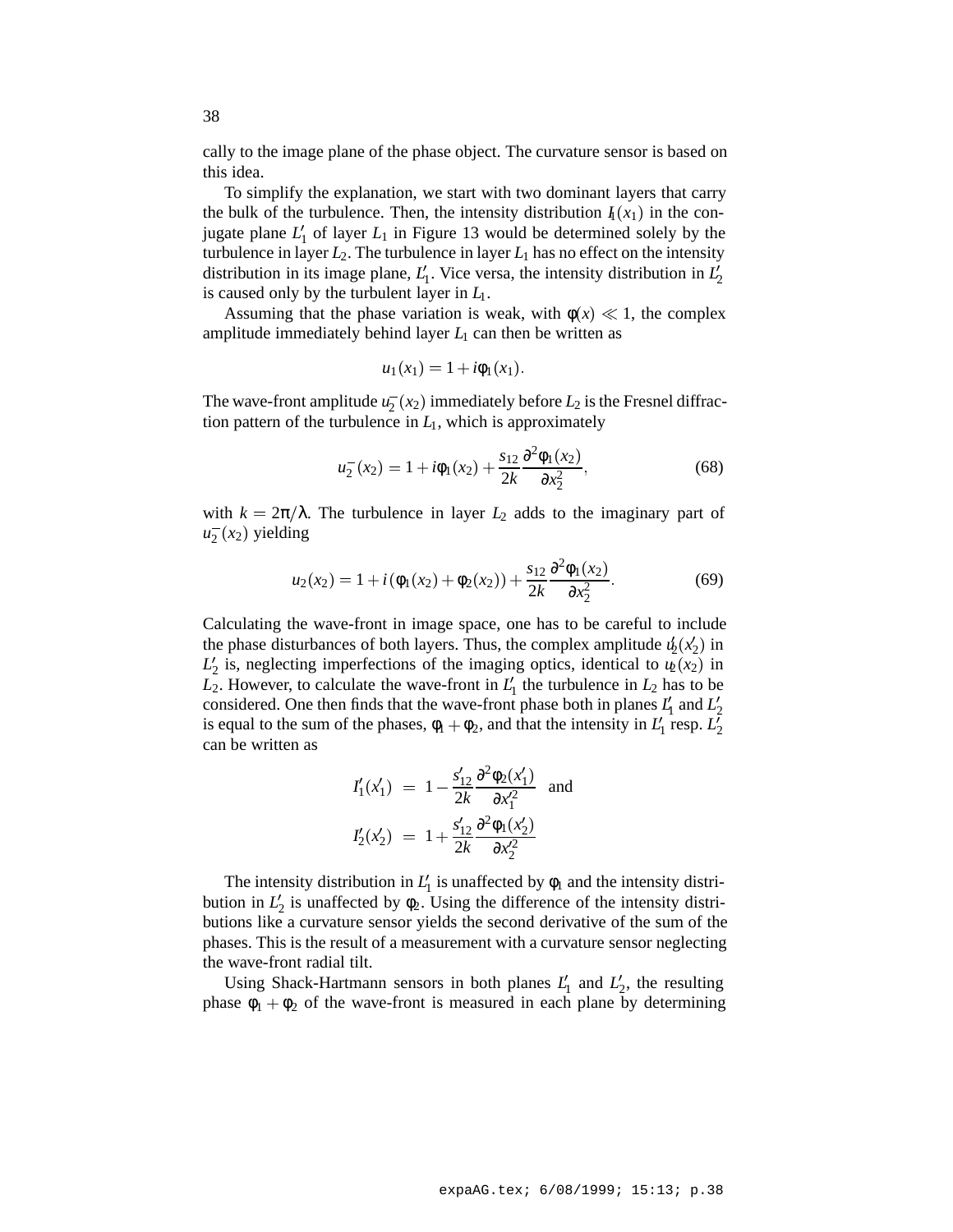the wave-front tilt in each subaperture. Additionally, the intensity distribution can be measured in both planes by integrating over each subaperture of the lenslet array. The normalised signal  $I_1' - I_2'/I_1' + I_2'$  is the quotient of the second derivative of the sum and of the difference of the phases. As the sum of the phases is measured directly, the difference of the second derivatives can be determined and, thus, the phase curvature in both layers.

The isoplanatic angle can now be enlarged by observing multiple stars with the Shack-Hartmann sensor as displayed in Figure 13. The phase as well as the intensity distribution can be measured for each star individually. Then, the information about the different layers can be stitched together to steer the deformable mirrors in the conjugate planes of *L*<sup>1</sup> and *L*2.



*Figure 13.* Illustration of the multiplexer mode of the Shack-Hartmann curvature sensor. For the sake of clarity only one lenslet array is displayed. In each subimage the total intensity and the centroid position can be measured separately and, thus, different patches of the wave-front can be reconstructed.

Before placing the Shack-Hartmann curvature sensors in the conjugate planes of the turbulent layers their altitude has to be determined by e.g. using a method suggested by Vernin and Roddier (1973).

So far, the discussion has been restricted to two layers. If the turbulence profile indicates multiple strong layers there has to be a Shack-Hartmann curvature sensor in each conjugate plane of those layers. The position of the deformable mirrors can be adjusted to correspond to the conjugate planes of the layers. The number of deformable mirrors in a real system is obviously fixed. However, the system could be designed with several deformable mirrors using only the required number.

The isoplanatic angle is limited by the separation of the stars used for the measurement of the turbulence. The practical limitation is given by the field of view of each subimage of the Shack-Hartmann sensor. To correct 30 Zernike modes one needs about  $7\times7$  subapertures each of which with a field of view of  $30\times30''$ . Then, with a pixel scale of roughly  $0.7''$  every subimage has a size of  $42\times42$  pixels, and the total size of the CCD is  $300\times300$  pixels.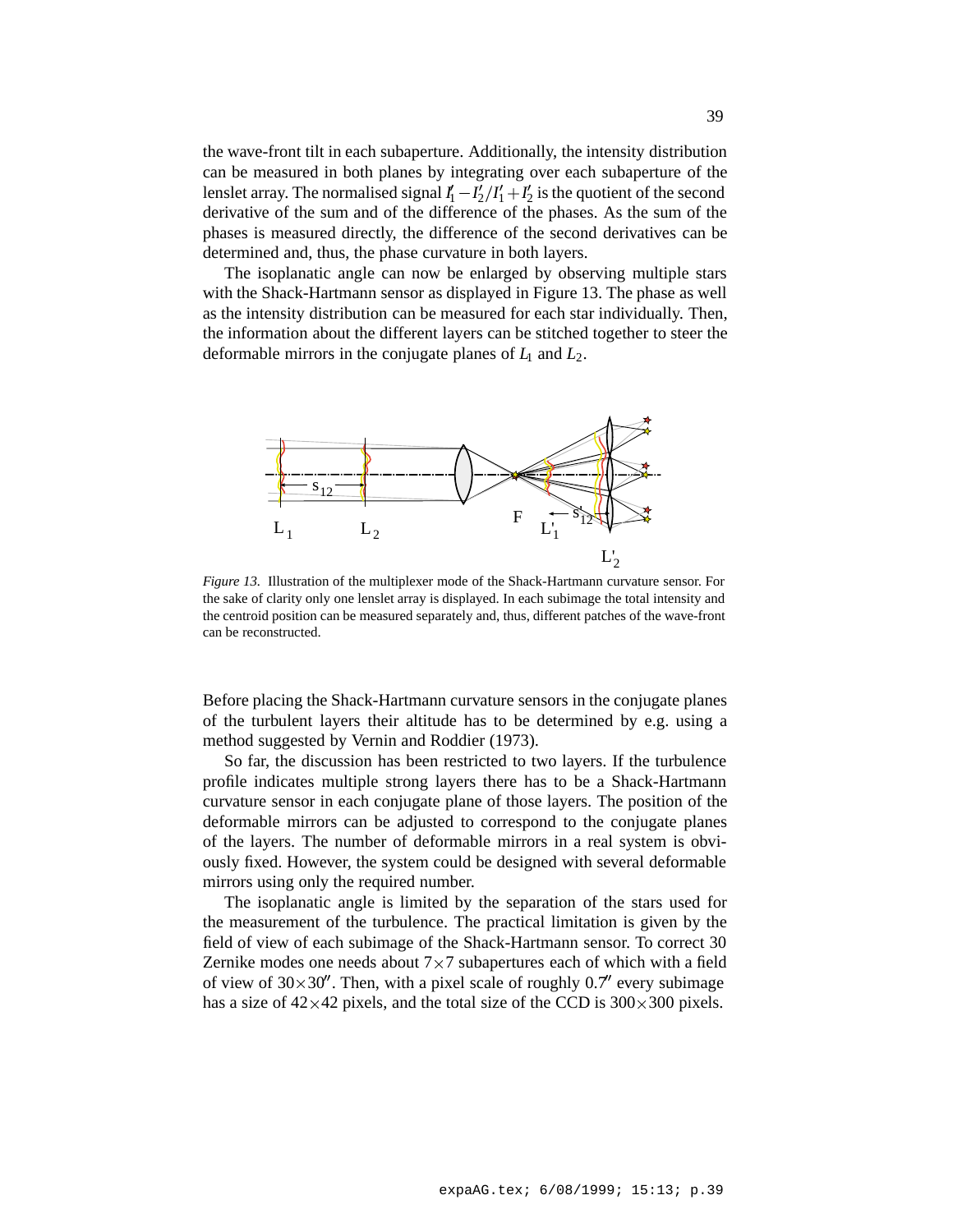## **5. Conclusions**

We have discussed effects of imaging through turbulence and methods to improve the reduced image quality with adaptive optics. The detailed description of existing adaptive optics systems has shown that the technical requirements are met by current technology. There are now about 10 telescopes in the world where adaptive optics is used on a more or less regular base. One can expect that this technology will mature considerably over the next few years, and that the impact on astronomical research will become significant. In particular the new 10-m class telescopes that will all be equipped with adaptive optics will contribute to the scientific progress since diffraction limited images from these telescopes means a factor of 20 to 50 improvement over seeing limited images.

On a more modest scale, simple tip-tilt systems improve the peak intensity by 70 to 300% and the FWHM by about  $0.2<sup>0</sup>$  in the near infrared, increasing the scientific output of a telescope without any significant disadvantage. Thus, it is very worthwhile to equip infrared telescopes with tip-tilt systems.

The limit of resolution is an area where large ground based telescopes are superior to observations from space telescopes since the limit for the size of a monolithic mirror in space is considerably below 10m. Other advantages of ground based telescopes are cost, lifetime, and flexibility as improvements or new instruments can be fitted easily.

If it comes to field of view and sky coverage, so far, the space telescopes have an advantage over observations from the ground. We have discussed methods to increase the corrected field of view of ground based observations by using multi-layer adaptive optics, and to increase the sky coverage by creating laser guide stars. For multi-layer adaptive optics one has to tackle the problems of separating the influence of single turbulent layers on the imaging process, and of applying the correction to the proper layers with multiple deformable mirrors. Laser guide stars provide a method to determine the aberrations caused by the turbulence with the exception of the wave-front slope. Although this already increases the sky coverage drastically one has to be able to deduce the tip-tilt information from the laser guide star in order to achieve 100% sky coverage. The research has to concentrate on these two areas to make observations from the ground competitive with space observations.

Since angular resolution is of key importance in most areas of astronomical research the desire for higher resolution does not stop at 10m apertures. However, rather than envisioning larger monolithic telescopes, interferometer arrays are planned and tested, coherently switching together the light from single telescopes. Then, the limit of resolution is given by the longest baseline. The most challenging projects in this area are the interferometric connection of the two Keck Telescopes, the VLTI connecting eventually the four Very Large Telescopes in Paranal, Chile and the interferometric mode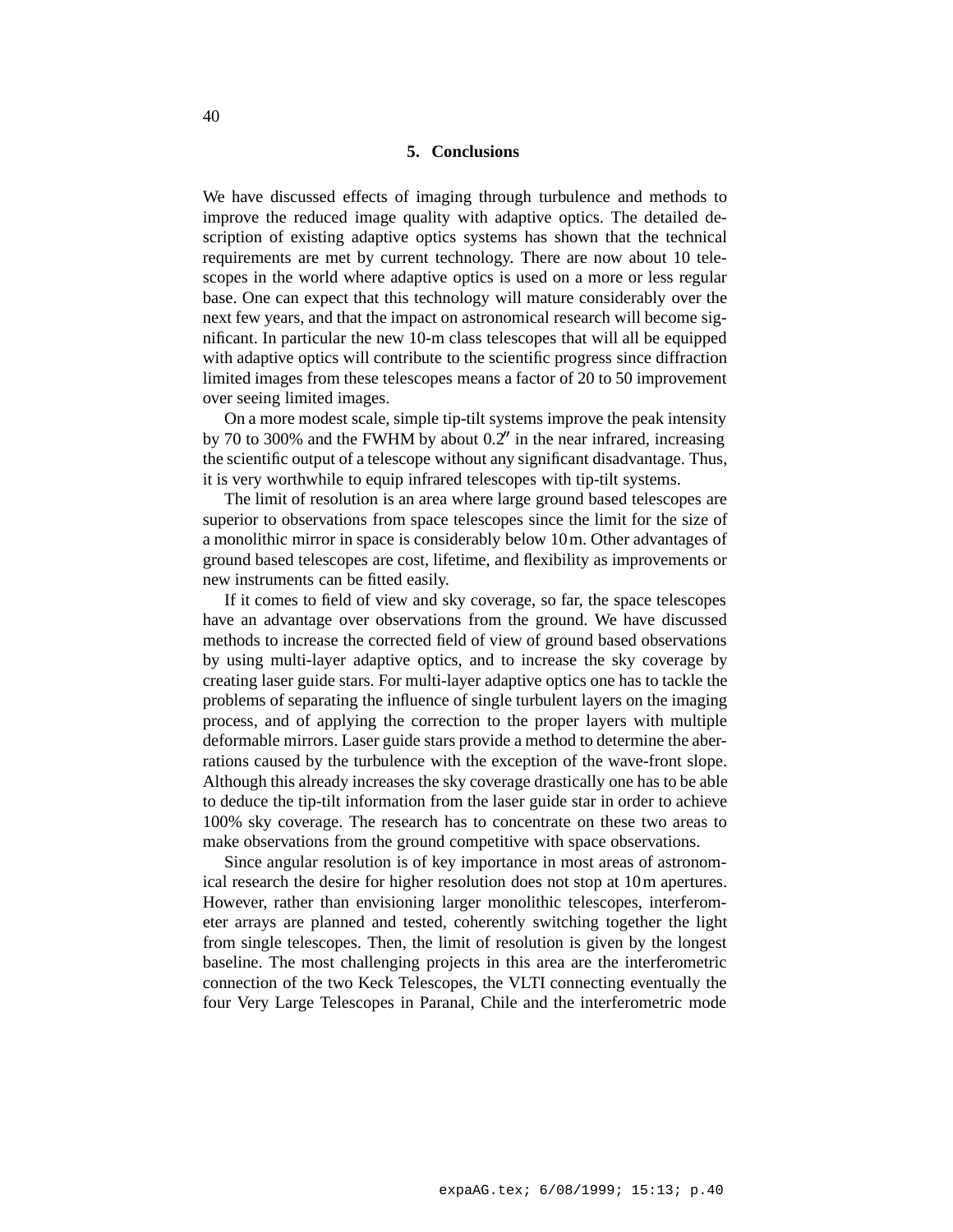of the LBT. Each of the single 8-10m apertures requires adaptive optics to increase the peak intensity and the accuracy of the measurement. The coherently combined beams display a fringe pattern that moves around randomly depending on the wave-front slope between the single apertures. This cannot be corrected for by the adaptive optics systems in each telescope. Similar to the problem of the tip-tilt measurement with a natural guide star in a laser guide star system one needs a natural guide star to stabilise the fringe motion.

Here, one faces the same problems as with single telescope adaptive optics. The correction frequency for fringe tracking is affected by the telescope baseline and by the observing wavelength. This determines the limiting magnitude. If the scientific object is not bright enough to serve as a guide star there has to be a star of suitable brightness usually within a few arcsec of the scientific object. Then, one can use the guide star to stabilise the fringe motion, and one can integrate on the scientific object. Increasing the angle between the object and the guide star is most desirable since it improves the sky coverage. This technique has to be mastered in order to make telescope interferometers useful. The experience with adaptive optics systems is a stepping stone to solving these problems.

### **References**

- Acton, D. S. and R. C. Smithson: 1992, 'Solar imaging with a segmented adaptive mirror'. *Appl. Opt.* **31**, 3161–3169.
- Alloin, D. M. and J. M. M. (Eds.): 1994, *Adaptive Optics for Astronomy*. Vol C423, NATO Advanced Study Institute Series, Kluwer Academic Publishers.
- Babcock, H. W.: 1953, 'Possibility of compensating astronomical seeing'. *Publ. Astron. Soc. Pac.* **65**, 229.
- Beckers, J. M.: 1988, 'Increasing the size of the isoplanatic patch with multiconjugate adaptive optics'. In: M. H. Ulrich (ed.): *Proceedings of the ESO conference on Very Large Telescopes and their Instrumentation*, Vol. 30. Garching, Germany, pp. 693–703.
- Beckers, J. M.: 1993, 'Adaptive optics for astronomy: Principles, performance and applications'. *Annual Review of Astronomy and Astrophysics* **31**, 13–62.
- Berkefeld, T.: 1998, *Untersuchungen zur Messung und Korrektur einzelner Schichten der Erdatmosphäre*. Dissertation, Universität Heidelberg.
- Bonaccini, D., F. Rigaut, A. Glindemann, G. Dudziak, J.-M. Mariotti, and F. Paresce: 1998, '"Adaptive Optics for ESO VLT-Interferometer"'. In: *Adaptive Optical Systems Technologies*. Proc. SPIE 3353, pp. 224–232.
- Born, M. and E. Wolf: 1970, *Principles of optics*. Pergamon Press, Oxford.
- Clifford, S. F.: 1968, 'The classical theory of wave propagation in a turbulent medium'. In: J. W. Strobehn (ed.): *Laser Beam Propagation in the Atmosphere, Topics in Applied Physics, Vol. 25*. Springer-Verlag, Berlin, pp. 9–43.
- Colavita, M. M.: 1990, 'Design considerations for very long baseline fringe-tracking interferometers'. In: J. Breckinridge (ed.): *Amplitude and Intensity Interferometer*. Proc. SPIE 1237, pp. 80–86.
- Conan, J. M., G. Rousset, and P. Y. Madec: 1995, 'Wave-front temporal spectra in highresolution imaging through turbulence'. *J. Opt. Soc. Am. A* **12**, 1559–1570.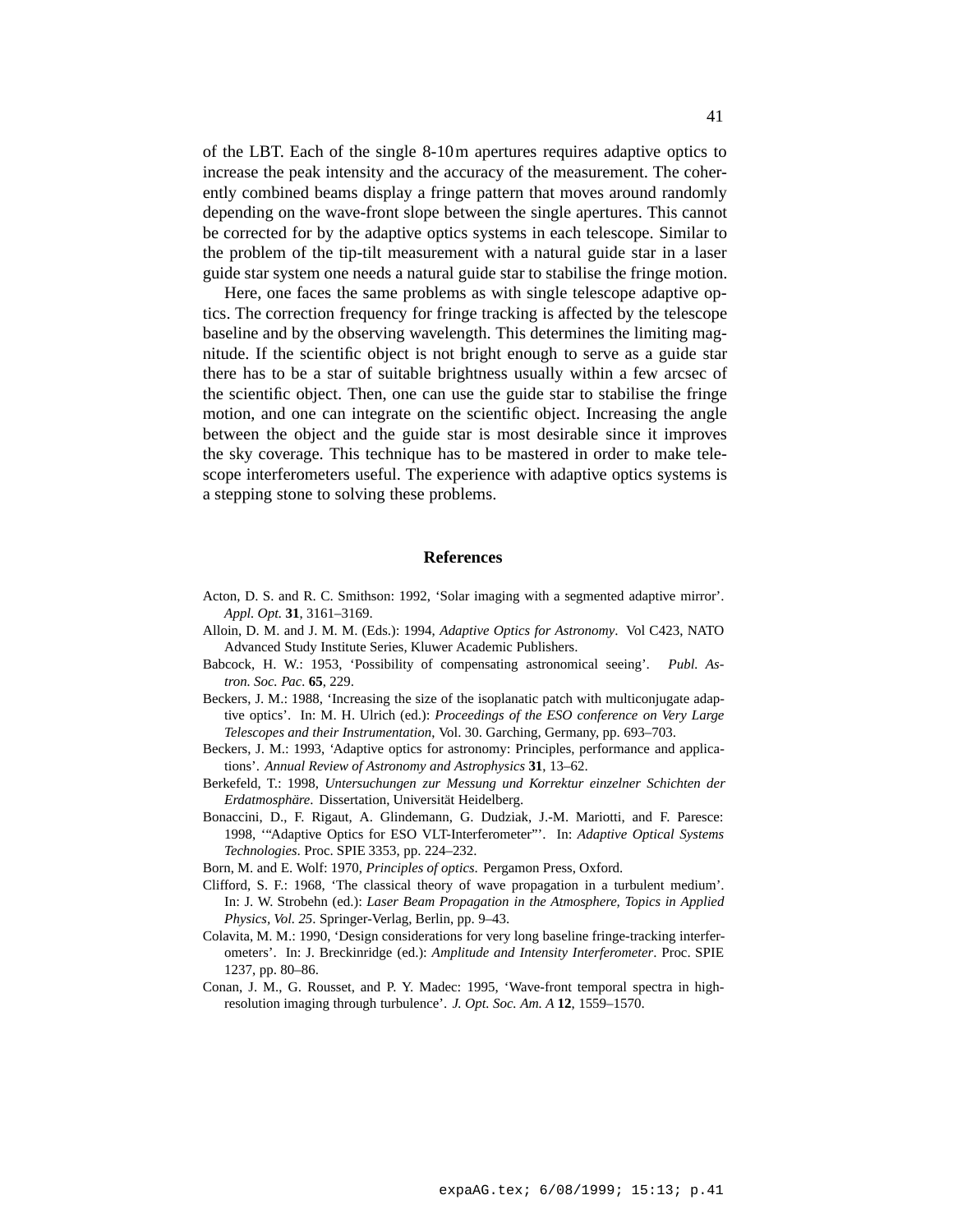- Doel, A. P., C. N. Dunlop, J. V. Major, R. M. Myers, A. Purvis, and M. G. Thompson: 1990, 'Stellar image stabilisation using piezo-driven active mirrors'. In: L. D. Barr (ed.): *Advanced Technology Optical Telescopes IV*. Proc. SPIE 1236, pp. 179–192.
- Fried, D. L.: 1965, 'Statistics of a geometric representation of wavefront distortion'. *J. Opt. Soc. Am.* **55**, 1427–1435.
- Fried, D. L.: 1966, 'Optical resolution through a randomly inhomogeneous medium for very long and very short exposures'. *J. Opt. Soc. Am.* **56**, 1372–1379.
- Glindemann, A.: 1997a, *Beating the seeing limit Adaptive Optics on Large Telescopes*. Habilitationsschrift, Universiät Heidelberg.
- Glindemann, A.: 1997b, 'Relevant parameters for tip-tilt systems on large telescopes'. *Publ. Astron. Soc. Pac.* **109**, 682–687.
- Glindemann, A. and T. Berkefeld: 1996, 'A new method for separating atmospheric layers using a Shack-Hartmann Curvature Sensor'. In: *Adaptive Optics, Vol. 13, 1996 OSA Technical Digest Series*. Washington DC, pp. 153–155.
- Glindemann, A. and N. P. Rees: 1993, 'UKIRT 5-axis tip-tilt secondary wavefront sensor simulations'. In: F. Merkle (ed.): *ICO-16 Satellite Conference on Active and Adaptive Optics*. Garching, Germany, pp. 273–278.
- Glindemann, A. and N. P. Rees: 1994, 'Photon counting vs. CCD sensors for wavefront sensing - Performance comparison in the presence of noise'. In: P. S. Idell (ed.): *Advanced Technology Optical Telescopes V*. Proc. SPIE 2199, pp. 824–834.
- Goodman, J. W.: 1968, *Introduction to Fourier optics*. McGraw-Hill, San Francisco.
- Graves, J. E., M. Northcott, F. Roddier, C. Roddier, and L. Close: 1998, '"First Light for Hokupa'a - 36 element curvature AO system at UH"'. In: *Adaptive Optical Systems Technologies*. Proc. SPIE 3353, pp. 34–43.
- Greenwood, D. P.: 1977, 'Bandwidth specification for adaptive optics systems'. *J. Opt. Soc. Am.* **67**, 390–393.
- Greenwood, D. P. and D. L. Fried: 1976, 'Power spectra requirements for wave-frontcompensative systems'. *J. Opt. Soc. Am.* **66**, 193–206.
- Haniff, C. A., J. E. Baldwin, P. J. Warner, and T. R. Scott: 1994, 'Atmospheric phase fluctuation measurement: Interferometric results from the WHT and COAST telescopes'. In: J. Breckinridge (ed.): *Amplitude and Spatial Interferometry II*. Proc. SPIE 2200, pp. 407–417.
- Hardy, J. W., J. E. Lefebvre, and C. L. Koliopoulos: 1977, 'Real-time atmospheric compensation'. *J. Opt. Soc. Am.* **67**, 360–369.
- Hill, J. M.: 1996, 'The Large Binocular Telescope project'. In: A. Ardeberg (ed.): *Optical Telescopes of Today and Tomorrow*. Proc. SPIE 2871, pp. 57–68.
- Hufnagel, R. E.: 1974, 'Variations of atmospheric turbulence'. In: *Digest of Technical Papers, Topical Meeting on Optical Propagation through Turbulence*. Optical Society of America, Washington, D. C., pp. WA1/1–WA1/4.
- Ishimura, A.: 1978, *Wave Propagation and Scattering in Random Media*. Academic, New York.
- Johnston, D. C. and B. M. Welsh: 1994, 'Analysis of multiconjugate adaptive optics'. *J. Opt. Soc. Am. A* **11**, 394–408.
- Kasper, M., D. Looze, S. Hippler, and A. Glindemann: 1999, '"Choosing efficient basis sets for modal wavefront reconstruction with Shack-Hartmann sensors"'. *in preparation*.
- Klückers, V. A., N. J. Wooder, M. A. Adcock, T. W. Nicholls, and J. C. Dainty: 1998, 'Profiling of atmospheric turbulence strength and velocity using a generalised SCIDAR technique'. *Astronomy&Astrophysics Supplement* **130**, 141–155.
- Kolmogorov, A. N.: 1961, 'The local structure of turbulence in incompressible viscous fluids for very large Reynolds' numbers'. In: S. K. Friedlander and L. Topper (eds.): *Turbulence, Classical Papers on Statistical Theory*. pp. 151–155.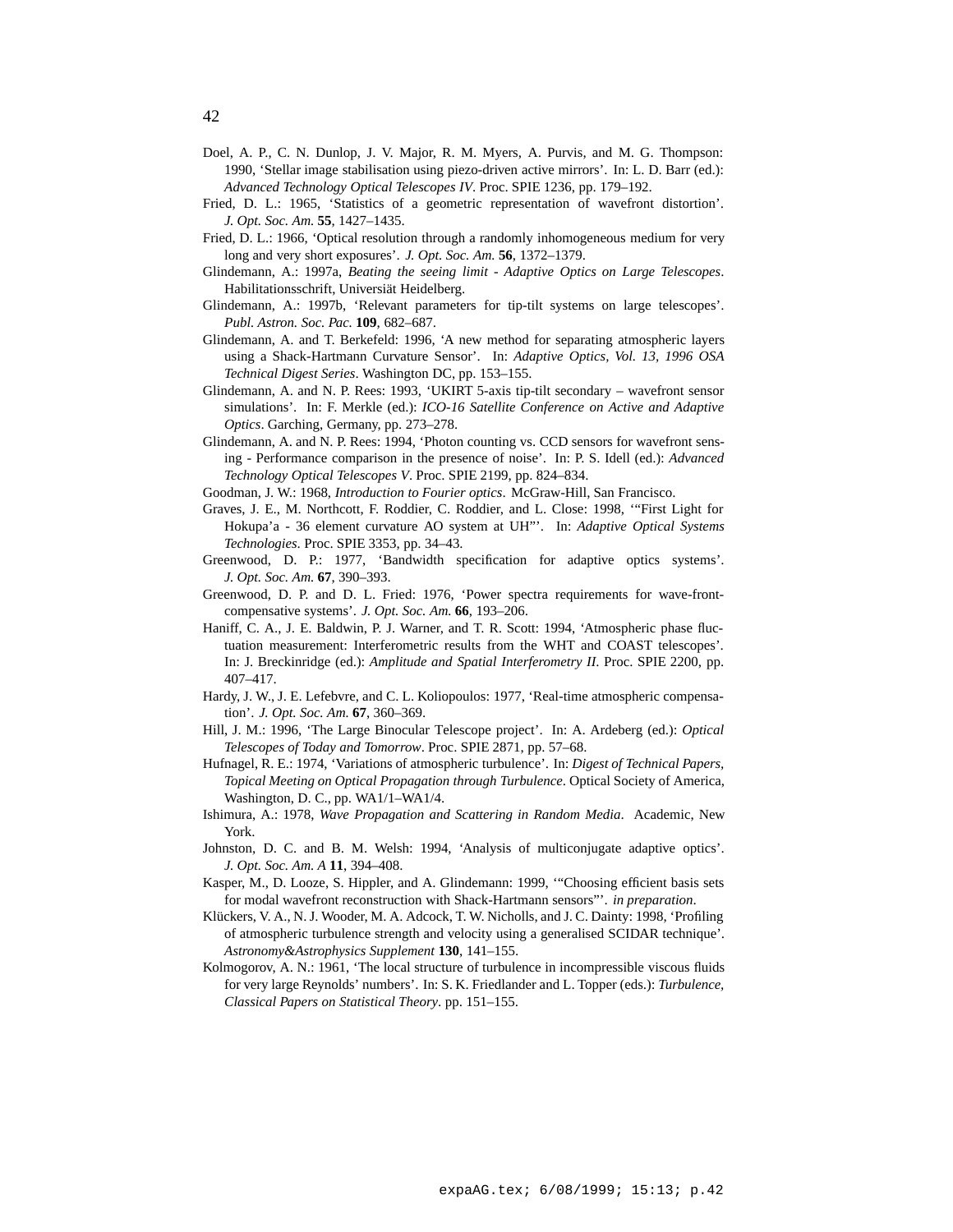- Lane, R. G. and M. Tallon: 1992, 'Wave-front reconstruction using a Shack-Hartmann sensor'. *Appl. Opt.* **31**, 6902–6908.
- Law, N. F. and R. G. Lane: 1996, 'Wavefront estimation at low light levels'. *Opt. Commun.* **126**, 19–24.
- Love, G., N. Andrews, P. Birch, D. Buscher, P. Doel, C. Dunlop, J. Major, R. Myers, A. Purvis, R. Sharples, A. Vick, A. Zadrozny, S. R. Restaino, and A. Glindemann: 1995, 'Binary adaptive optics: atmospheric wave-front correction with a half-wave phase shifter'. *Appl. Opt.* **34**, 6058–6066.
- Marathay, A. S.: 1982, *Elements of optical coherence theory*. J. Wiley & Sons, New York.
- Martin, H. M.: 1987, 'Image motion as a measure of seeing quality'. *Publ. Astron. Soc. Pac.* **99**, 1360–1370.
- Melsa, J. L. and D. L. Cohn: 1978, *Decision and estimation theory*. McGraw-Hill, New York.
- Merkle, F., P. Kern, P. Léna, F. Rigaut, J. C. Fontanella, G. Rousset, C. Boyer, J. P. Gaffard, and P. Jagourel: 1989, 'Successful tests of adaptive optics'. *ESO Messenger* **58**, 1–4.
- Noll, R. J.: 1976, 'Zernike polynomials and atmospheric turbulence'. *J. Opt. Soc. Am.* **66**, 207–211.
- Obukhov, A. M.: 1949. *Izv. Akad. Nauk S. S. S. R. , Ser. Geograf. Geofiz.* **13**, 58.
- Primot, J., G. Rousset, and J. C. Fontanella: 1990, 'Deconvolution from wave-front sensing: a new technique for compensating turbulence-degraded images'. *J. Opt. Soc. Am. A* **7**, 1598–1608.
- Ribak, E. N.: 1994, 'Deformable mirros'. In: D. M. Alloin and J. M. Mariotti (eds.): *Adaptive Optics for Astronomy*. pp. 149–162.
- Ribak, E. N., E. Gershnik, and M. Cheselka: 1996, 'Stellar scintillations as a remote atmospheric wave-front sensor'. *Opt. Lett.* **21**, 435–437.
- Rigaut, F.: 1994, 'Astronomical reference sources'. In: D. M. Alloin and J. M. Mariotti (eds.): *Adaptive Optics for Astronomy*. pp. 163–183.
- Rigaut, F.: 1997, 'Performance of the Canada-France-Hawaii Telescope Adaptive Optics Bonnette'. *Astronomy&Astrophysics* p. in preparation.
- Rigaut, F. and E. Gendron: 1992, 'Laser guide star in adaptive optics: the tilt determination problem'. *Astronomy&Astrophysics* **261**, 677–684.
- Roddier, F.: 1981, 'The effects of atmospheric turbulence in optical astronomy'. In: E. Wolf (ed.): *Progress in Optics XIX*. Amsterdam, North-Holland, pp. 281–376.
- Roddier, F.: 1988, 'Curvature sensing and compensation: a new concept in adaptive optics'. *Appl. Opt.* **27**, 1223–1225.
- Roddier, F.: 1990a, 'Wavefront sensing and the irradiance transport equation'. *Appl. Opt.* **29**, 1402–1403.
- Roddier, F.: 1995, 'Error propagation in a closed-loop adaptive optics system: a comparison between Shack-Hartmann and curvature wave-front sensors'. *Opt. Commun.* **113**, 357– 359.
- Roddier, F.: 1999, *Adaptive Optics in Astronomy*. Cambridge University Press.
- Roddier, F., J. M. Gilli, and G. Lund: 1982, 'On the origin of speckle boiling and its effects in stellar speckle interferometry'. *J. Optics (Paris)* **13**, 263–271.
- Roddier, F., M. Northcott, and J. E. Graves: 1991, 'A simple low-order adaptive optics system for near-infrared applications'. *Publ. Astron. Soc. Pac.* **103**, 131–149.
- Roddier, F., M. J. Northcott, J. E. Graves, D. L. McKenna, and D. Roddier: 1993, 'Onedimensional spectra of turbulence-induced Zernike aberrations: time-delay and isoplanicity error in partial adaptive compensation'. *J. Opt. Soc. Am. A* **10**, 957–965.
- Roddier, N.: 1990b, 'Atmospheric wavefront simulation using Zernike polynomials'. *Opt. Eng.* **29**, 1174–1180.
- Roggemann, M. C. and B. M. Welsh: 1996, *Imaging through the atmosphere*. CRC, Boca Raton.